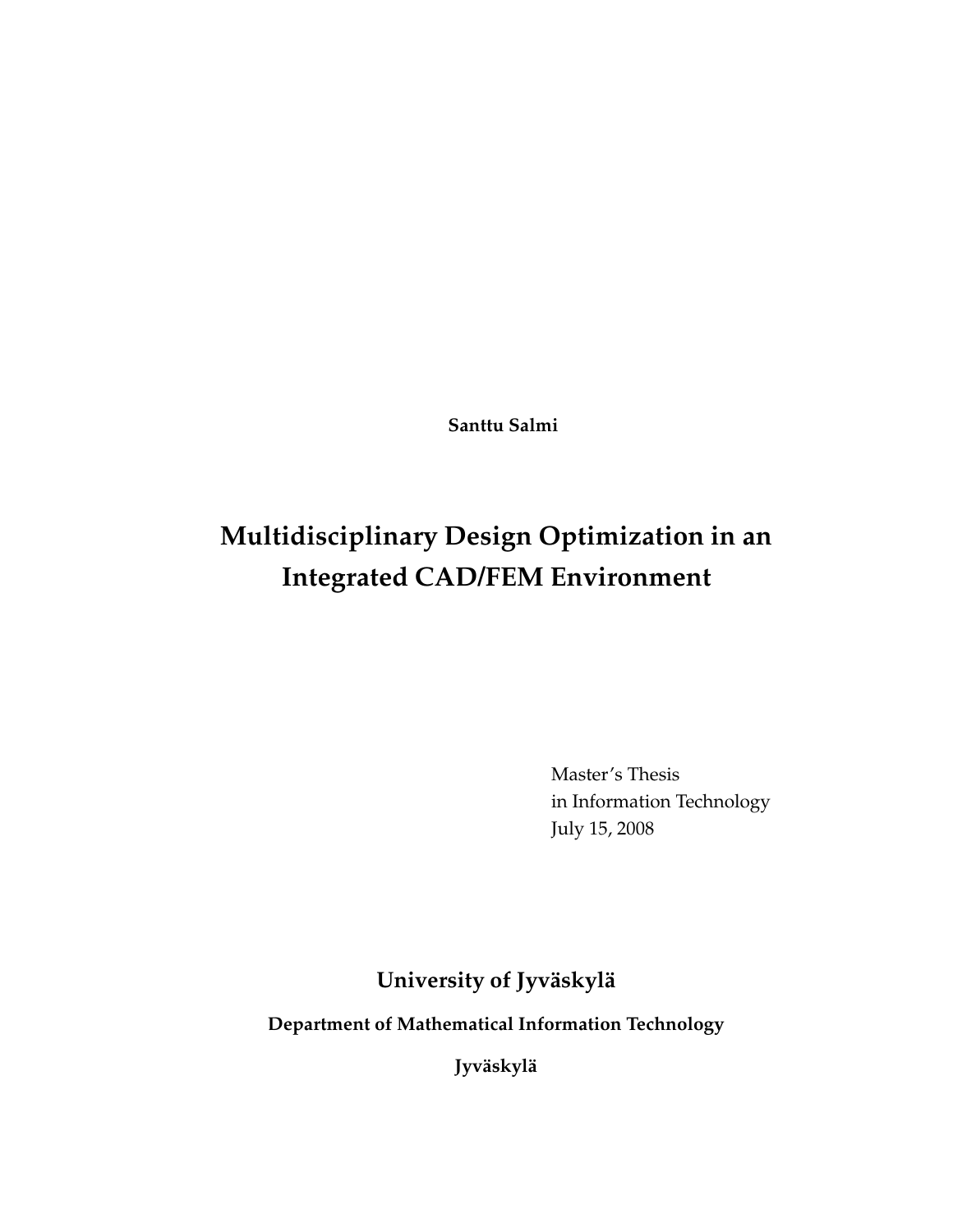**Author:** Santtu Salmi

**Contact information:** ssalmi@jyu.fi

**Title:** Multidisciplinary Design Optimization in an Integrated CAD/FEM Environment

**Työn nimi:** Monitieteinen muodon optimointi integroidussa CAD/FEM-ympäristössä **Project:** Master's Thesis in Information Technology

**Page count:** 81

**Abstract:** The interest toward Multidisciplinary Design Optimization (MDO) is increasing due to advances in computer hardware and parallel computing. This thesis introduces basic concepts and challenges related to design optimization and MDO. A single discipline design optimization platform is presented along with data from test runs. Groundwork is laid to prepare the expansion of the platform to an MDO platform.

**Suomenkielinen tiivistelmä:** Tietokoneiden ja rinnakkaislaskennan kehityksen myötä kiinnostus monitieteistä muodon optimointia kohtaan on kasvamassa. Tämä tutkielma esittää muodon optimoinnin ja monitieteisen muodon optimoinnin peruskäsitteitä ja haasteita. Yksitieteinen muodon optimointialusta esitellään testitulosten kanssa. Lopuksi luodaan suunnitelma alustan laajentamiseksi monitieteiseksi alustaksi. **Keywords:** multidisciplinary, design, optimization, MDO, CAD, CAE, ModeFRON-TIER, CAPRI

**Avainsanat:** monitieteinen, muodon, optimointi, CAD, CAE, ModeFRONTIER, CAPRI

Copyright © 2008 Santtu Salmi

All rights reserved.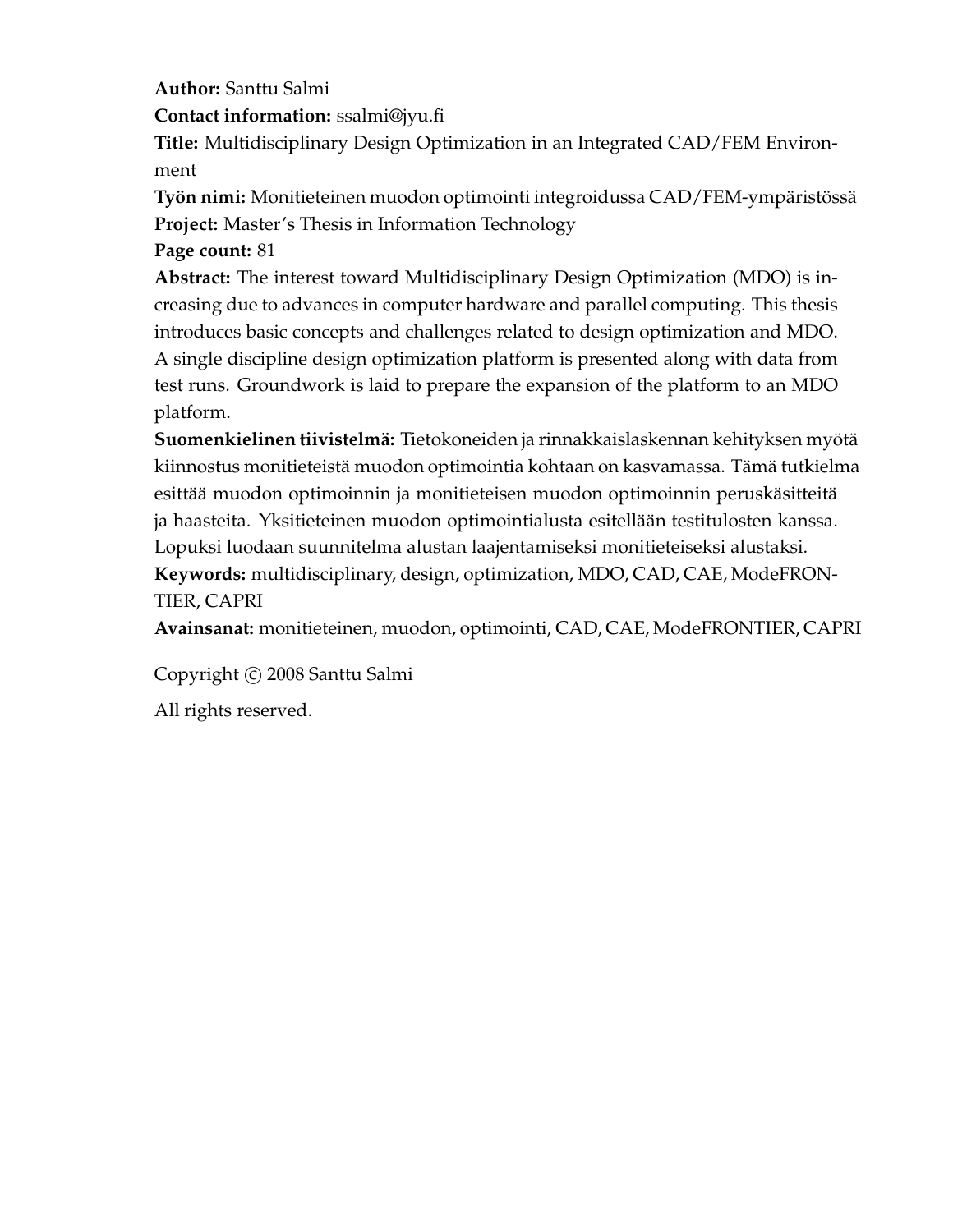# **Contents**

|                | <b>List of Figures</b>                               |                       |                                              | iii |
|----------------|------------------------------------------------------|-----------------------|----------------------------------------------|-----|
|                |                                                      | <b>List of Tables</b> |                                              | V   |
|                |                                                      | Nomenclature          |                                              | vi  |
|                | Preface                                              |                       |                                              | ix  |
| 1              |                                                      | Introduction          |                                              | 1   |
| $\overline{2}$ |                                                      |                       | <b>Design Optimization</b>                   | 3   |
|                | 2.1                                                  |                       |                                              | 3   |
|                | 2.2                                                  |                       |                                              | 3   |
|                | 2.3                                                  |                       |                                              | 5   |
|                | 2.4                                                  |                       |                                              | 5   |
|                | 2.5                                                  |                       |                                              | 7   |
|                |                                                      | 2.5.1                 |                                              | 7   |
|                |                                                      | 2.5.2                 |                                              | 9   |
|                |                                                      | 2.5.3                 |                                              | 10  |
|                |                                                      | 2.5.4                 | Errors in Finite Element Approximation       | 12  |
|                | Optimization and Design of Experiments<br>2.6<br>2.7 |                       |                                              | 12  |
|                |                                                      |                       |                                              | 14  |
|                |                                                      | 2.7.1                 |                                              | 17  |
|                |                                                      | 2.7.2                 |                                              | 17  |
|                |                                                      | 2.7.3                 |                                              | 18  |
|                |                                                      | 2.7.4                 |                                              | 18  |
|                | 2.8                                                  |                       |                                              | 19  |
| 3              |                                                      |                       | <b>Multidisciplinary Design Optimization</b> | 20  |
|                | 3.1                                                  |                       |                                              | 20  |
|                | 3.2                                                  | Definition            |                                              | 20  |
|                | 3.3                                                  |                       |                                              | 22  |
|                |                                                      | 3.3.1                 |                                              | 23  |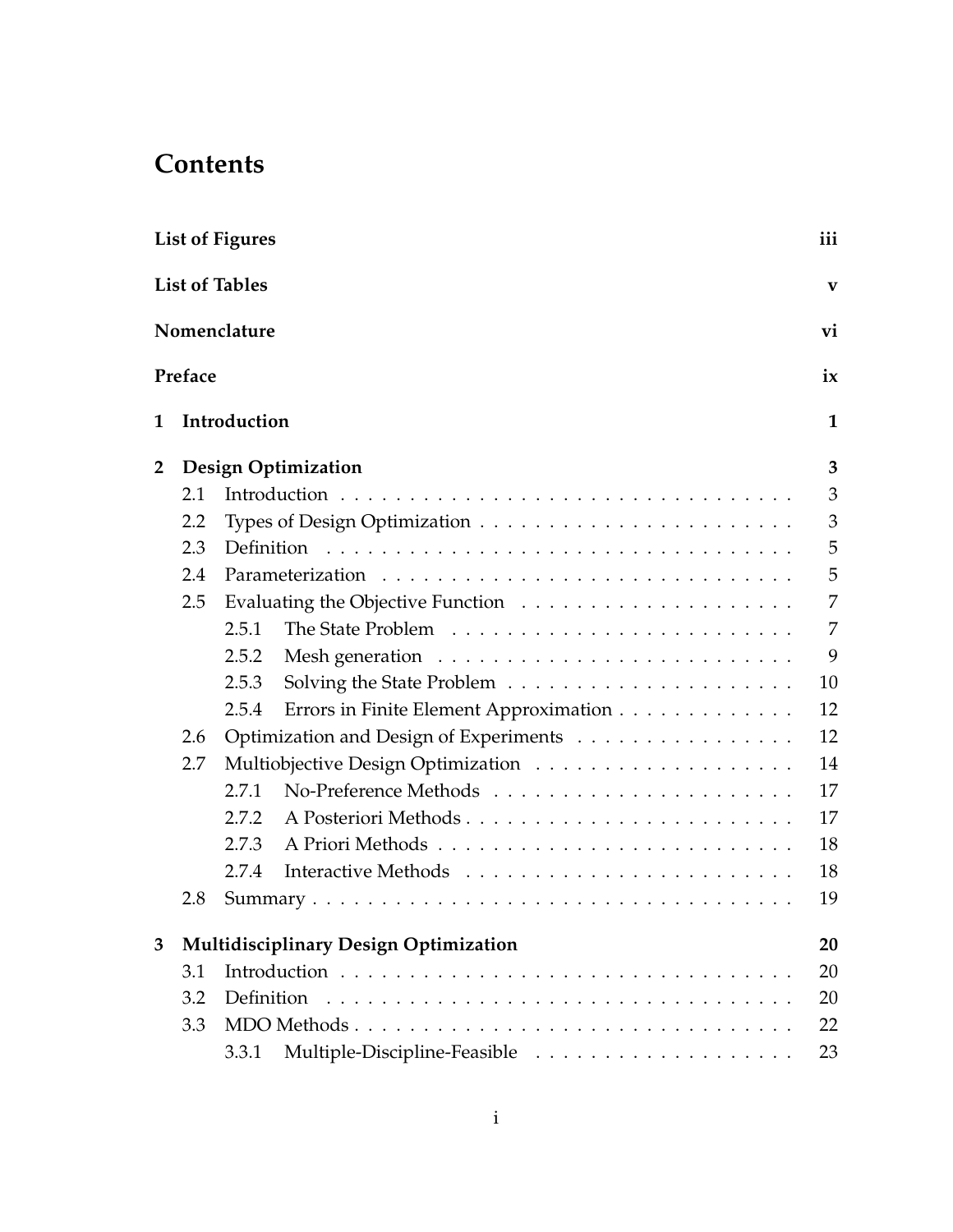|   |            | 3.3.2                                                      | 24 |
|---|------------|------------------------------------------------------------|----|
|   |            | 3.3.3                                                      | 24 |
|   | 3.4        |                                                            | 25 |
| 4 |            | <b>CAD-CAE</b> Interoperability                            | 27 |
|   | 4.1        |                                                            | 27 |
|   | 4.2        | CAD System Geometry Representation                         | 27 |
|   | 4.3        |                                                            | 30 |
|   | 4.4        |                                                            | 31 |
|   | 4.5        |                                                            | 33 |
| 5 |            | <b>Design Optimization Platform</b>                        | 35 |
|   | 5.1        |                                                            | 35 |
|   | 5.2        |                                                            | 37 |
|   |            | Reconstruction of the CAD model<br>5.2.1                   | 37 |
|   |            | Construction of the surface and volume meshes<br>5.2.2     | 38 |
|   |            | 5.2.3                                                      | 38 |
|   |            | 5.2.4                                                      | 39 |
| 6 |            | <b>Test Runs and Results</b>                               | 40 |
|   | 6.1        |                                                            | 40 |
|   | 6.2        |                                                            | 43 |
|   | 6.3        |                                                            | 46 |
|   |            | Optimization Run 1: The Nelder-Mead method<br>6.3.1        | 47 |
|   |            | Optimization Run 2: Simplex-Simulated Annealing<br>6.3.2   | 49 |
|   |            | Optimization Run 3: The NSGA-II Genetic Algorithm<br>6.3.3 | 52 |
|   | 6.4        | Remarks and Conclusions from the Optimization Runs         | 55 |
| 7 |            | <b>Expanding the Platform to an MDO Platform</b>           | 57 |
| 8 |            | <b>Concluding Thoughts and Future Work</b>                 | 60 |
|   | References |                                                            | 62 |
|   |            |                                                            |    |
|   |            | Appendices                                                 |    |
|   |            | A An Example CAPRI Program                                 | 68 |
| B |            | <b>The Comsol Script</b>                                   | 69 |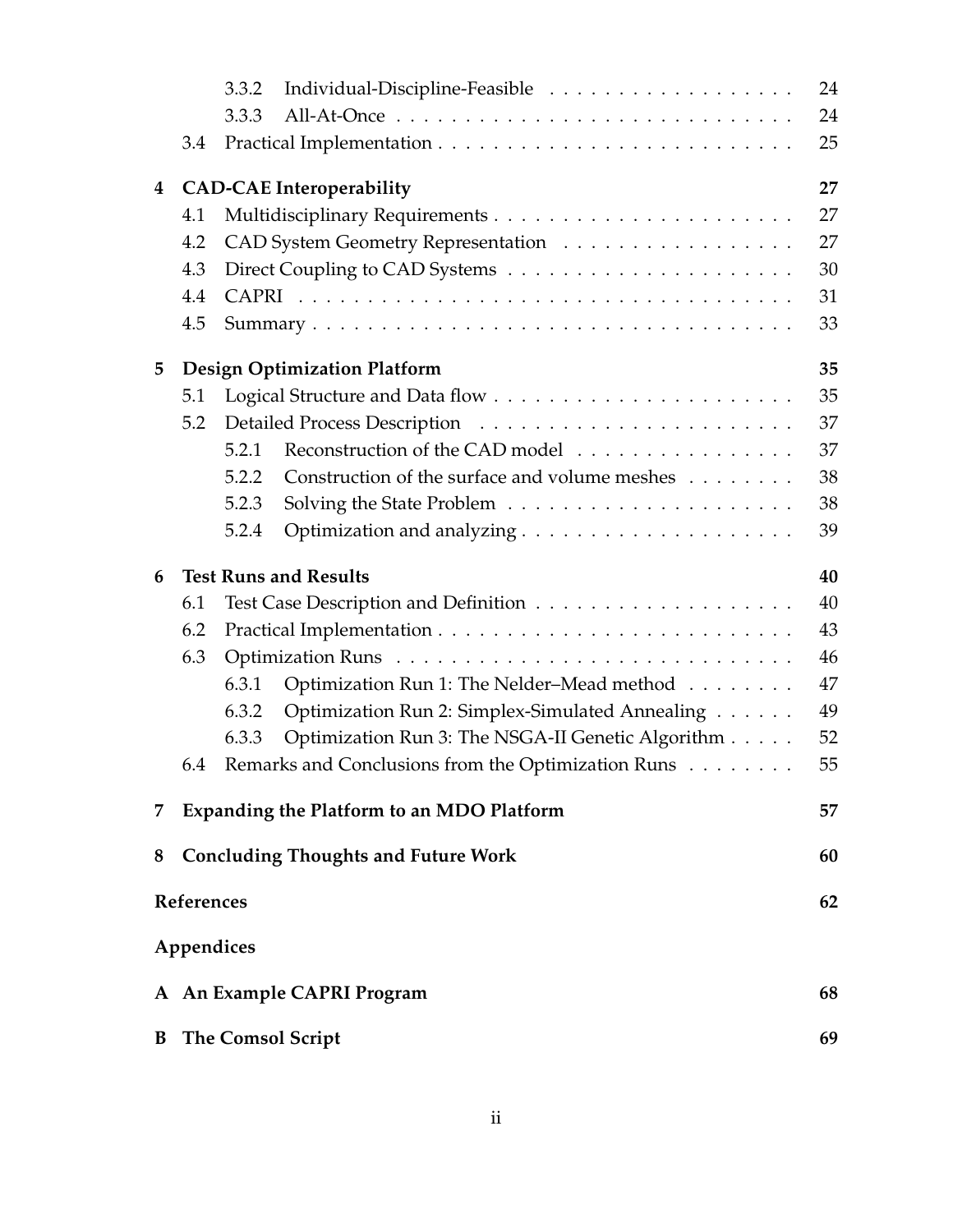# **List of Figures**

| 2.1  | The initial and final designs of three types of design optimization: a)                      |                |
|------|----------------------------------------------------------------------------------------------|----------------|
|      | sizing optimization b) shape optimization and c) topology optimization.                      | $\overline{4}$ |
| 2.2  | Cells of a 2D topology optimization problem.                                                 | $\overline{4}$ |
| 2.3  | A simple parameterized CAD model of an ellipsoid in 2D and 3D views.                         | 6              |
| 2.4  | An unstructured 3D mesh with ellipsoidal cavities in boundary and                            |                |
|      |                                                                                              | 10             |
| 2.5  |                                                                                              | 11             |
| 2.6  | Errors involved in finite element approximation.                                             | 12             |
| 2.7  | Ideal objective vector $y^*$ and the Pareto front (bold). $\dots \dots \dots$                | 16             |
| 4.1  | The CAD-centric approach to CAD-CAE integration.                                             | 28             |
| 4.2  |                                                                                              | 29             |
| 4.3  | CAPRI's (geometry centric) approach to CAD-CAE integration.                                  | 32             |
| 5.1  |                                                                                              | 36             |
| 5.2  |                                                                                              | 37             |
| 6.1  | The domain $\Omega$ and its boundaries $S_0$ , $S_1$ , $S_2$ and $S_3$ .                     | 40             |
| 6.2  |                                                                                              | 41             |
| 6.3  | Boundary plot of the expression $(1 -  \nabla \mathbf{u} )^2$ .                              | 44             |
| 6.4  | A solution visualized                                                                        | 45             |
| 6.5  | Optimization Run 1: Design variable convergence history.                                     | 48             |
| 6.6  | Optimization Run 1: Objective function convergence history.                                  | 49             |
| 6.7  | Optimization Run 2: Objective function convergence history.                                  | 50             |
| 6.8  | Optimization Run 2: Design variable convergence history.                                     | 51             |
| 6.9  | Optimization Run 3: Objective function convergence history.                                  | 53             |
| 6.10 | Optimization Run 3: Design variable convergence history.                                     | 54             |
|      | 6.11 Optimization Run 1: Multivariable linear fitting of $l_1$ and $h_1$ versus              |                |
|      |                                                                                              | 55             |
|      | 6.12 Optimization Run 1: Multivariable linear fitting of $l_3$ , $h_3$ and $\alpha_3$ versus |                |
|      |                                                                                              | 55             |
|      | 6.13 Optimization Run 2: Response Surface Model of $l_1$ and $h_1$ versus                    |                |
|      |                                                                                              | 56             |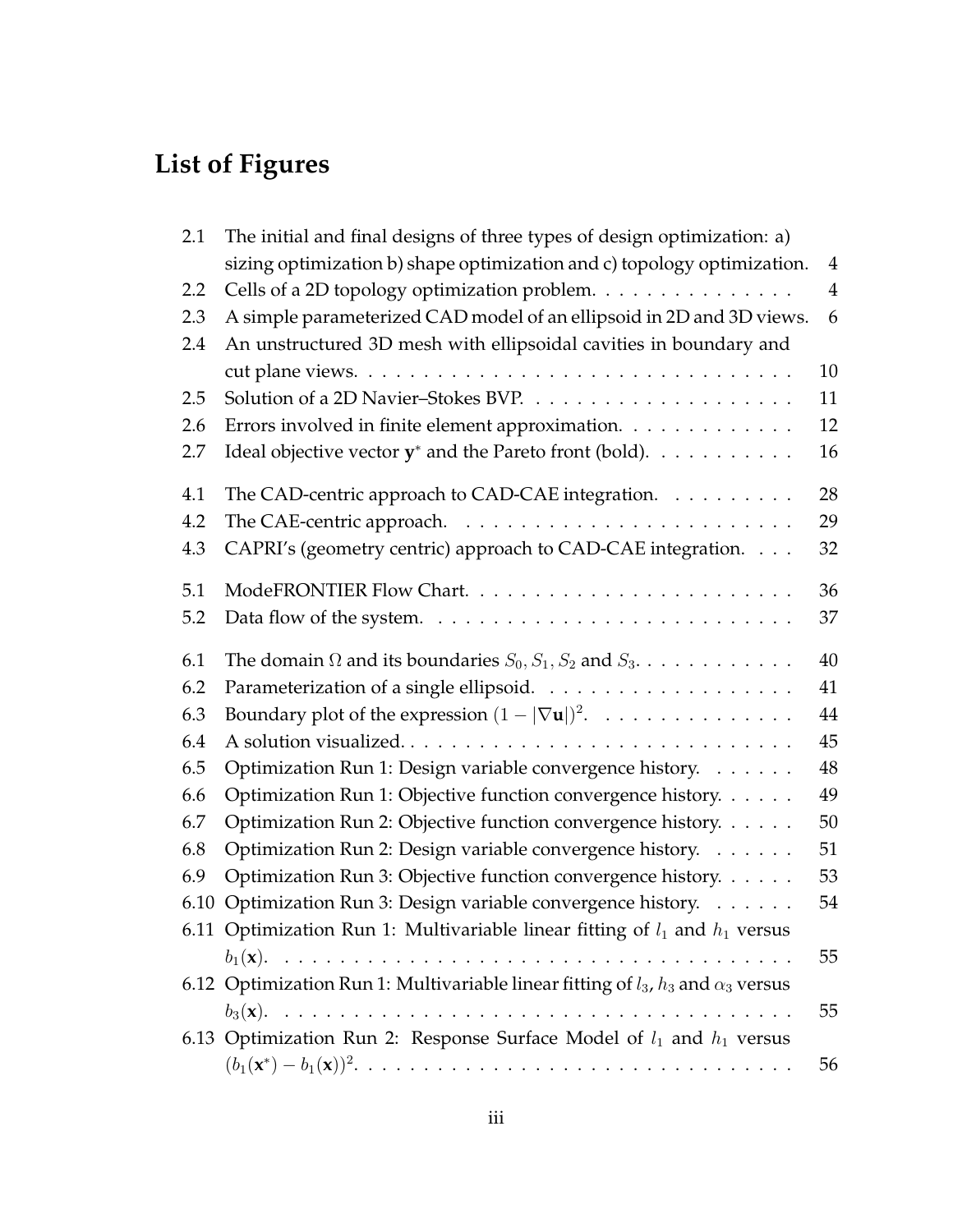| 7.1 An example MDO problem with the MDF method. $\dots \dots \dots \dots$ |  |
|---------------------------------------------------------------------------|--|
|                                                                           |  |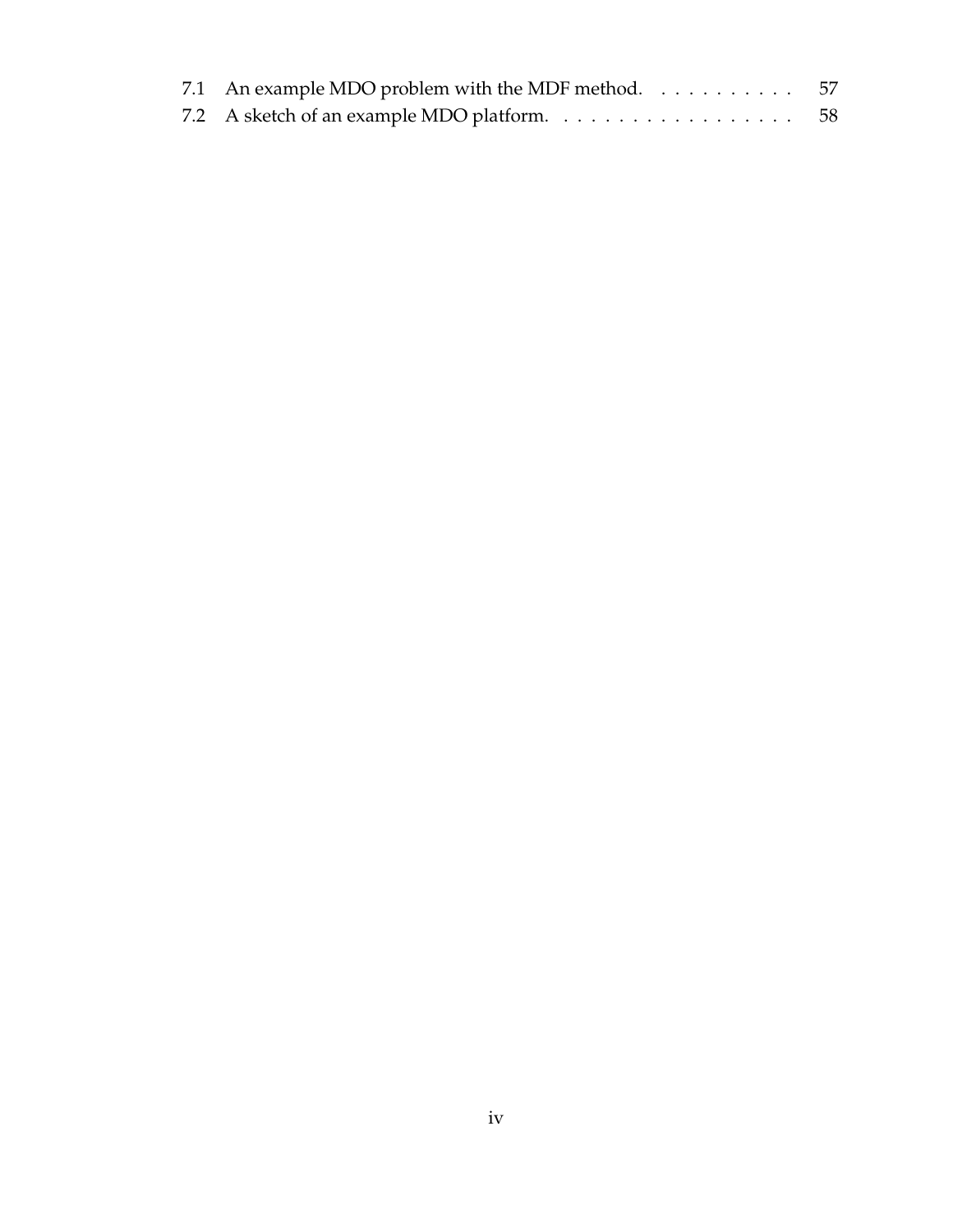# **List of Tables**

| 3.1 Characteristics of different types of design optimization problems. . 26                 |  |
|----------------------------------------------------------------------------------------------|--|
|                                                                                              |  |
|                                                                                              |  |
| 6.3 Optimization Run 3 Summary. $\ldots \ldots \ldots \ldots \ldots \ldots \ldots \ldots$ 53 |  |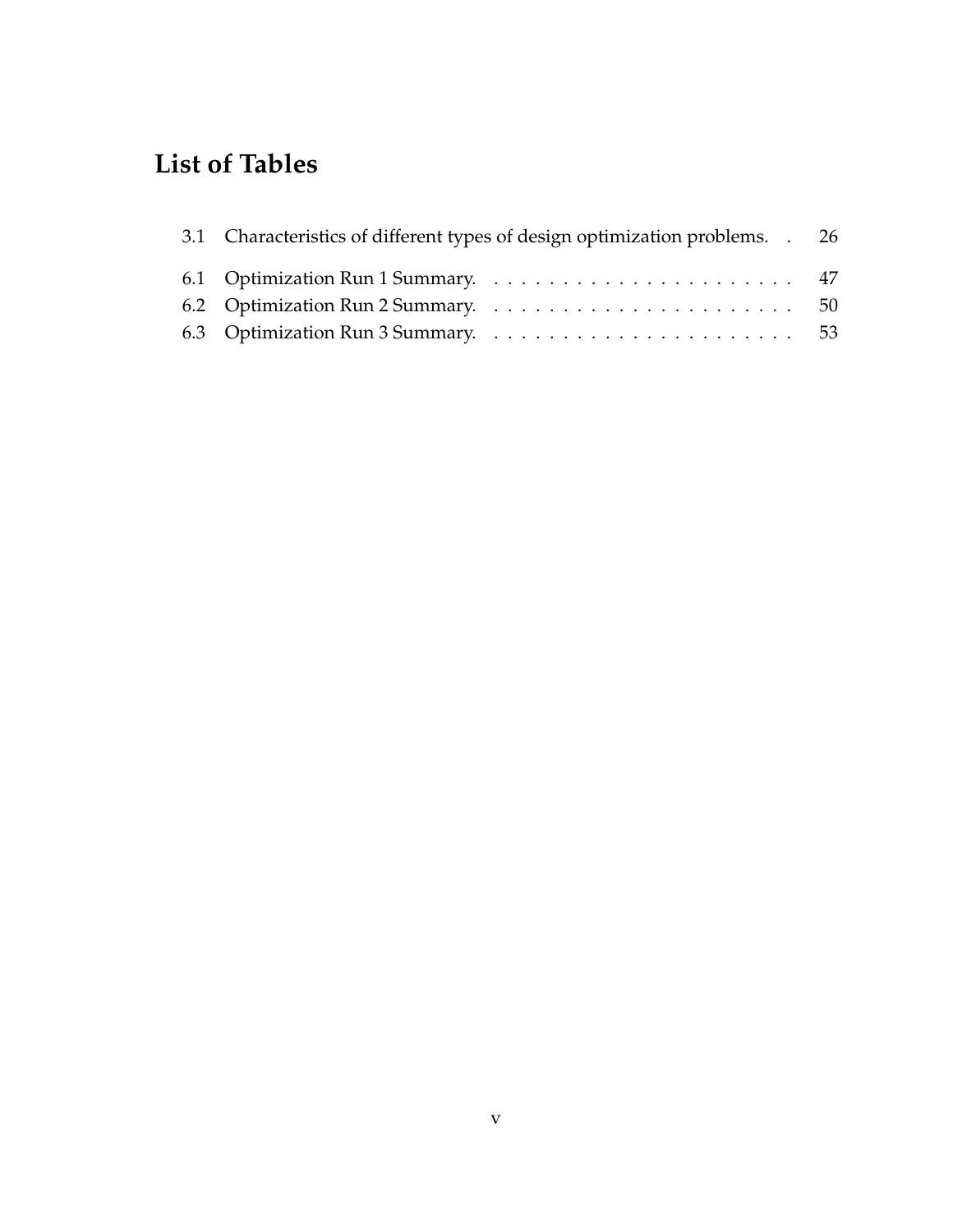# **Nomenclature**

| angle of ellipsoid $i$                           |
|--------------------------------------------------|
| inner product operator                           |
| Laplace operator                                 |
| divergence operator                              |
| gradient operator                                |
| All-at-once                                      |
| <b>Application Programming Interface</b>         |
| <b>Boundary Element Method</b>                   |
| Bi-level integrated system synthesis             |
| Boundary-Value Problem                           |
| Computer Aided Design                            |
| <b>Computer Aided Engineering</b>                |
| Computational Analysis PRogramming Interface     |
| <b>Computational Fluid Dynamics</b>              |
| <b>Common Geometry Module</b>                    |
| Collaborative optimization                       |
| Concurrent subspace optimization                 |
| number of design variables                       |
| Design of Experiments                            |
| dynamic viscosity                                |
| modeling error                                   |
| discretization error                             |
| numerical error                                  |
| Evolutionary Algorithm                           |
| objective function                               |
| objective vector                                 |
| Finite Difference Method                         |
| <b>Finite Element Method</b>                     |
| Finite Volume Method                             |
| common inequality constraint vector              |
| discipline <i>i</i> inequality constraint vector |
| inequality constraint (function)                 |
|                                                  |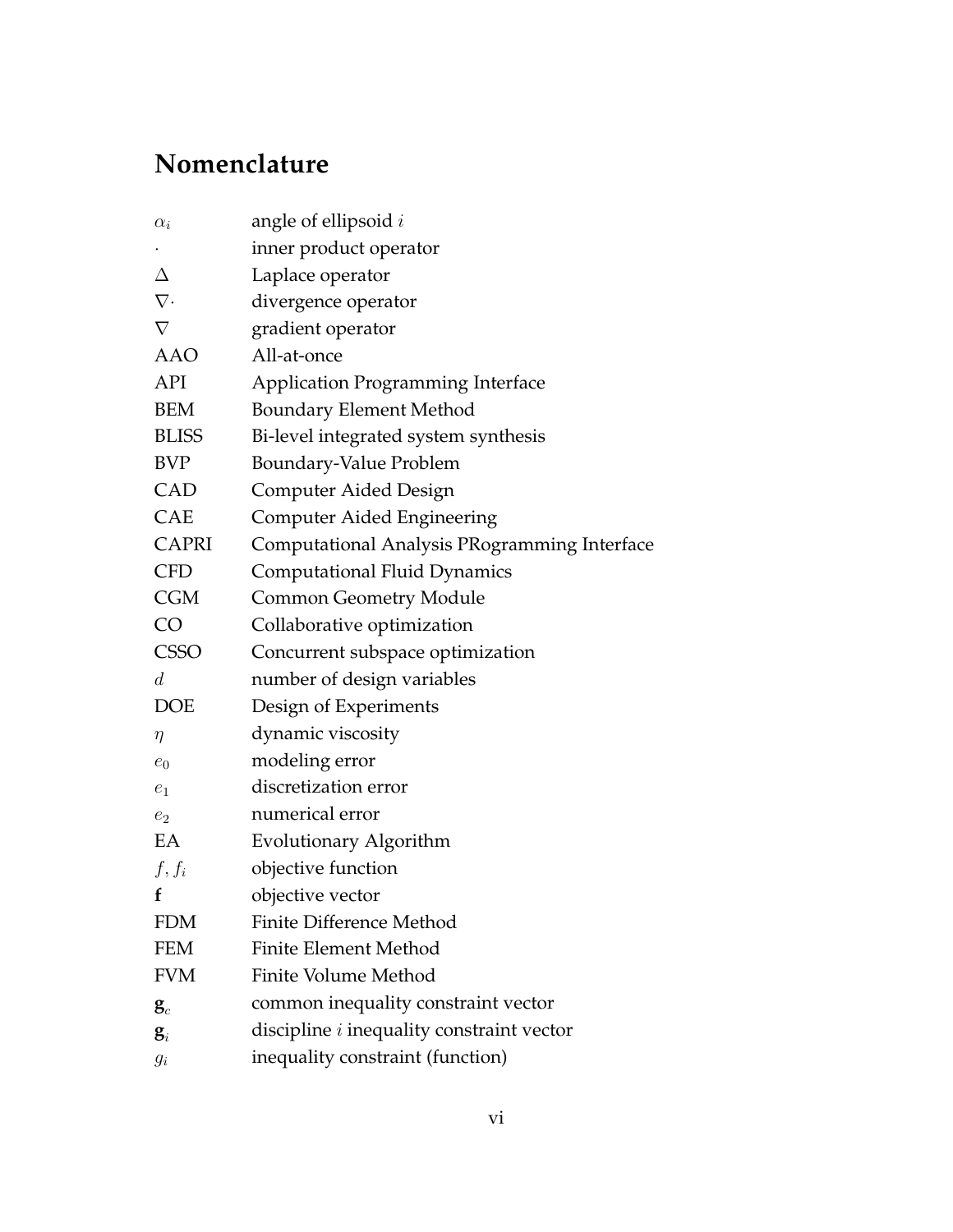| g                                      | inequality constraint vector                                  |
|----------------------------------------|---------------------------------------------------------------|
| <b>GA</b>                              | Genetic Algorithm                                             |
| <b>GUI</b>                             | <b>Graphical User Interface</b>                               |
| $\mathbf{h}_c$                         | common equality constraint vector                             |
| $\mathbf{h}_i$                         | discipline $i$ equality constraint vector                     |
| $h_i$                                  | equality constraint (function)                                |
| $h_i$                                  | height of ellipsoid $i$                                       |
| $\mathbf{h}$                           | equality constraint vector                                    |
| <b>I</b>                               | identity matrix                                               |
| IDF                                    | Individual-Discipline-Feasible                                |
| $\boldsymbol{k}$                       | number of objective functions                                 |
| $l_i$                                  | length of ellipsoid $i$                                       |
| <b>MDA</b>                             | Multidisciplinary Analysis                                    |
| MDF                                    | Multiple-Discipline-Feasible                                  |
| <b>MDO</b>                             | Multidisciplinary Design Optimization                         |
| <b>MDOIS</b>                           | Multidisciplinary optimization based on independent subspaces |
| <b>MOEA</b>                            | Multiple Objective Evolutionary Algorithm                     |
| <b>MOGA</b>                            | Multiple Objective Genetic Algorithm                          |
| <b>MOO</b>                             | Multiobjective Optimization                                   |
| n                                      | outward unit normal                                           |
| <b>NS</b>                              | Navier-Stokes (equations)                                     |
| NSGA-II                                | Non-dominated Sorting Genetic Algorithm II                    |
| $\Omega, \Omega_x$                     | domain in $\mathbb{R}^d$                                      |
| $\partial\Omega$                       | boundary of $\Omega$                                          |
| <b>PDE</b>                             | Partial Differential Equation                                 |
| $\mathbb{R}^d$                         | d-dimensional Euclidean space                                 |
| $\rho$                                 | density                                                       |
| <b>RS</b>                              | <b>Response Surface</b>                                       |
| <b>RSM</b>                             | <b>Response Surface Methodology</b>                           |
| $\mathbf{s}_i^c$                       | discipline <i>i</i> surrogate coupling vector                 |
| <b>SA</b>                              | <b>Simulated Annealing</b>                                    |
| <b>SAND</b>                            | Simultaneous Analysis and Design                              |
|                                        |                                                               |
| SBD                                    | <b>Simulation Based Design</b>                                |
| <b>SEED</b>                            | Simulation Environment for Engineering Design                 |
| <b>SSO</b>                             | Sizing and Shape Optimization                                 |
| $\mathbf{u}, \mathbf{u}_x$<br>$U^{ad}$ | trial solution                                                |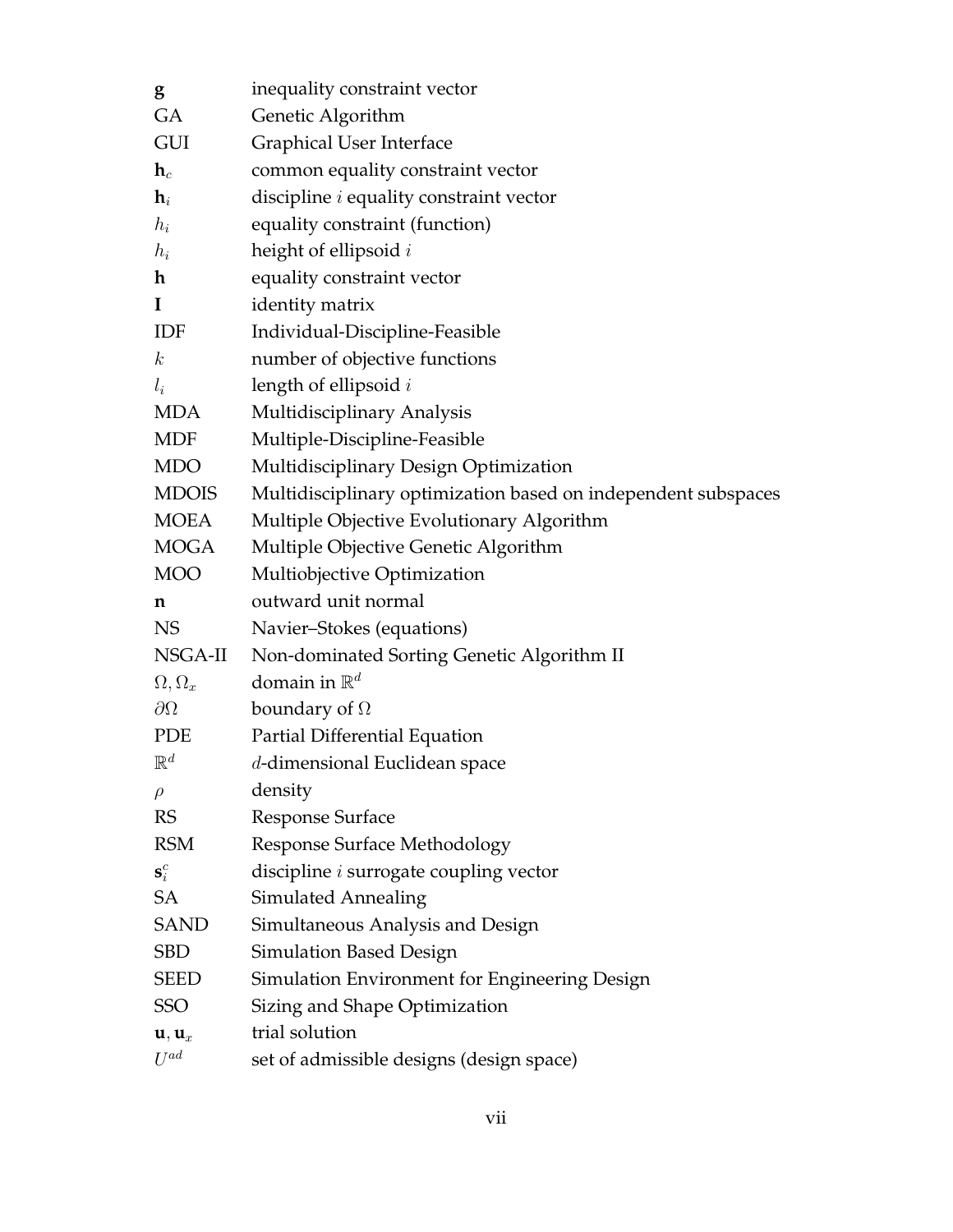| $II^{fs}$           | set of feasible designs                                                                 |
|---------------------|-----------------------------------------------------------------------------------------|
| $w_i$               | discipline $i$ analyzer                                                                 |
| $\mathbf{x}^*$      | (Pareto) optimal design vector                                                          |
| $\mathbf{X}_c$      | common design vector                                                                    |
| $\mathbf{x}_i$      | discipline <i>i</i> design vector                                                       |
| x, y, z             | Coordinates in $\Omega$                                                                 |
| $x_i$               | design variable                                                                         |
| $\mathbf x$         | design vector                                                                           |
| y                   | objective vector                                                                        |
| Y                   | feasible objective space                                                                |
| 7.                  | state vector $\mathbf{z} = (\mathbf{z}_1, \mathbf{z}_2)^T$                              |
| $\mathbf{Z}_i$      | discipline <i>i</i> state vector $\mathbf{z}_i = (\mathbf{z}_i^c, \mathbf{z}_i^{nc})^T$ |
| $\mathbf{Z}_i^c$    | discipline <i>i</i> coupling state vector                                               |
| $\mathbf{z}^{nc}_i$ | discipline <i>i</i> noncoupling state vector                                            |
|                     |                                                                                         |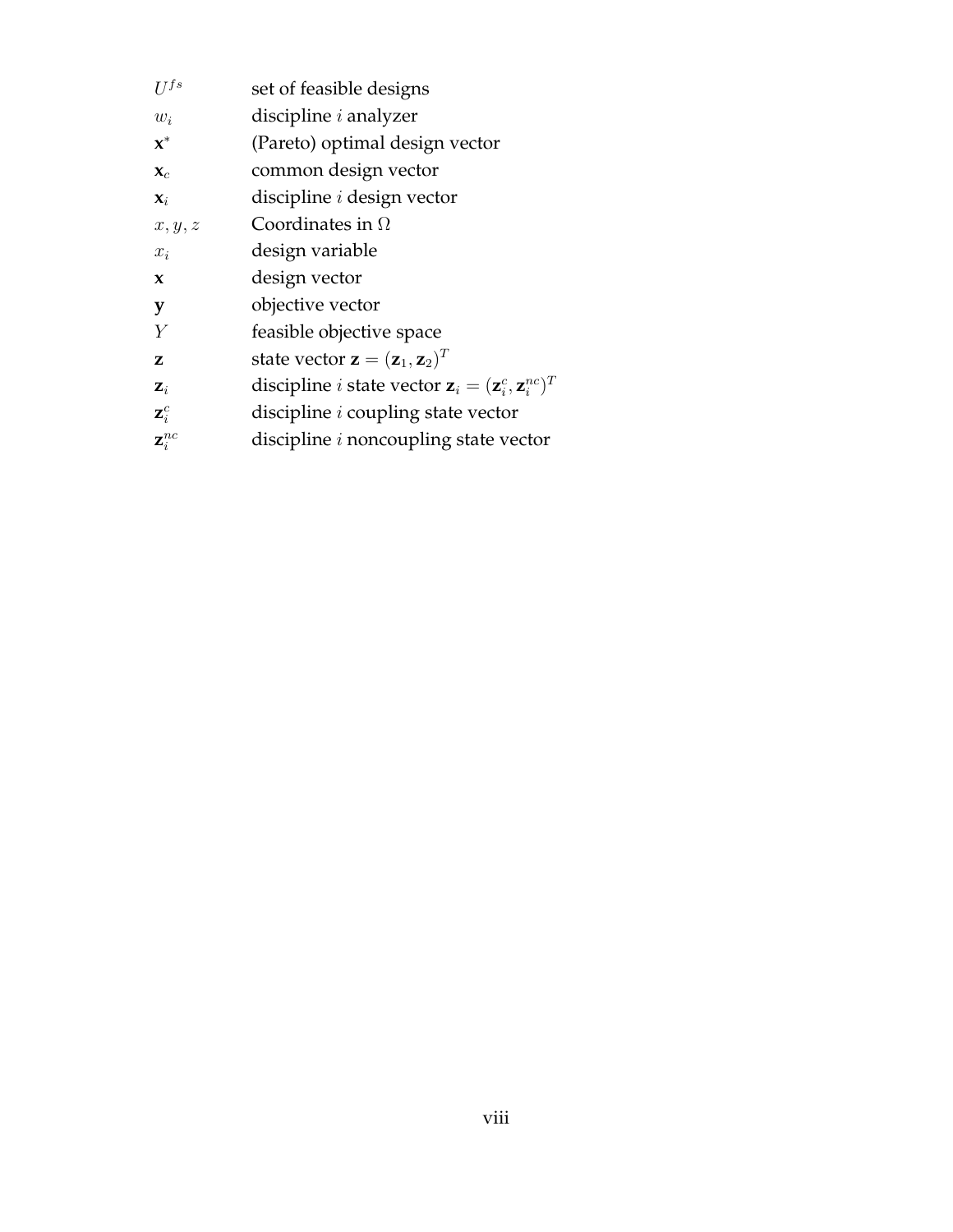# **Preface**

Recently I have been working in a project involving a design optimization platform integrated to Catia V5 CAD system using the CAPRI interface. During the time in the project I have gained some insight to design optimization and to the advantages that our optimization system offers over traditional optimization systems, especially if Multidisciplinary Design Optimization is required.

I was responsible for the technical implementation of the optimization system, and so I needed to gain some knowledge about all of the subsystems included in the optimization cycle. This includes CAD, surface (mesh) generation, volume mesh generation, solving the state equation and optimization. The test platform is a single discipline design optimization platform, but it was built from the start with the idea that it will be expandable to use multiple disciplines, and to solve multidisciplinary optimization problems (the difference between the two will be explained in the thesis). A comprehensive introduction will be presented, and no previous knowledge about design optimization is assumed.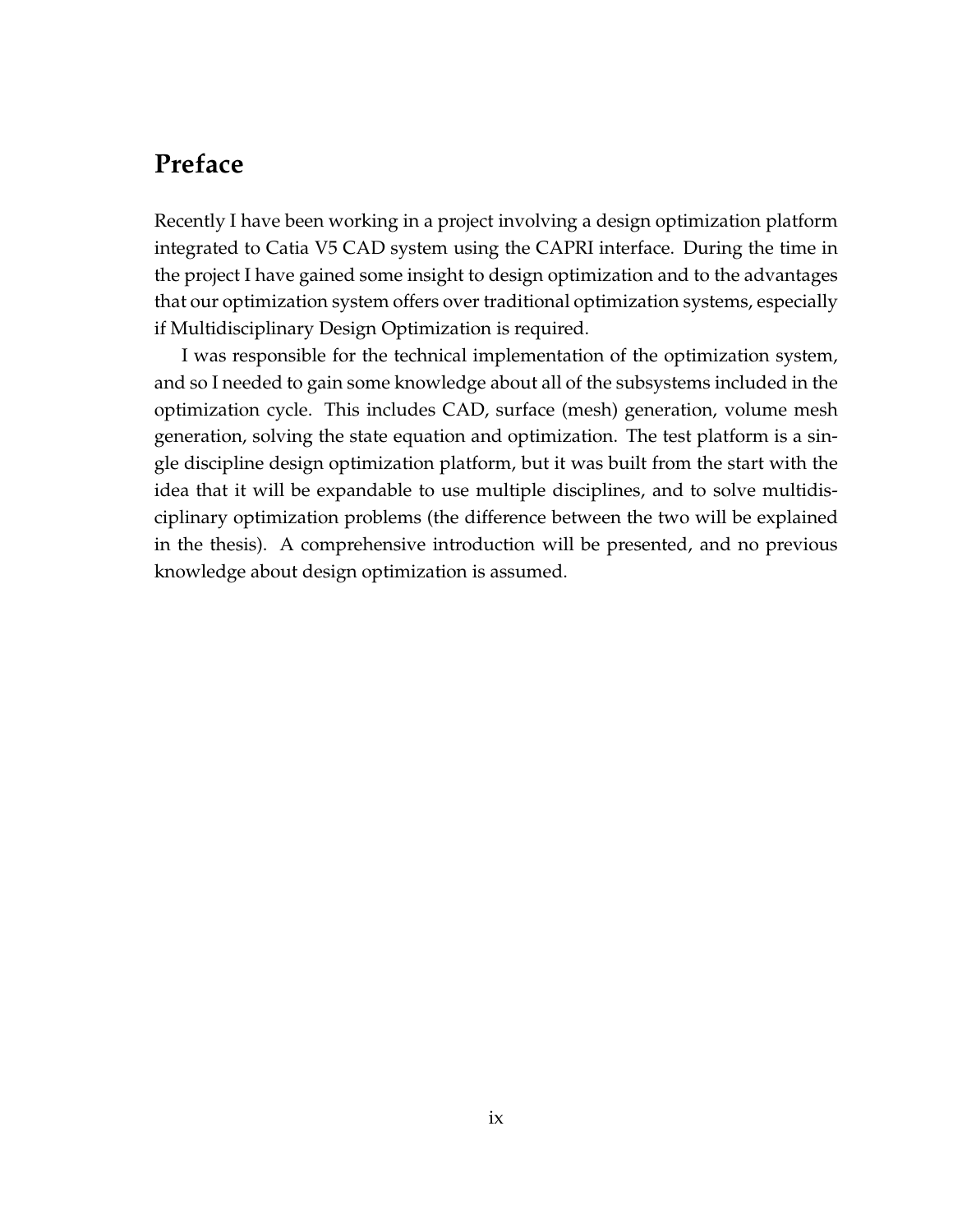# **1 Introduction**

The use of computers to simulate physical phenomena is a rapidly growing field of research. Theoretically any physical process can be simulated by formulating it to a mathematical model. For the most part, computational analysis is used in engineering in order to improve a design or reduce costs. This is referred to as Computer Aided Engineering (CAE). It is closely related to Computer Aided Design (CAD), which is the standard way of creating a geometric definition of a physical object that is aimed to be manufactured.

CAE analysis has developed from validation and failure analysis to an integral part of the product design process [6]. This design methodology where simulation drives the design is referred to as Simulation-Based Design (SBD). Over the years, CAD systems and CAE analysis have evolved separately with distinct geometrical models. CAD-CAE interoperability has been a well recognized issue for a long time. A study conducted for the automotive industry in the United States estimated that money wasted to re-entering or translating data between CAD systems and downstream applications is around one billion dollars per year [64]. Alleviating this bottleneck would therefore bring significant time and monetary savings.

The desire to do multidisciplinary design optimization (MDO) with geometries obtained from CAD systems also requires the solution of this interoperability problem. In a process where hundreds or even thousands of designs are automatically generated, interactive translation and repair of geometry is out of the question. The design optimization platform has to be able to automatically generate new geometries via a valid parameterization.

Multidisciplinary design optimization (also known as multidisciplinary system design optimization) is a type of design optimization that incorporates a number of engineering disciplines (and sometimes also nonengineering disciplines). The fact that MDO incorporates various disciplines simultaneously allows it to more accurately simulate physical phenomena that interact with other physical phenomena. MDO originated from the needs of aerospace engineering. However, other engineering disciplines are following the path paved by aerospace engineers. The inherent engineering origin of MDO makes it important to be able to integrate it with CAD systems as closely as possible.

In this thesis, preliminary concepts needed to understand MDO are presented,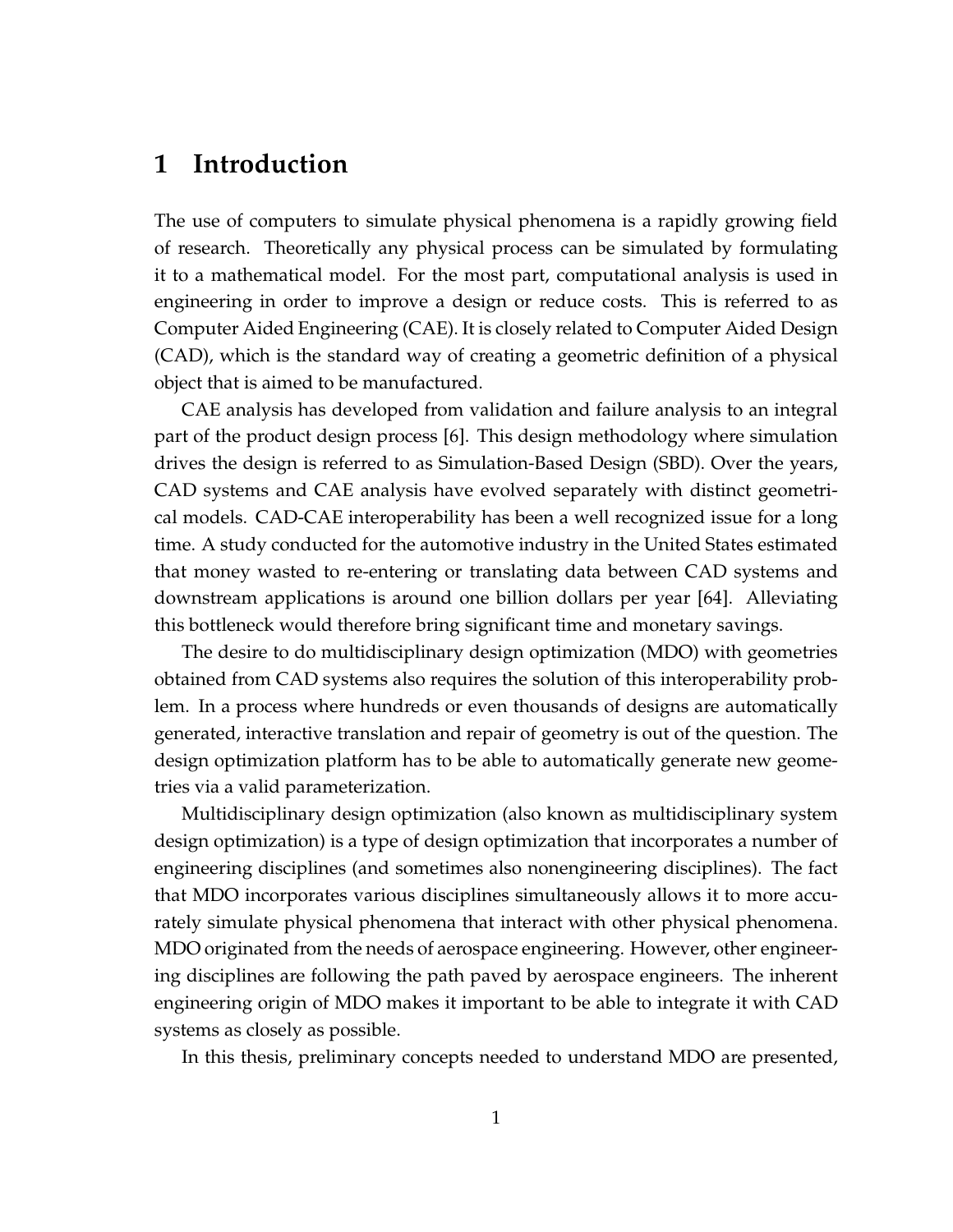and the challenges in implementing MDO are studied. The CAD-CAE interoperability issue will be demonstrated and different approaches to solve it will be presented. The optimization platform of our research group will also be presented, along with its composition. Experimental data from test runs is shown from three optimization runs. So far, only single discipline design optimization runs have been made. Things are presented from an engineering viewpoint by focusing on computational analysis that is done with geometries defined by CAD systems.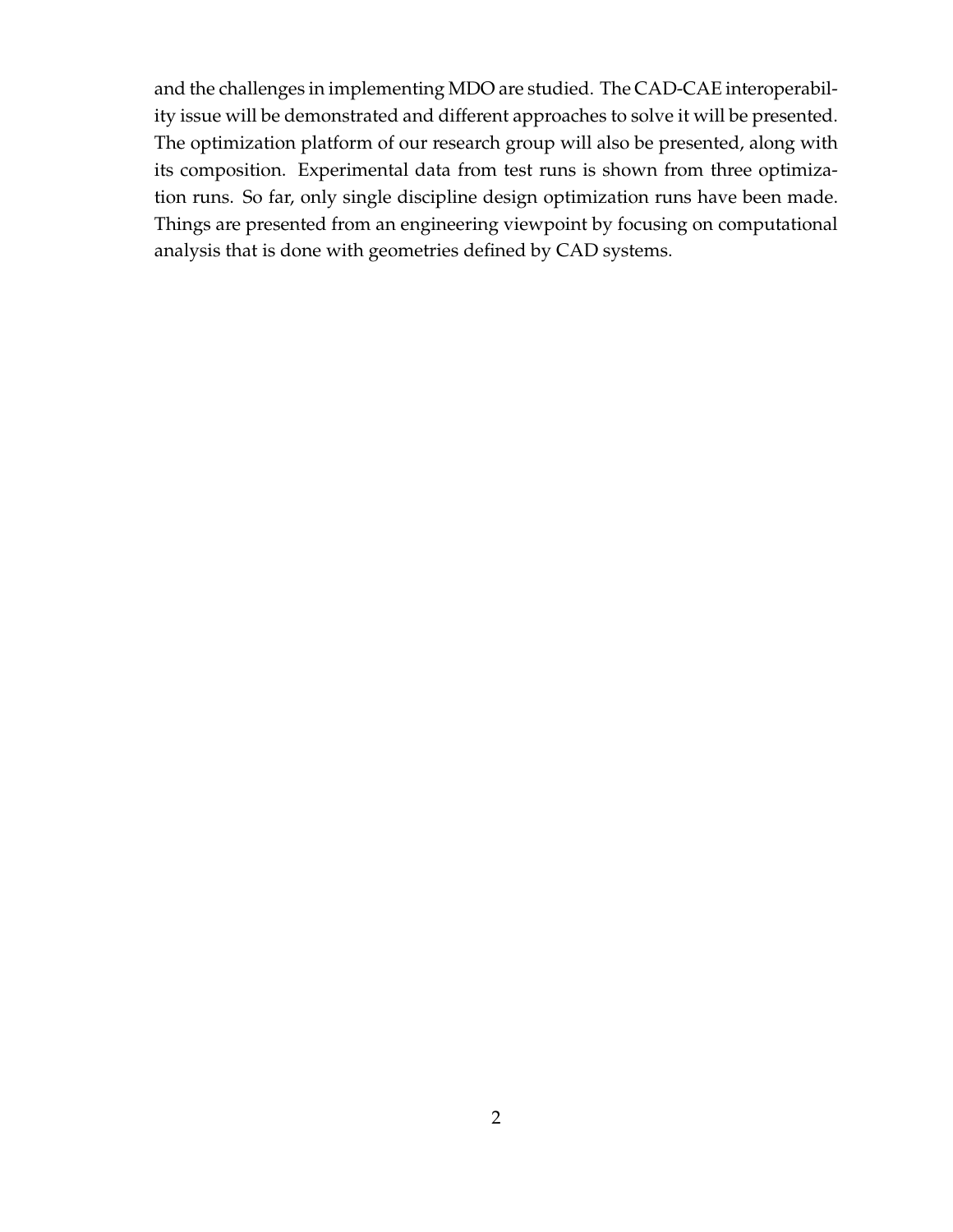# **2 Design Optimization**

### **2.1 Introduction**

The traditional way of designing includes costly and time consuming experiments and their analysis. To some extent we can replace traditional way of designing with computational analysis, saving considerable amount of time and money. Computational analysis can be thought of as a new tool in the design phase of a product, as some physical phenomena are very hard or even impossible to study with experiments, but rather easy to simulate with computational analysis [70]. This methodology is kind of an intermediate between theory and experiment, in which synthetic experiments are based on basic theoretical concepts.

The behavior of a phenomenon in a system depends upon the geometry of the system, the property of the material or medium, and the boundary and initial conditions [45]. With design optimization the goal is to find the optimal shape or topology of this system, and sometimes also the optimal values of material and physics parameters. If only the shape of the system is optimized while other properties of the system remain constant, we can use the term optimal shape design or shape optimization [34].

## **2.2 Types of Design Optimization**

Sizing and shape optimization (SSO) are the most mature and researched disciplines of design optimization [7]. The difference between them is that with sizing optimization we are only changing the sizes of parameterized components (e.g. thickness), where as in shape optimization we can also have more complex parameterized components such as splines.

The relative newcomer to design optimization is topology optimization. Topology optimization defines the geometry with cells. The computational area is specified by the size and number of these cells, and within these limitations it is free to form any conceivable geometry. Therefore, topology optimization is not confined to the restrictions of the initial geometric shape of the design. For example, with shape optimization no additional holes can be created during the optimization process (see figure 2.1) [7]. However, the drawback of topology optimization is that it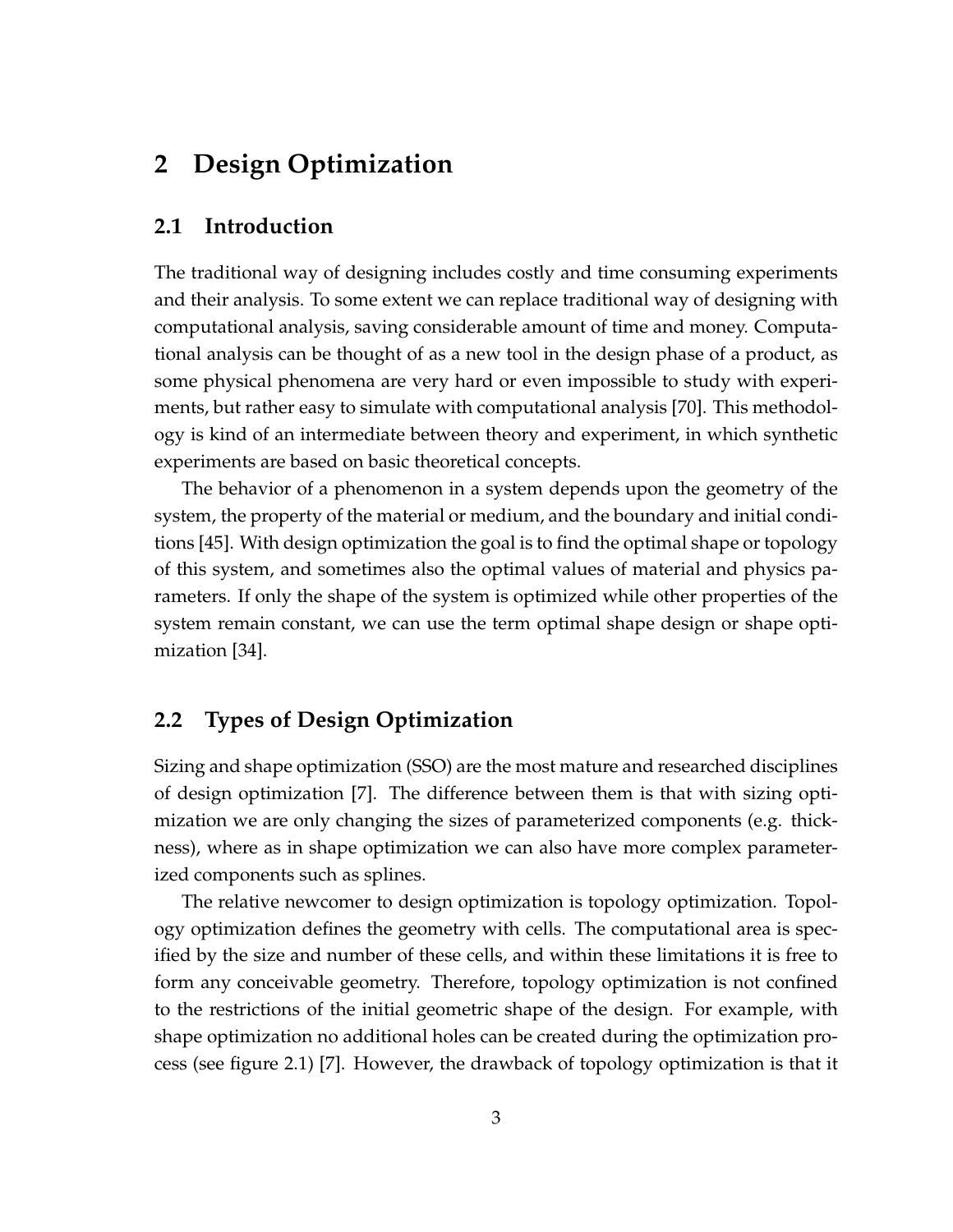

Figure 2.1: The initial and final designs of three types of design optimization: a) sizing optimization b) shape optimization and c) topology optimization.



Figure 2.2: Cells of a 2D topology optimization problem.

always leads to a nonsmooth structural geometry [62], as can be seen from figure 2.2. Most engineering applications require a smooth geometric shape, especially for manufacturing. To overcome this, methods that convert the nonsmooth geometry of topology optimization to a smooth geometry exist. To take this a step further, topology and shape optimization can be combined by using topology optimization to find an initial design that will be used as the starting point of shape optimization [62]. However, the conversion process is the bottleneck of this kind of combined optimization.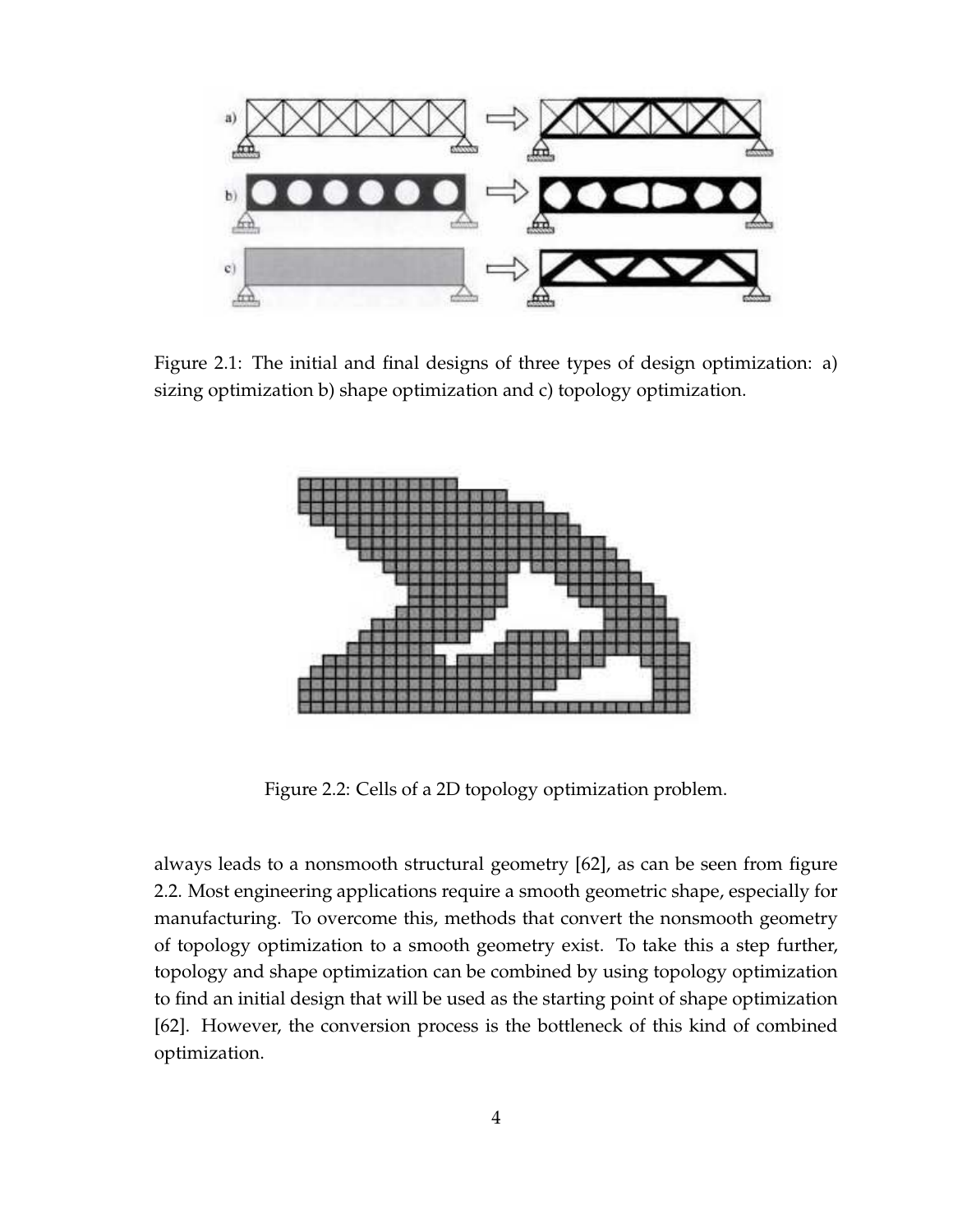## **2.3 Definition**

**Definition 2.1** *We call a design optimization problem, the following optimization problem [57]:*

Find 
$$
\mathbf{x} \in U^{ad} \subset \mathbb{R}^d
$$
,  
to minimize  $f(\mathbf{x})$ ,  
subject to  $\mathbf{g}(\mathbf{x}) \le 0$ ,  
 $\mathbf{h}(\mathbf{x}) = 0$ , (2.1)

where  $\pmb{x} = (x_1, x_2, ..., x_d)^T$  is the design vector,  $x_1, x_2, ..., x_d$  are the design variables,  $f$  :  $\mathbb{R}^d \, \rightarrow \, \mathbb{R}$  is the objective function,  $g$  is a vector of inequality constraints,  $h$  is a vector of equality constraints, and  $U^{ad}$  is the set of admissible designs.

The set  $U^{ad}$  is also called *design space*. Design variables in size and shape optimization are typically lengths and thicknesses of components and positions of control points. In topology optimization the design variables define the density of each of the cells.

Usually  $U^{ad}$  defines technical constraints in order that the design candidate makes sense (nonnegative thicknesses, nonintersecting parts in a CAD model, etc). The implicit constraint functions **g** and **h** usually depend on the performance of the design (state constraints). If a design satisfies the constraints **g** and **h**, we can denote that it belongs to the set of *feasible* designs  $\mathbf{x} \in U^{fs}$ .

Furthermore, we can "artificially" restrict  $U^{ad}$  or add constraints to confine the optimization, as many times the complete design space is too large, and the complete exploration of it would require unreasonable amounts of computation. For example, we might already have a reasonably good solution and thus be only interested in the exploration of the neighboring design space. Of course, this might as well be a bad decision if we happen to exclude the best solutions. In practice, design variables are either Boolean, discrete or continuous with a set or interval of admissible values.

## **2.4 Parameterization**

In the scope of design optimization, we want to solve a computational model for a series of different geometries. Each of these is called a *design* and it is defined by the design variables. In shape optimization the variables are used, for example, to alter a parameterized CAD model in order to obtain different geometries. The way the parameterization is done in the model dictates the shapes we can represent with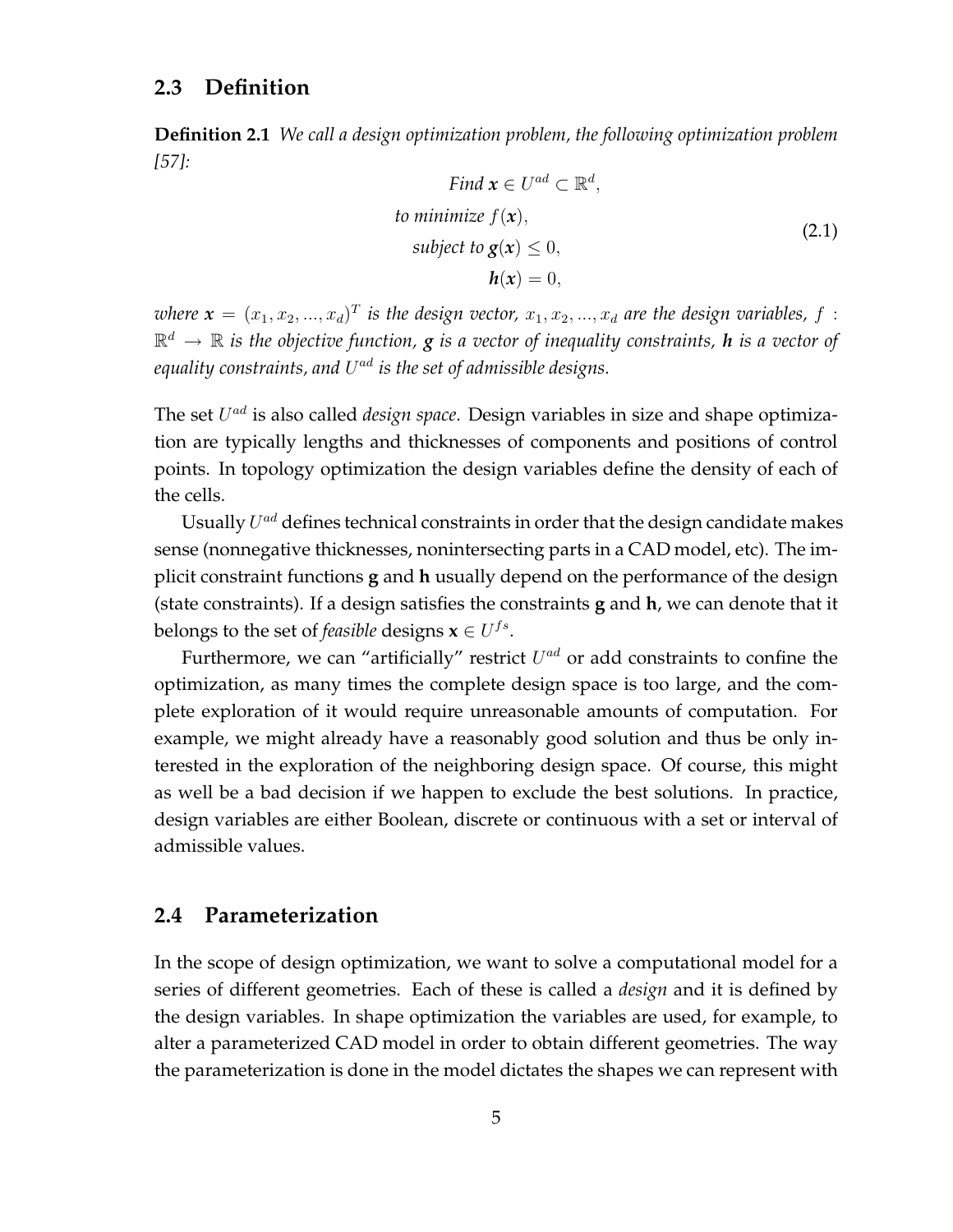

Figure 2.3: A simple parameterized CAD model of an ellipsoid in 2D and 3D views.

it. In figure 2.3 a simple parameterized Catia V5 model can be seen. The model has two parameters: length and height. The 3D model is formed when the 2D ellipse is rotated along its x-axis.

The design space parameterization has an important role in the performance of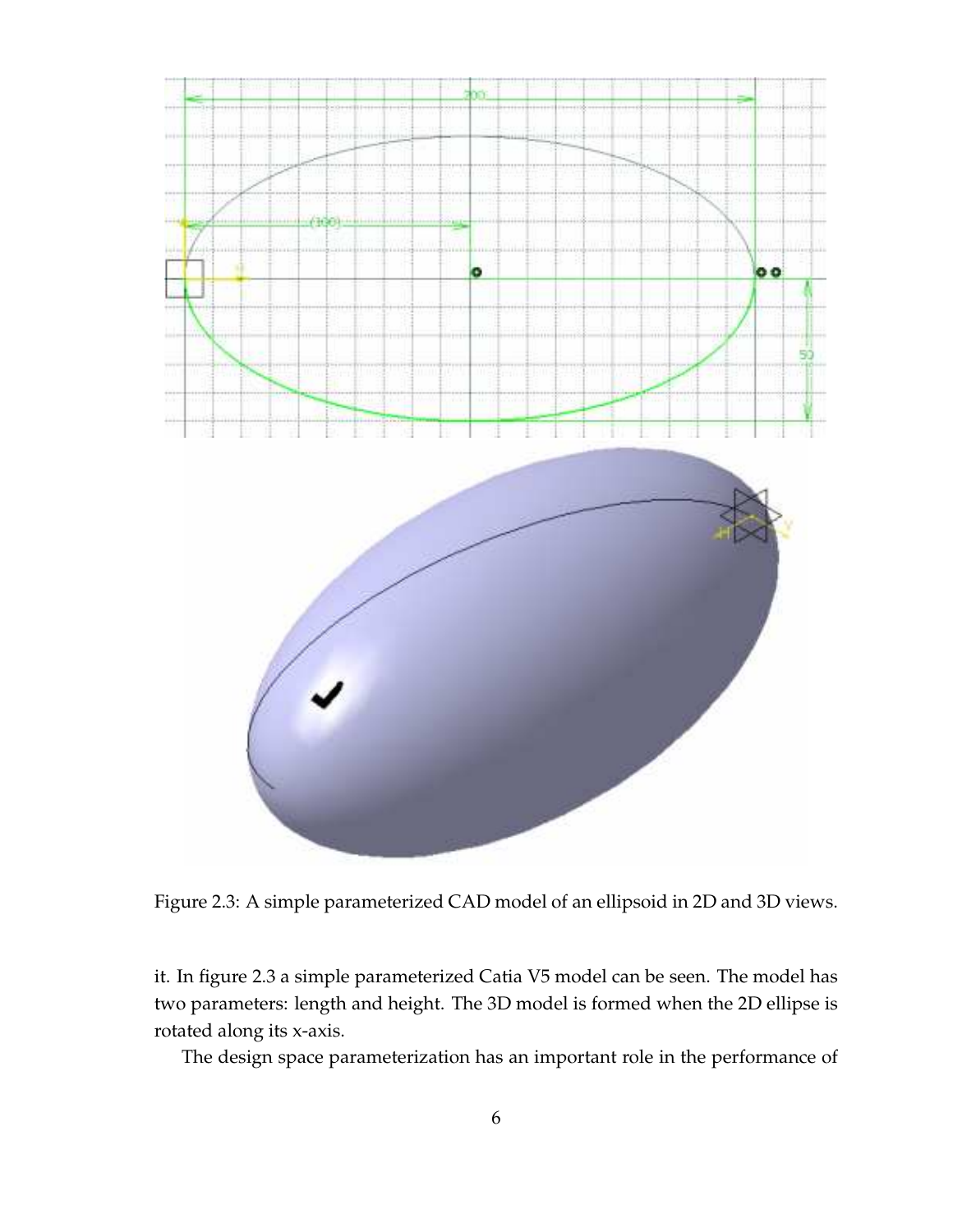the design optimization process. As presented in [54], an ideal shape parameterization of an automated design optimization platform should:

- 1. Be able to generate a large variety of physically realistic shapes with as few design variables as possible.
- 2. Be robust meaning that a random perturbation of the design variables should still provide a realistic design.
- 3. Be generic to be applied to a large variety of shape optimization problems and able to be integrated or coupled with any existing CAD system.
- 4. Provide design variables that can easily be handled by an engineer in order to define design variable bounds.
- 5. Provide an easy optimization problem by minimizing the skewness and improving the conditioning of the design space.

# **2.5 Evaluating the Objective Function**

#### **2.5.1 The State Problem**

The objective function  $f(\mathbf{x})$  of the design optimization problem is a function constructed to describe the fitness of a design. It gives a numeric fitness value to a geometry. The objective function needs to be formulated in a way that the smaller it is, the better the design. The fitness value does not usually depend only on the design, but also on the state of the system. For example, in aerodynamics the state can be the lift and drag of our object, and in structural analysis the stresses and structural deformations inside our object. Usually the state problem is a partial differential equation (PDE).

Depending on analysis type (e.g. aerodynamic/structural) the PDE is solved inside or outside the object. Either way, the geometry of our object influences the computational domain  $Ω$ , and its boundary  $\partial Ω$ . The reason why the computational area needs to be divided to the interior  $\Omega$  and its boundary  $\partial\Omega$  is because for the PDE to have a unique solution inside domain  $\Omega$ , we need to define boundary conditions on the boundary ∂Ω. This PDE with additional restraints is called a Boundary-Value Problem (BVP). The abstract BVP can be formulated as:

$$
\begin{cases}\n\mathbf{A}(\mathbf{u}) = \mathbf{0} \text{ in } \Omega, \\
\mathbf{B}(\mathbf{u}) = \mathbf{0} \text{ on } \partial\Omega\n\end{cases}
$$
\n(2.2)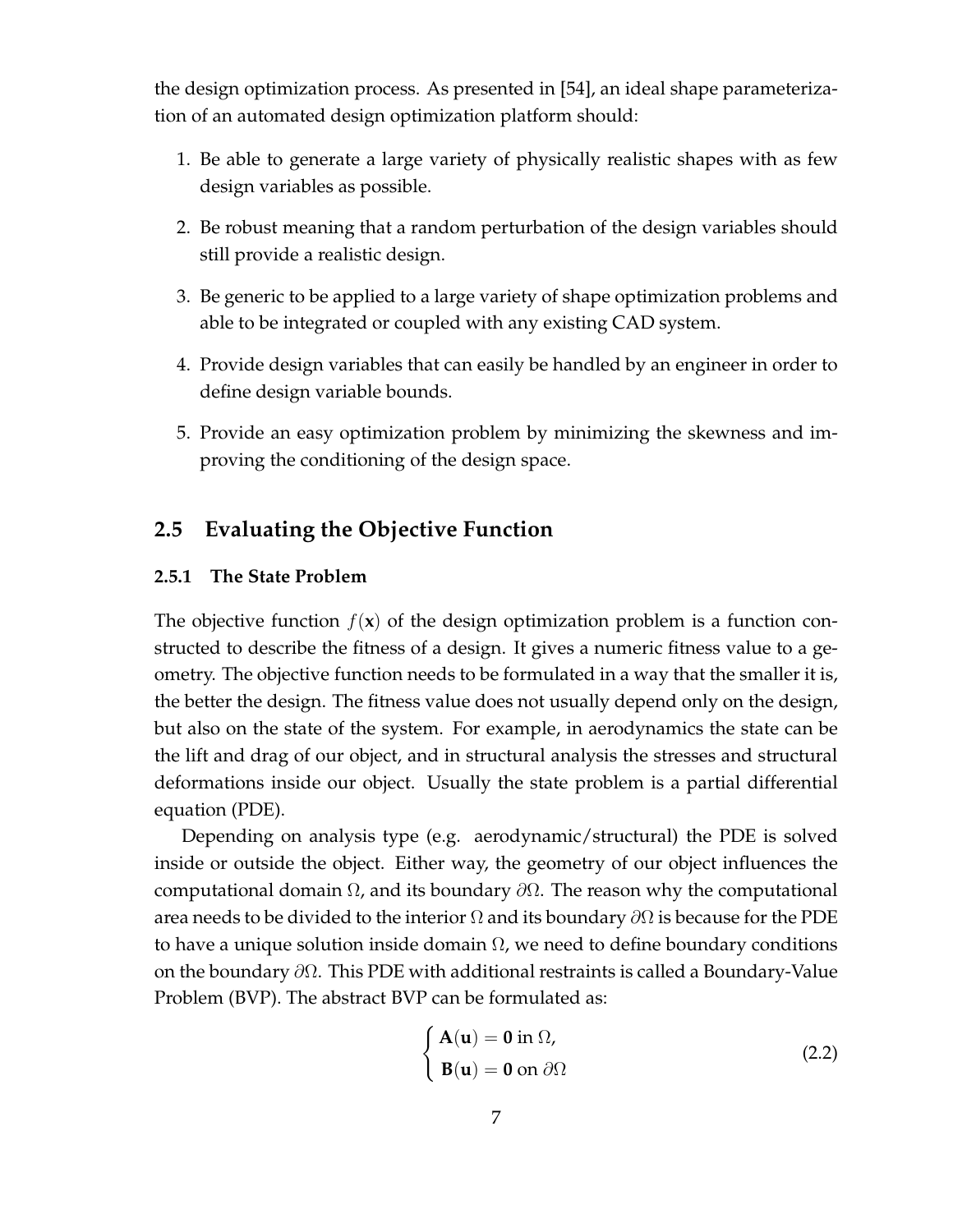where **A** and **B** are differential operators. **A** is the PDE that governs the solution in the domain  $\Omega$  and components of **B** are the boundary conditions.

As a concrete example, let us formulate the Navier–Stokes BVP. Navier–Stokes equations (NS) describe the motion of viscous flows. Many interesting physical phenomena can be modeled by the Navier–Stokes equations (e.g. weather, water and air flows). Unfortunately, little is known of the mathematical properties of the Navier– Stokes equations. The existence and smoothness of a solution in three dimensions has not been proved. In fact, the solution of these problems is one of the Millennium Problems [25]. The mesh would need to contain an unreasonable amount of nodes for any problem in 3D that contains a moderate amount of turbulence. Usually some turbulence model is used to make the problem solvable (e.g.  $k-\epsilon$  turbulence model). The incompressible steady-state Navier–Stokes BVP can be formulated as follows:

$$
\begin{cases}\n\nabla \cdot \left[ -\rho \mathbf{I} + \eta (\nabla \mathbf{u} + (\nabla \mathbf{u})^T) \right] - \rho (\mathbf{u} \cdot \nabla) \mathbf{u} + \mathbf{F} = \mathbf{0} & \text{in } \Omega, \\
\nabla \cdot \mathbf{u} = \mathbf{0} & \text{in } \Omega, \\
\mathbf{B}(\mathbf{u}) = \mathbf{0} & \text{on } \partial \Omega\n\end{cases}
$$
\n(2.3)

where  $\rho$  and  $\eta$  are the density and dynamic viscosity of the fluid (respectively). **I** is the identity matrix, and **F** is the volume force affecting the fluid.

The domain Ω and the solution **u** of the BVP (the state problem) depend of course on the design **x**. Therefore their dependence is often emphasized by writing them as  $\Omega_x$  and  $\mathbf{u}_x$ . The dependence of f on **x** is implicit, i.e.

$$
x \to \Omega_x \to F(\mathbf{u}_x) =: f(\mathbf{x}) \tag{2.4}
$$

where F is a functional that measures the fitness (cost) related to the state  $\mathbf{u}_x$ 

For an engineering system, the geometry can be very complex. Furthermore, the boundary conditions can also be complicated. It is therefore generally impossible to solve the governing differential equation analytically [45]. In practice, most of the problems are solved using numerical methods. There are several methods to achieve that. The most popular and the one that we are using in this thesis is the Finite Element Method (FEM), but also worthy of a mention are the Finite Difference Method (FDM), the Boundary Element Method (BEM) and the Finite Volume Method (FVM). All of these methods give us an approximation of the analytic solution.

The reason why FEM is so popular is probably because it is computationally very effective, it has a solid theoretical foundation, and it can be applied virtually to any geometry. In consequence, to reduce computational effort adaptive schemes are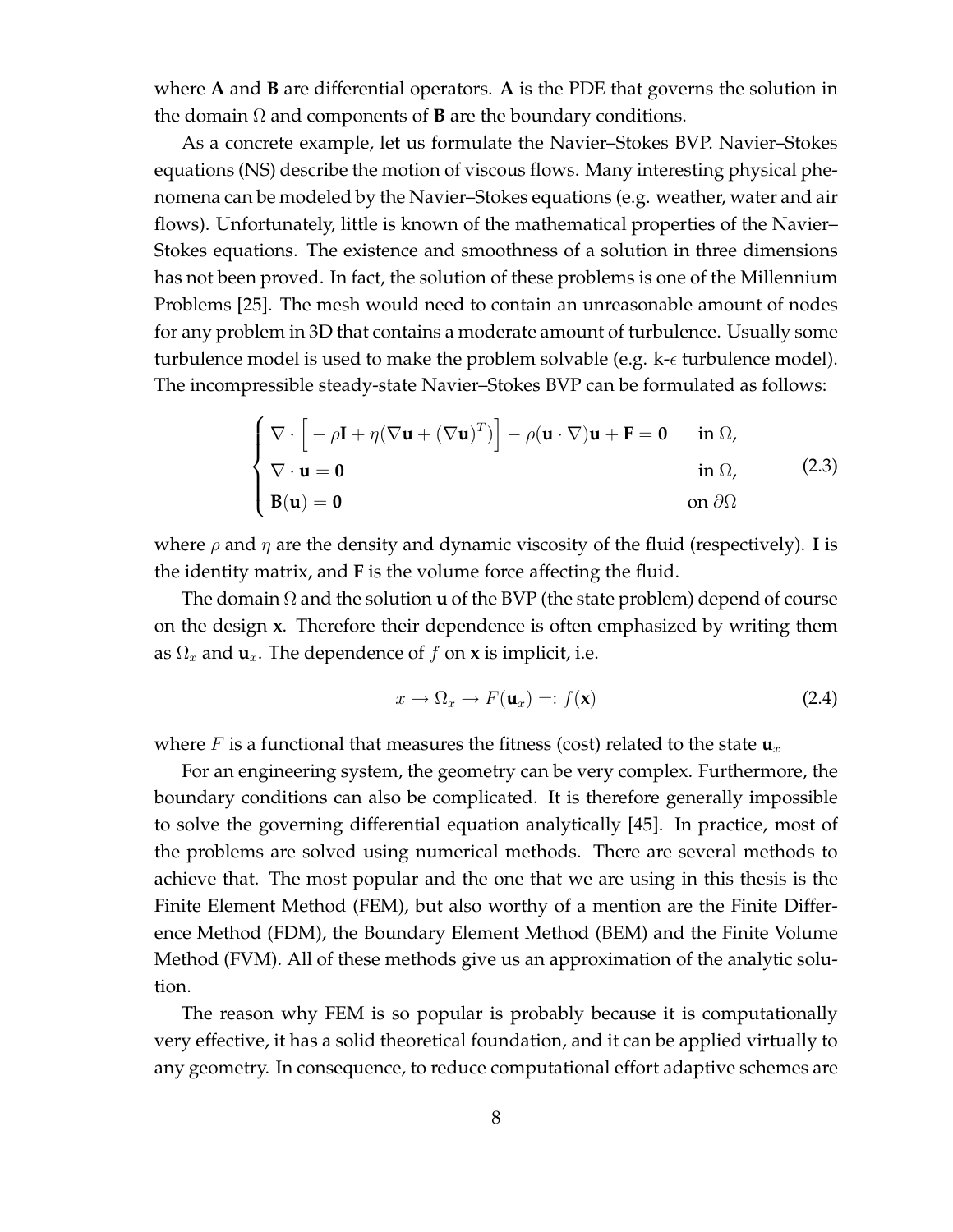applicable and popular. This is especially useful in problems where we have critical points of interest. It is also important to note that FEM uses the variational (weak) formulation of the BVP. For more information about FEM see [37].

#### **2.5.2 Mesh generation**

The finite element method requires the computational area to be split up to small elements. This way we can discretize the equations of the BVP. Mathematically speaking, we replace continuous differential equations with a system of simultaneous algebraic equations [67]. We call the discretized computational area a mesh (or grid). A mesh is usually generated with automatic mesh generation software (i.e. mesher). A mesher requires a surface representation of the geometry as its input. This input can be either an analytic boundary representation (B-rep) or a discrete representation consisting of sets of faces. In case of the latter, we lose some precision as curved surfaces will be approximated by a finite amount of faces (or lines in 2D).

The job of the mesh generator is then to produce a volume mesh that conforms to the boundary representation as closely as possible. The more elements the mesh has, the more accurately it can represent the original geometry, but it also requires more memory and computational time to generate and use such a mesh. The requirements for the mesh vary depending on the state problem. For example, structural analysis does not usually require a very fine mesh, whereas Computational Fluid Dynamics (CFD) does. Therefore a balance of accuracy and performance needs to be found for each particular problem.

Meshes can be divided into three categories: structured, unstructured, and hybrid meshes [28]. Structured meshes have a logical and repeating structure, and the elements always have the same number of neighbors. When speaking of structured meshes we are usually referring specifically to meshes with only rectangular or parallelepiped elements. Unstructured meshes, which are used with FEM, can have elements of any type. The most common element used is a tetrahedron (3D) or triangle (2D). Probably the most popular unstructured mesh generation methods are the Delaunay methods, which provide elements that are isotropic in nature. A mesh which is partly structured and partly unstructured is called a hybrid mesh. An unstructured 3D mesh generated with TetGen [66] can be seen in figure 2.4. For more about mesh generation see [67, 28].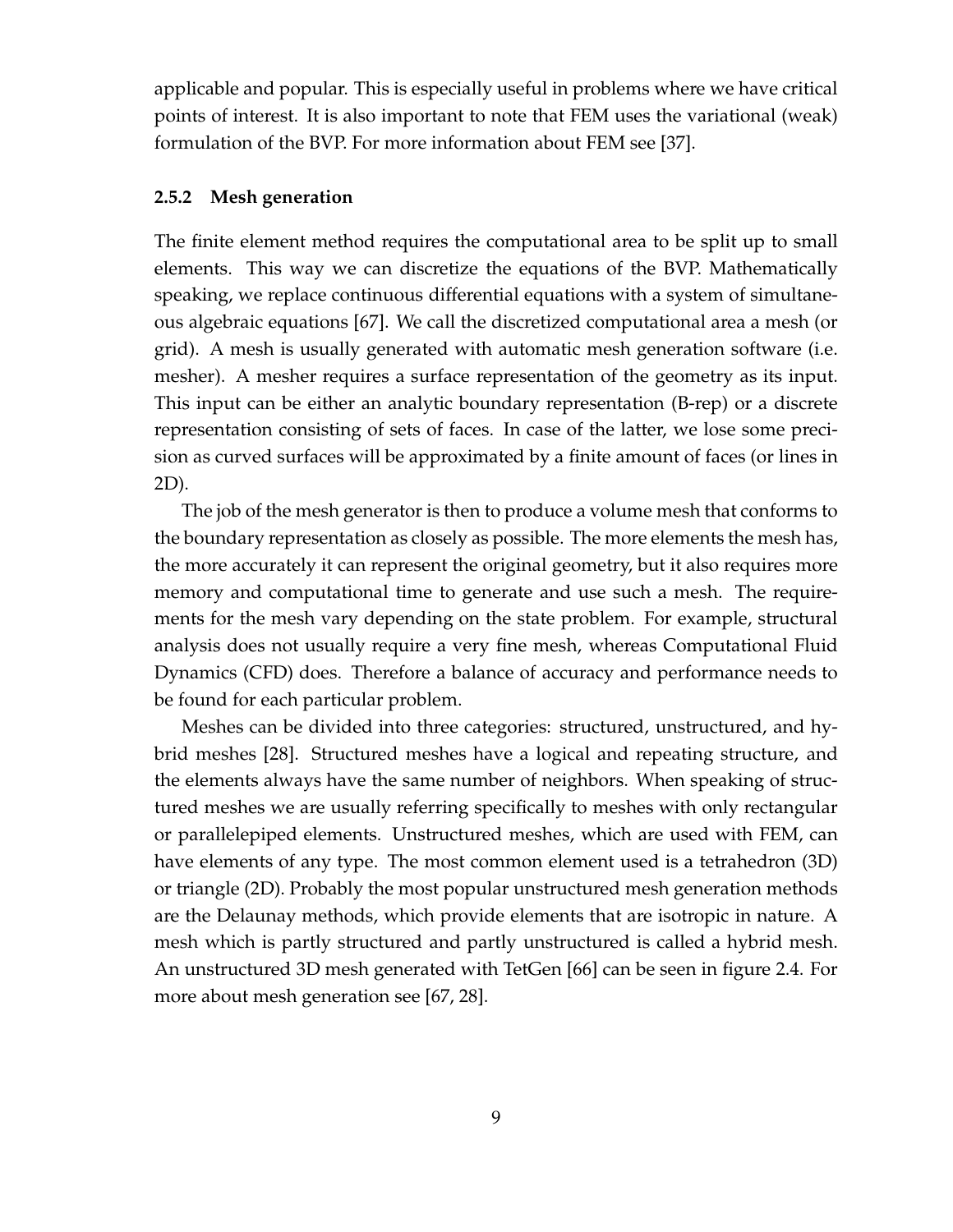

Figure 2.4: An unstructured 3D mesh with ellipsoidal cavities in boundary and cut plane views.

## **2.5.3 Solving the State Problem**

When the mesh is ready and the mathematical model has been chosen, we have everything we need to solve the problem. We want to find a solver that is the most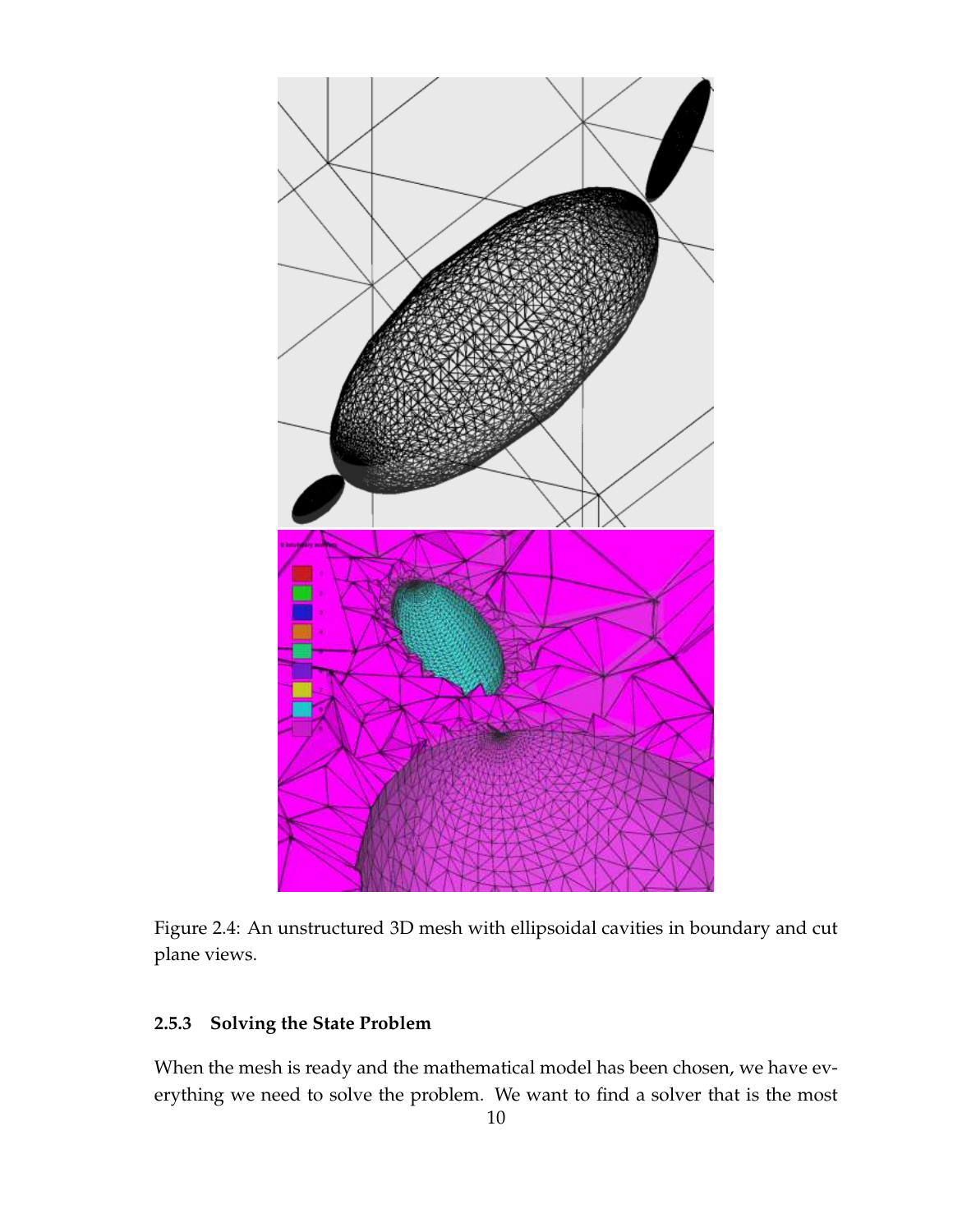capable of doing this. Knowing which methods are best for each specific problem requires experience and theoretical knowledge. The computational model is fed to a solver, which is to solve the discretized system. Different solvers use different algorithms depending upon the physical phenomenon being simulated. The resulting algebraic equations can be solved either with a direct or an iterative method. Direct methods are well suited for small problems as they operate with the fully assembled equation matrix. Iterative methods are better suited for larger problems where the fully assembled equation matrix is too large to be handled at once.



Figure 2.5: Solution of a 2D Navier–Stokes BVP.

When a solution has been found, using our objective function we get a numeric fitness value for the solution. Usually it involves integrating over certain parts of the domain, with respect to some physical quantity obtained from the solution of the state problem. For example, we could integrate the pressure over the boundaries of a wing to get information about its lift.

An example solution of the Navier–Stokes BVP can be seen from figure 2.5. An inflow with an x-component of 100  $m/s$  and y-component of 20  $m/s$  is set on the left boundary of the domain. The ellipses have the no slip  $(\mathbf{u} = \mathbf{0})$  boundary condition,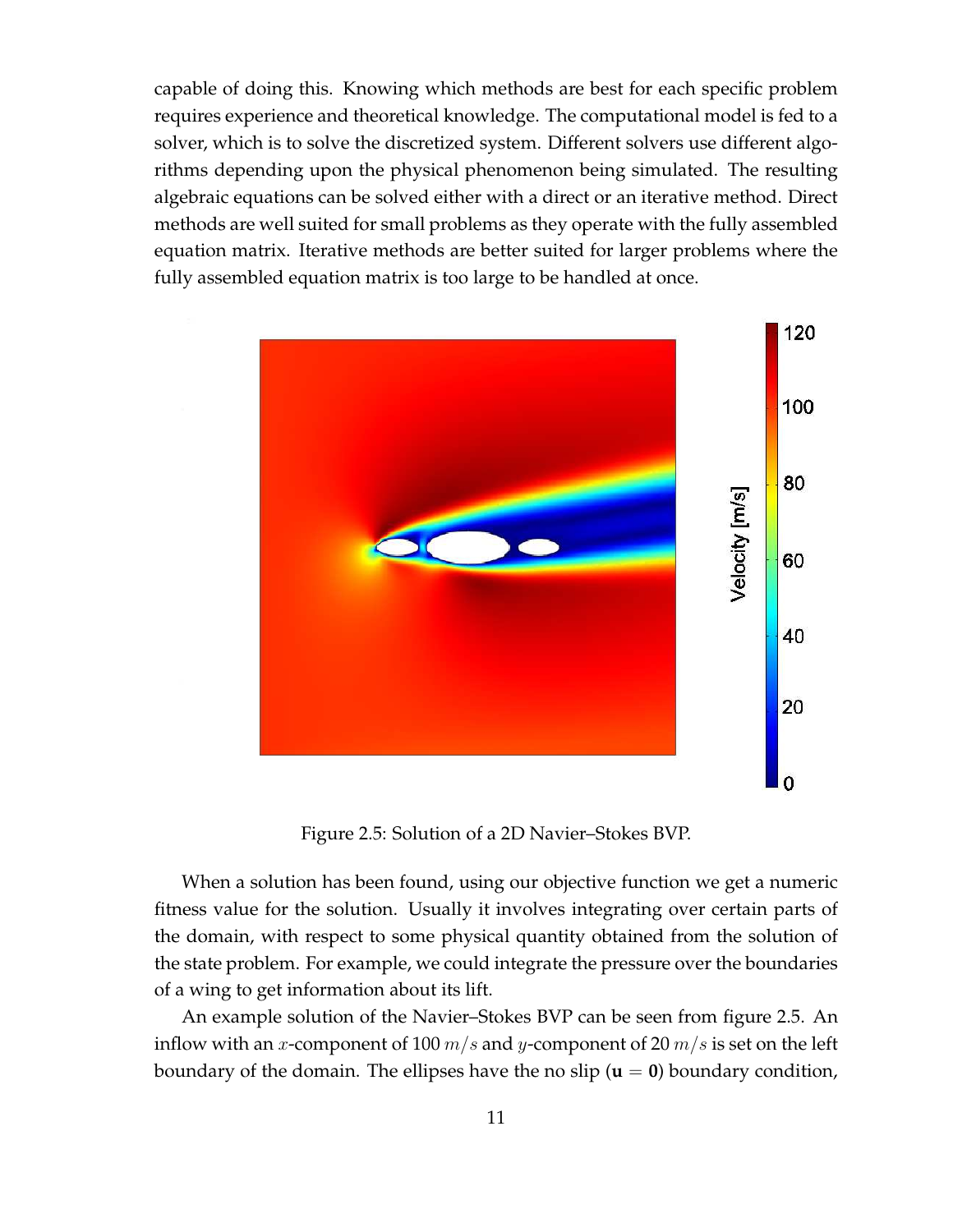and the rest of the boundaries are set as neutral. The parameters were set as  $\mathbf{F} = \mathbf{0}$ ,  $\eta = 1$  and  $\rho = 1$ . The value of dynamic viscosity  $\eta = 1$  is very high, which causes the flow to have minimal turbulence. Therefore, the solution is easy to obtain. For example, the dynamic viscosity of air is around  $\eta = 1.5 \cdot 10^{-5}$  (depending on pressure and temperature). The velocity field of the solution is plotted in the figure.

#### **2.5.4 Errors in Finite Element Approximation**

The mathematical model is always a simplification of the real world, and much consideration needs to be used when creating the mathematical model. The results are worthless if the model is created erroneously or does not correspond to the physical reality. This simplification always results in modeling error  $e_0$ . To be sure that we are getting results that are correct, a group of controlled test problems should be solved. These problems are such that we already know the answer, and we are only solving them to know if the mathematical model is valid [70].

The mathematical model is usually an infinite dimensional problem and to solve it, we need to approximate it with a finite dimensional problem. This introduces another error  $e_1$  (discretization error). A third and final error  $e_2$  (numerical error) is induced when the discrete problem is solved with iterative methods using floating point arithmetic [42]. Thus to insure that results correspond to what we want to know, care needs to be taken so that all of these errors remain small.



Figure 2.6: Errors involved in finite element approximation.

The control and identification of errors in finite element approximation is a broad and active research topic. For more on the subject see [1, 35, 50]

### **2.6 Optimization and Design of Experiments**

To find increasingly better designs, we need some way of exploring the design space. The traditional approach is to test out different designs interactively. They could be defined by an experienced engineer for example. However, when a design optimization problem has tens or hundreds of design variables, the deduction of their impact on the state problem become impossible. Therefore, this trial-and-error type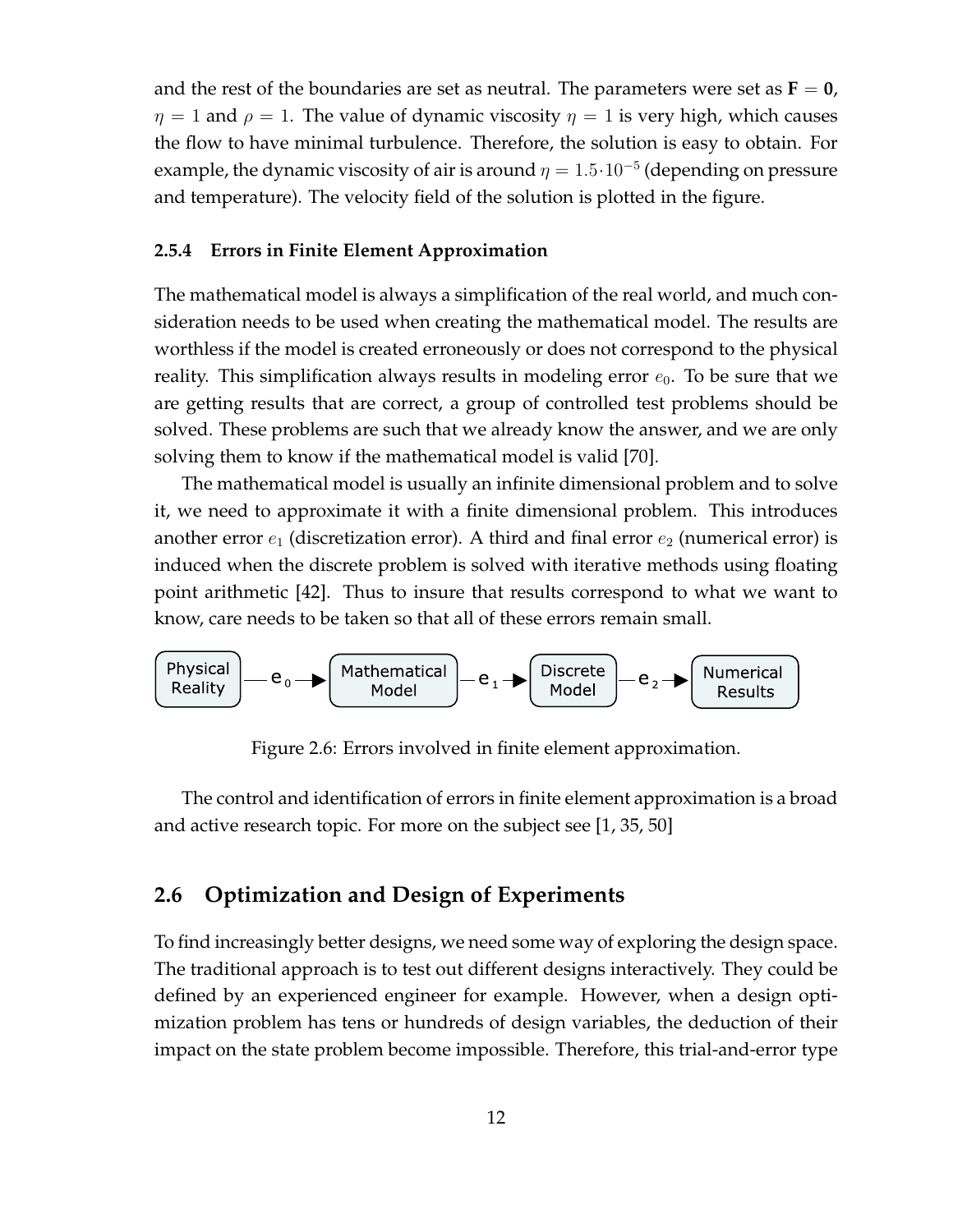exploration of the design space is not sufficient. A systematic methodology of conducting experiments is called Design of Experiments (DOE) [2]. A set of designs are randomly or systematically generated using a DOE algorithm to try to cover the design space. However, usually an optimization algorithm is used instead in order to find the best designs more efficiently. The optimization algorithm can also be used in conjunction with the DOE sequence. For example, a DOE sequence can be used as a starting population of a genetic algorithm (GA). A DOE sequence can also be used to construct a response surface (RS) model.

The design optimization problem  $(2.1)$  is generally a d-dimensional nonlinear constrained optimization problem, and we can exploit the theory of nonlinear programming to find the best designs with as few function evaluations as possible. The complete process of evaluating the objective function is often computationally very expensive, and only a single objective function evaluation can take anywhere from minutes to hours. Therefore, the optimization algorithm should converge rapidly with a low number of function evaluations.

However, in worst case engineering problems the objective function is multimodal, high-dimensional and nondifferentiable [40], and the approximation methods used in its evaluation it cause it to be noisy [68]. These kind of difficult functions that cannot be analyzed with the usual mathematical tools are referred to as blackbox functions. Finding an optimal solution to such a design optimization problem is difficult. For example, gradient-based methods have difficulties because of numerical noise caused by  $e_1$  and  $e_2$ . The noise creates artificial local optima and causes gradient-based optimization algorithms to converge slowly or even fail to converge.

There are some methods to try to circumvent this problem, such as the aforementioned Response Surface Methodology (RSM) [31]. A response surface methodology can be loosely thought of as "d-dimensional curve fitting", and the result is a response surface model fitted to the available data. For detailed information about the response surface methodology see [49].

High-dimensionality causes the design space to be very large. We can restrict it with constraints, but doing so risks ruling out optimal solutions. Moreover, because of multimodality we can have multiple basins of attraction, and local optimization methods will risk getting stuck in local optima. To summarize, an optimization method of a design optimization problem should ideally have the following qualities: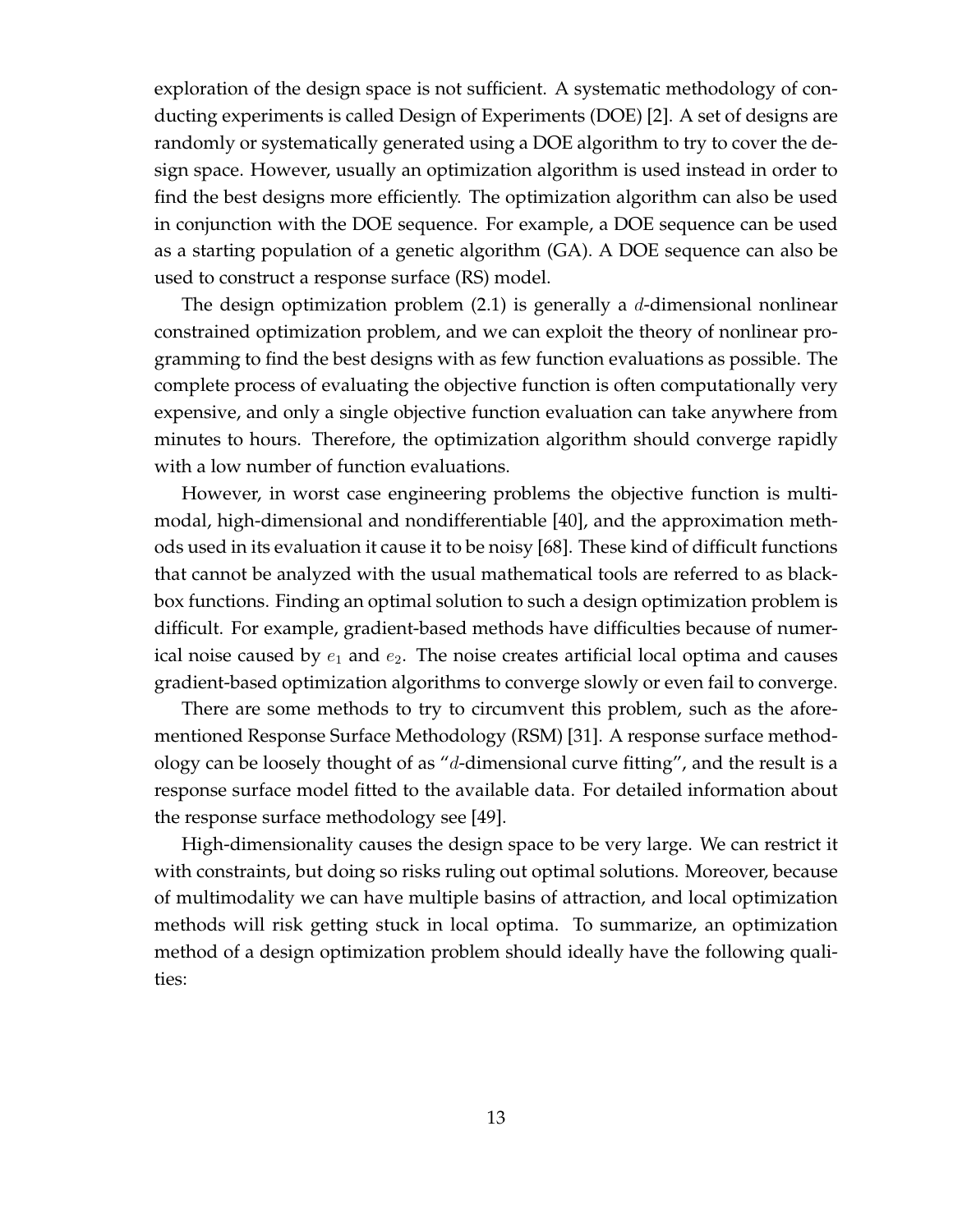- 1. Global properties $^1$
- 2. Gradient free
- 3. Fast convergence
- 4. Minimal amount of function evaluations
- 5. Ability to cope with high-dimensional black-box functions

Unfortunately a perfect method that would fill all these requirements does not exist [23, 24, 39]. Evolutionary algorithms (EA) and Simulated Annealing (SA) are popular in design optimization because of their ability to deal with high-dimensional functions, and because they do not need any gradient information. Evolutionary algorithms [4] can cope with multimodal, noisy and high-dimensional objective functions, they are gradient free and with some probability they are able to find the global optimum. The downside of EAs is that generally they require many function evaluations and converge rather slowly [54]. Various types of EAs (e.g. memetic algorithms) have adaptations to get rid of the slow convergence. For examples see [12, 52].

Simulated annealing [41] is also gradient free and can cope with black-box functions. The behavior of SA depends on the cooling schedule. With a slow cooling schedule it should have a higher probability of finding the global optimum, but a slow convergence, and with a fast cooling schedule the opposite is true.

## **2.7 Multiobjective Design Optimization**

In (2.1) definition of a *single* objective (design) optimization problem was presented. However, many real world optimization problems have multiple objectives that are conflicting. A simple example could be: buy a good and cheap car. Generally, the cheapest car is not the best, but it is not probably worth it to pay a fortune for the best car either. A compromise would have to be found. First we would of course need to define what is a "good" car. Then we can rule out some cars that are clearly too expensive for their quality. We would be left with cars that have the most attractive price/quality ratio. We call these cars *Pareto optimal* solutions if a better quality car always costs more, and a cheaper car is always of lower quality. In other words,

<sup>&</sup>lt;sup>1</sup>i.e. ability to escape or avoid local optima and therefore have some probability of finding the global optimum. No method is guaranteed to find the global optimum of a general optimization problem [32].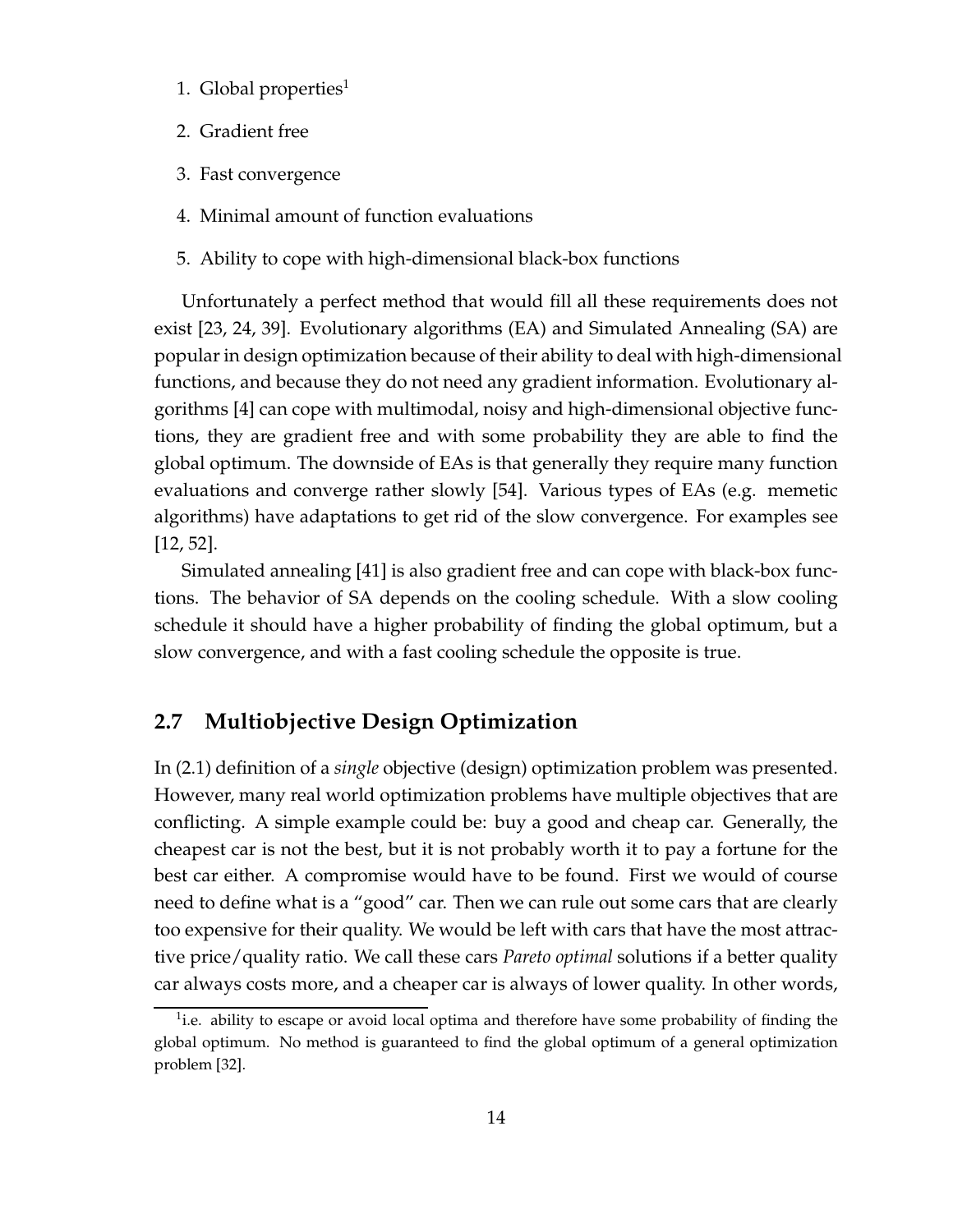improvement of one objective always leads to the deterioration of another objective. A trade-off needs to be made between quality and price to ultimately choose which car to buy. Therefore, the objective space of a Multiobjective Optimization (MOO) problem is often referred to as *trade space*. Let us define the multiobjective optimization problem, along with some other necessary MOO concepts:

**Definition 2.2** *We call a multiobjective design optimization problem, the following optimization problem [47]:*

Find 
$$
\mathbf{x} \in U^{ad} \subset \mathbb{R}^d
$$
,  
to minimize  $\{(f_1(\mathbf{x}), f_2(\mathbf{x}), ..., f_k(\mathbf{x})\}$ ,  
subject to  $\mathbf{g}(\mathbf{x}) \leq \mathbf{0}$ ,  
 $\mathbf{h}(\mathbf{x}) = \mathbf{0}$ , (2.5)

where we have  $k$   $(\geq 2)$  objective functions  $f_i$  :  $\mathbb{R}^d$   $\to$   $\mathbb{R}$ . We can denote the vector of *objective functions by*  $f(x) = (f_1(x), f_2(x), ..., f_k(x))^T$ *.* 

**Definition 2.3** *The feasible objective space (or trade space)* Y *of an MOO problem is the* image of the feasible region  $U^{fs}.$  That is  $Y = f(U^{fs}) \subset \mathbb{R}^k.$ 

**Definition 2.4** *A design vector*  $x^* \in U^{fs} \subset U^{ad}$  *is Pareto optimal iff there does not exist another design vector*  $x$  *such that*  $f_i(x) \le f_i(x^*)$  *for all*  $i = i, ..., k$  *and*  $f_j(x) < f_j(x^*)$  *for at least one index* j*.*

*An objective vector y* <sup>∗</sup> ∈ Y *is Pareto optimal iff there does not exist another objective vector*  $y \in Y$  *such that*  $y_i \leq y_i^*$  $\hat{i}$  for all  $i = 1, ..., k$  and  $y_j < y_j^*$  for at least one index j.

**Definition 2.5** An objective vector  $y^* = (y_1^*,..., y_k^*) \in \mathbb{R}^k$  is ideal, if it solves the problem:

$$
Find \mathbf{x} \in U^{ad} \subset \mathbb{R}^{d},
$$
  
to minimize  $f_i(\mathbf{x})$   
subject to  $\mathbf{g}(\mathbf{x}) \leq \mathbf{0}$ ,  
 $\mathbf{h}(\mathbf{x}) = \mathbf{0}$ ,  
for  $i = 1, ..., k$ 

*note that x can be different for each* i*.*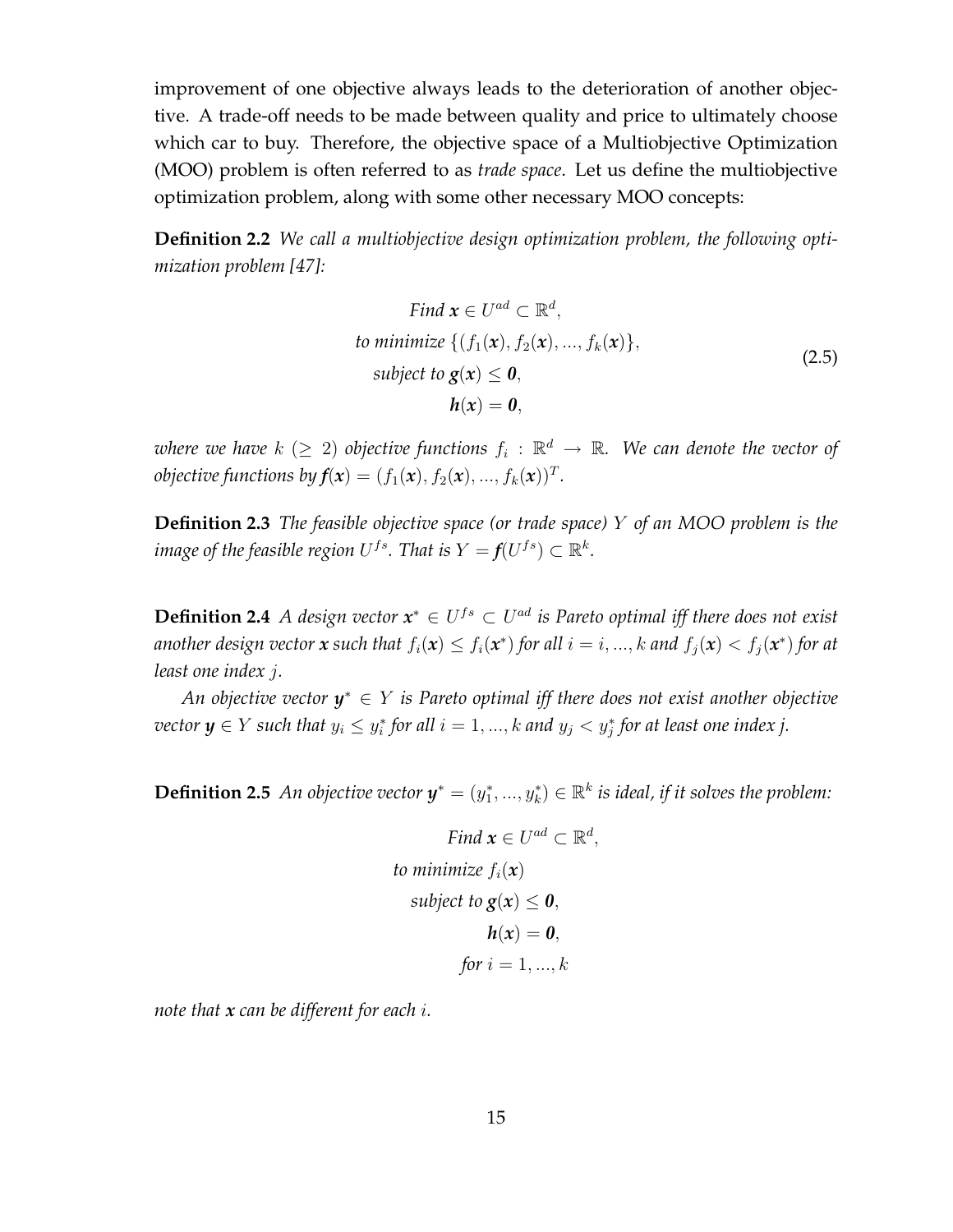We can assume that at least some of the objectives are conflicting<sup>2</sup>. In consequence, it is not possible to find a solution to an MOO problem that would simultaneously be optimal for all objective functions  $f_i.$  Therefore, the ideal objective vector  $\mathbf{y}^*$  is never a feasible solution $^3$ , but it is useful as a point of reference. An illustration of the ideal objective vector and the Pareto front can be seen in figure 2.7.



Figure 2.7: Ideal objective vector **y** <sup>∗</sup> and the Pareto front (bold).

The objective function **f** is vector valued, and ordering of vectors is ambiguous. For example,  $(1,1)^T$  can be said to be less than  $(3,3)^T$ , but how to compare  $(1,3)^T$ and  $(3,1)^T$ ? Methodologies to obtain a single optimal solution always involve some sort of decision making. The most common approach is to use a *scalarizing function* to convert the MOO problem to a single objective optimization problem. Methods to solve an MOO problem can be divided in the following categories [47]:

- No-Preference Methods
- A Posteriori Methods
- A Priori Methods
- Interactive Methods

 $2$ if this is not the case, the problem returns to the single objective design optimization problem (2.1)

 $^3$ i.e.  $\sharp \mathbf{x} \in U^{fs}$  such that  $\mathbf{f}(\mathbf{x}) = \mathbf{y}^*$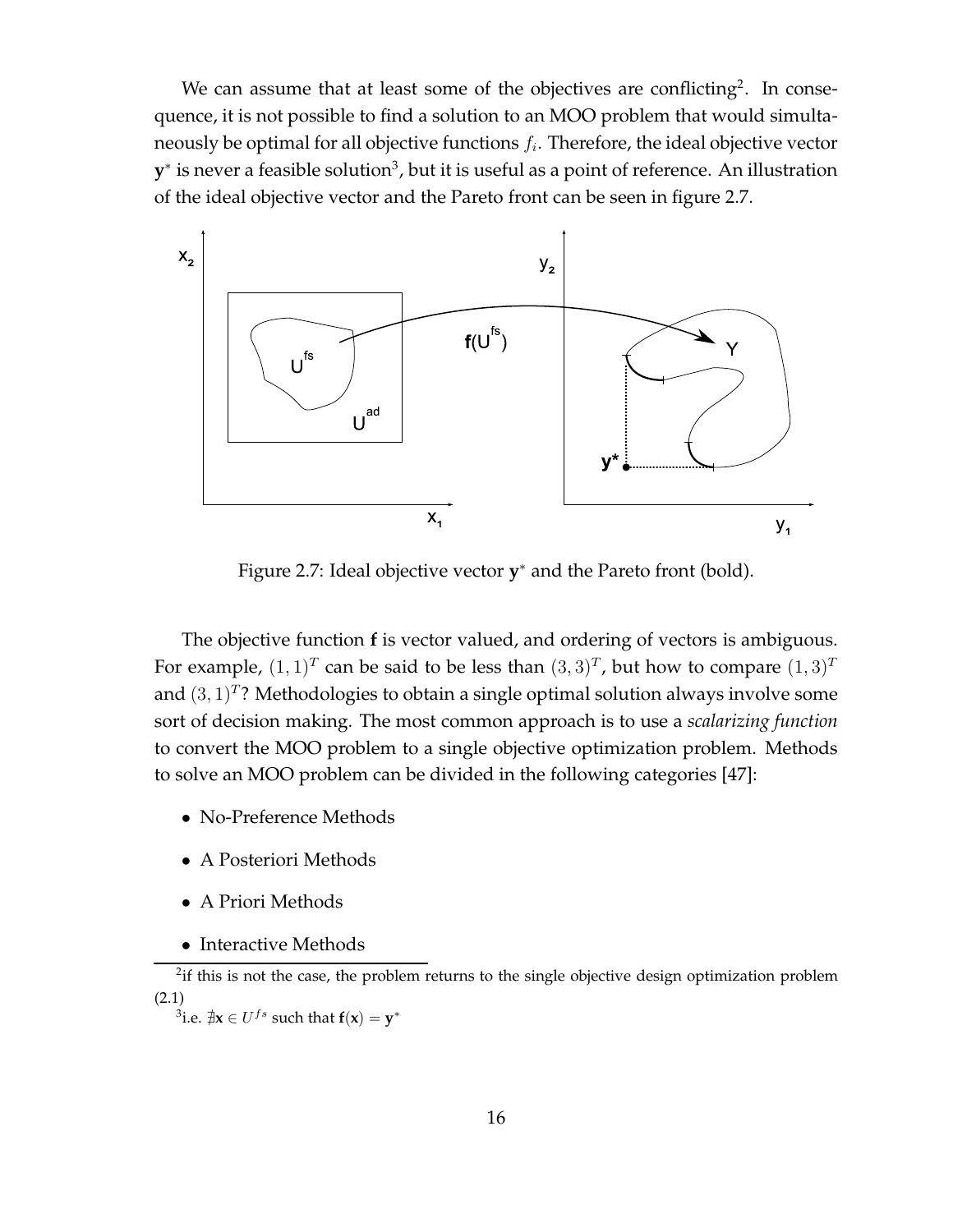Detailed description of methods falling in these categories goes beyond the context of this thesis. A comprehensive description and comparison of many MOO methods can be read from [47]. Let us describe the categories briefly with some examples.

#### **2.7.1 No-Preference Methods**

No-Preference methods return the MOO problem to a single objective optimization problem using some simple scalarizing function. The decision maker is then left with the option to either accept or reject the solution. As an example, the Method of the Global Criterion reformulates the MOO problem as follows [47]:

Find 
$$
\mathbf{x} \in U^{ad} \subset \mathbb{R}^d
$$
,  
minimize  $\left(\sum_{i=1}^k |f_i(\mathbf{x}) - y_i^*|^p\right)^{1/p}$   
subject to  $\mathbf{g}(\mathbf{x}) \leq \mathbf{0}$ ,  
 $\mathbf{h}(\mathbf{x}) = \mathbf{0}$ ,

The idea is to find the Pareto optimal solution that has the minimal distance to the ideal objective vector  $y^*$  (using  $L_p$ -metrics). All objectives are equally important.

#### **2.7.2 A Posteriori Methods**

A Posteriori methods generate a set of Pareto optimal solutions. The decision maker then has to choose the preferred solution. The difficulty is that generating a set of Pareto optimal solutions is usually computationally expensive and sometimes difficult [47]. The most well-known A Posteriori method is the Weighting method. The problem is scalarized using a weighted sum of the objective functions:

Find 
$$
\mathbf{x} \in U^{ad} \subset \mathbb{R}^d
$$
,  
to minimize  $\sum_{i=1}^k w_i f_i(\mathbf{x})$   
subject to  $\mathbf{g}(\mathbf{x}) \leq \mathbf{0}$ ,  
 $\mathbf{h}(\mathbf{x}) = \mathbf{0}$ ,

where  $w_i \geq 0$  for all  $i = 1, ..., k$  and  $\sum_{i=1}^{k} w_i = 1$ .

The decision maker uses the weights  $w_i$  to prioritize the objectives. Objective functions should be scaled so that higher valued objective functions do not get unwanted advantage. The Weighting method can find all Pareto optimal solutions of a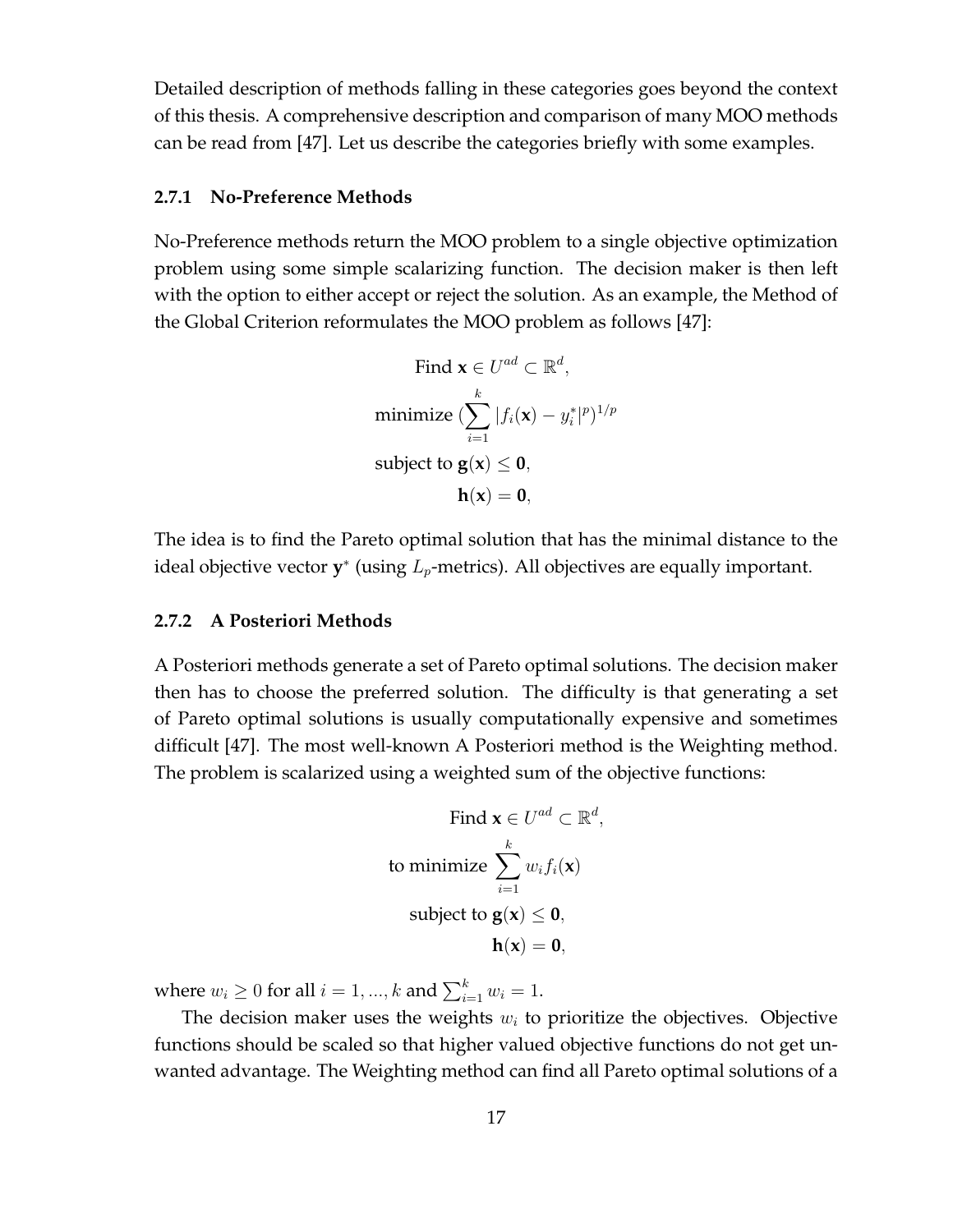convex MOO problem [47]. However, the properties of objective functions are rarely known beforehand, and if the objective space is nonconvex, the Weighting method can only find a part of the Pareto optimal solutions. Therefore, an MOO problem should be considered to have *non-commensurable* objectives, unless it is known to be convex [27].

Recently Multiple Objective Genetic Algorithms (MOGAs) or more generally Multiple Objective Evolutionary Algorithms (MOEAs) have sparked a lot of interest [17]. They are claimed to robustly find a diverse Pareto optimal set of a nonconvex MOO problem [22]. For examples see [17, 27, 22].

#### **2.7.3 A Priori Methods**

With A Priori methods the decision maker has to make his or her preferences before the actual solution process. The difficulty is that the decision has to be made before additional information of the problem can be deducted from solutions of the state problem. As an example, let use formulate the Value Function Method:

> Find  $\mathbf{x} \in U^{ad} \subset \mathbb{R}^d$ , to maximize  $U(f(\mathbf{x}))$ subject to  $g(x) < 0$ ,  $h(x) = 0$ ,

where  $U\,:\,\mathbb{R}^k\,\rightarrow\,\mathbb{R}$  is a value function that provides a complete ordering in the objective space.

The Value Function Method is an excellent method if the decision maker happens to know an explicit mathematical formulation for the value function, and if it truly represents the decision maker's preference [47]. However, usually this is not the case, and the formulation of the value function  $U$  is the difficulty of this method.

#### **2.7.4 Interactive Methods**

Interactive methods are designed to overcome the weaknesses of other MOO methods. A set of feasible solutions is generated, after which the decision maker is required to answer some questions. This cycle is repeated until an acceptable solution is found. Obviously, in a design optimization platform the interaction needs to be planned so that it is not needed constantly (e.g. a few times per day). Interactive methods are very versatile, and can be expected to produce satisfactory results. The formulations of interactive methods are rather long, but they can be read from [47].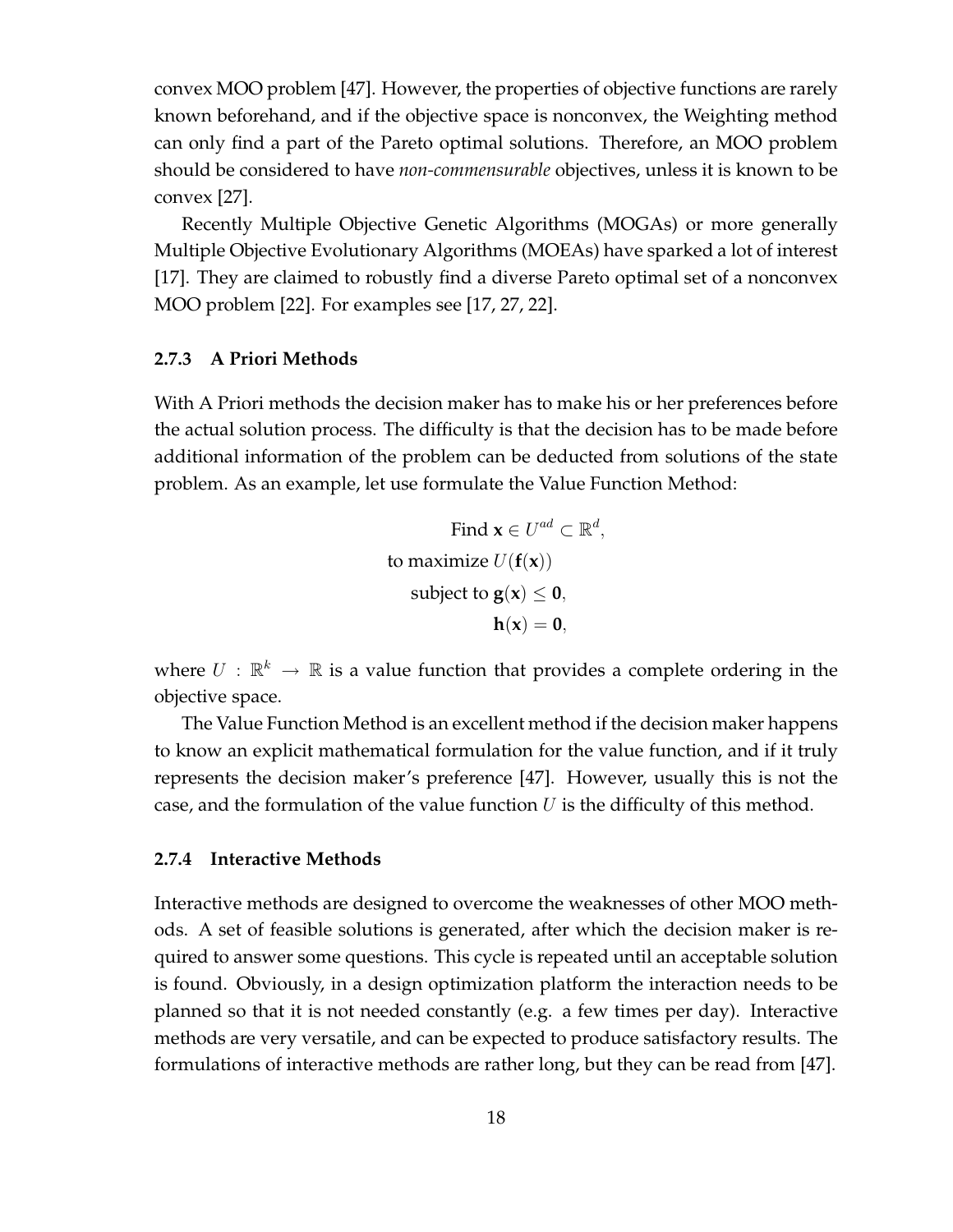# **2.8 Summary**

To conclude this chapter, let us recapitulate the design optimization process. When a design optimization process is started, an initial guess or population of designs is generated using a DOE sequence (e.g. random generation). Next, the fitness of the designs is evaluated by the usual computer simulation cycle, which includes at least the following:

- 1. Surface generation
- 2. Mesh generation
- 3. Solving
- 4. Post processing and evaluation

Finally, the optimization algorithm generates a new design (or set of designs) that are to be evaluated. This process is repeated until a satisfactory design has been found. In Multidisciplinary Design Optimization the design optimization process is somewhat more complicated.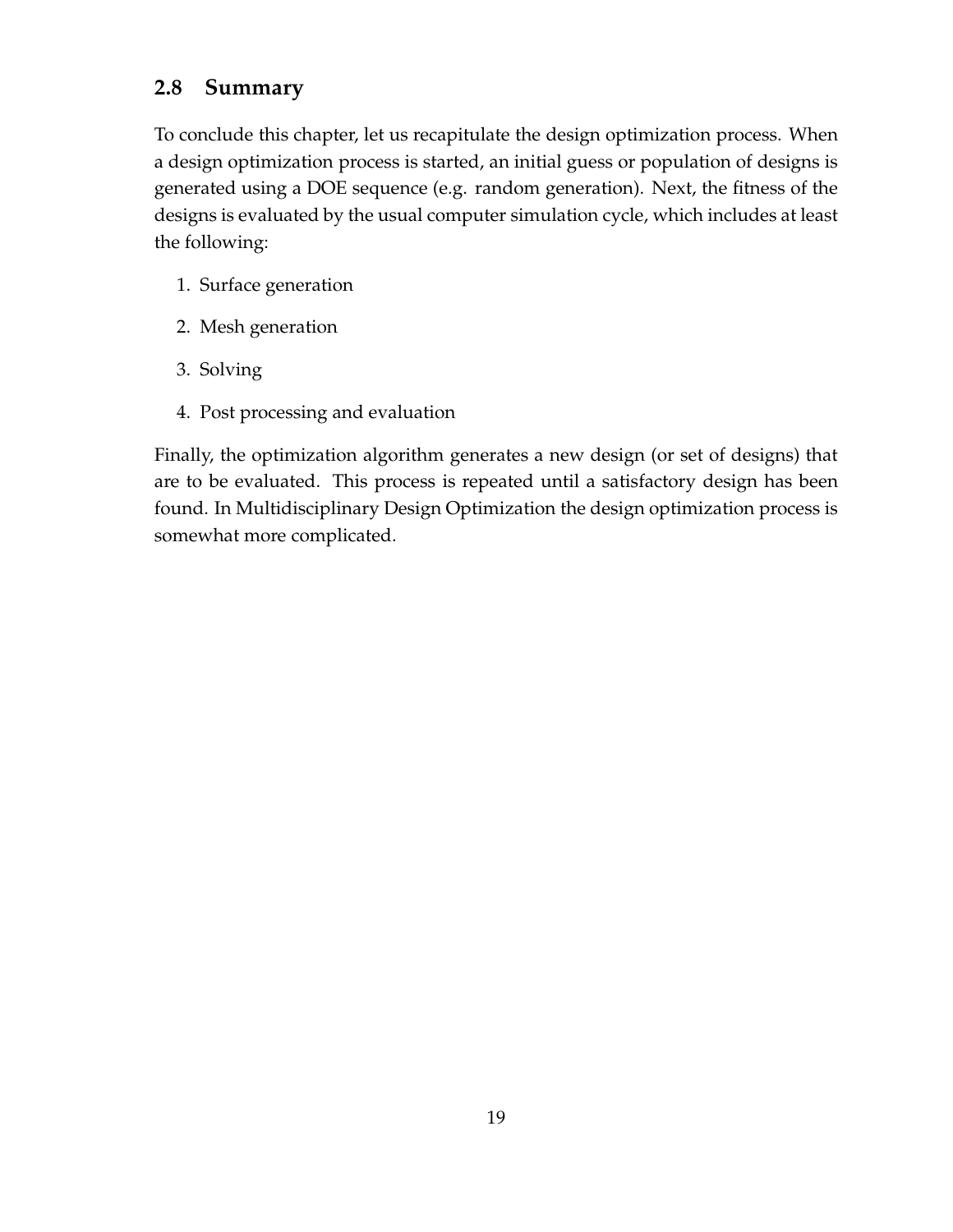# **3 Multidisciplinary Design Optimization**

## **3.1 Introduction**

Real-world engineering systems are rather complicated, and to accurately simulate them in a computer environment, various different aspects should be taken into account. Advances in computer hardware and parallel computing methods have prepared the way for the construction of more complex optimization systems. Instead of optimizing only one subsystem of an engineering system, it is becoming possible to optimize an entire engineering system as a whole, including also a number of non-engineering disciplines (e.g. manufacturing, economics) [31].

The traditional way has been to analyze different disciplines sequentially one at a time with teams of people specialized in their own field of expertise. This approach has its problems. For example, if an aerodynamics teams finds an optimal shape in their perspective, this could leave the structural analysis team with a shape that is structurally unstable. Objectives of different disciplines are much of the time conflicting and all objectives should be considered simultaneously to achieve optimality.

More importantly, many physical phenomena in the real world are interacting. To accurately simulate them in a computer environment this interaction should be taken into account as well. In MDO the idea is to include all the necessary disciplines to the optimization simultaneously. An MDO method can exploit the interactions between disciplines and this is why a solution found by MDO is superior to the traditional method. The ideology of MDO seems intuitive, but the problem is in implementation. Simultaneous solving of disciplines significantly increases the complexity of the problem. That is not the only problem: the requirements for the tools and the organizational challenge of constructing an MDO system are also significantly higher.

## **3.2 Definition**

A general definition of MDO was presented in [59] by J. Sobieszczanski-Sobieski as "MDO can be described as a methodology for the design of complex engineering systems that are governed by mutually interacting physical phenomena and made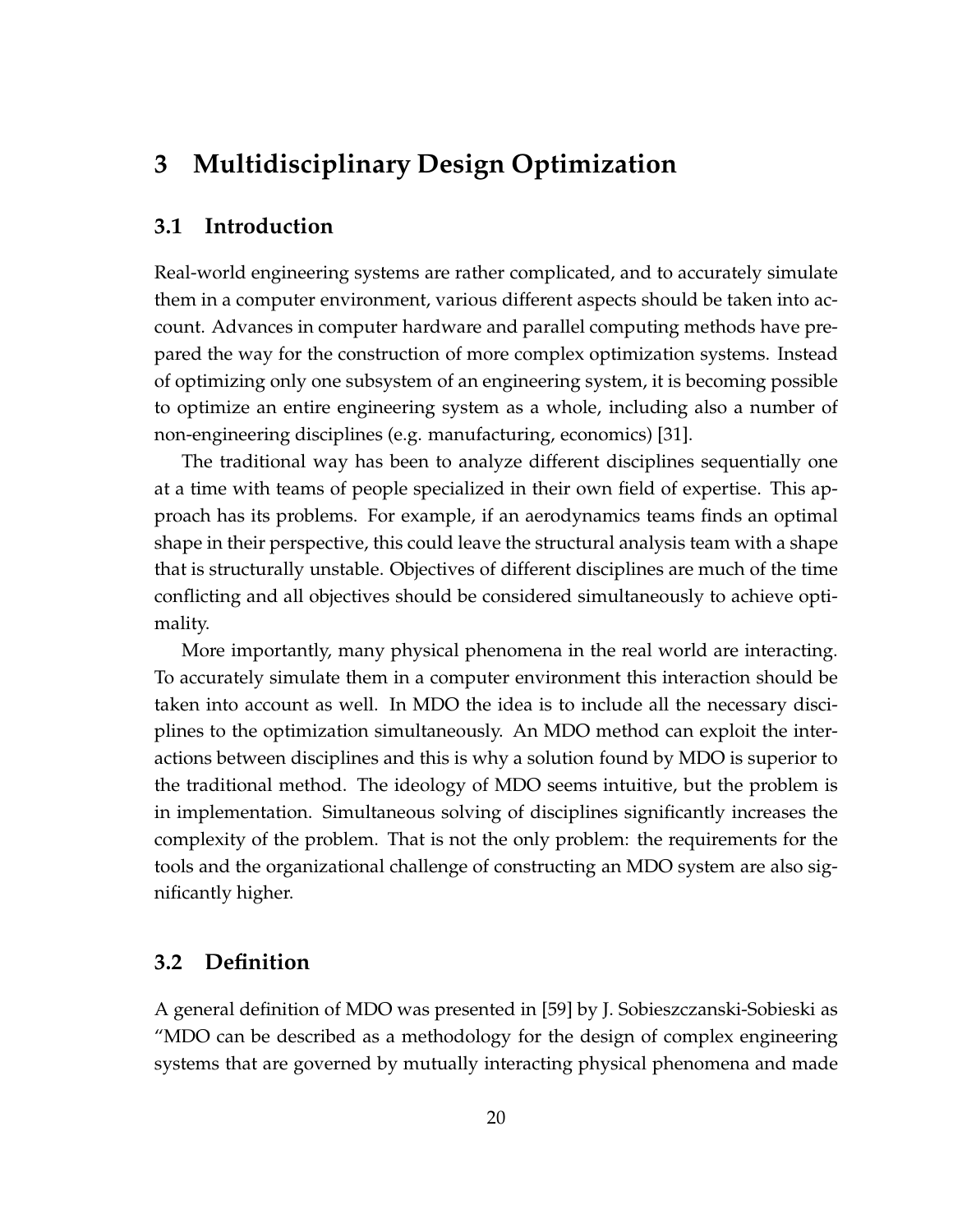up of distinct interacting subsystems". I would like to emphasize the word *interacting* in the definition. According to this definition, optimization of a system with multiple disciplines but no interaction among these disciplines is not MDO. Nevertheless, such systems are sometimes called multidisciplinary. Systems that share information in only one direction are mathematically equivalent to systems that have completely separated disciplines. They use multiple disciplines, but are not coupled and therefore depend implicitly only on design variables. The formal definition of MDO requires that disciplines are coupled. For simplicity, let us define the MDO problem with only 2 disciplines.

**Definition 3.1** *The 2-discipline MDO problem [71]:*

Find 
$$
\mathbf{x} = (\mathbf{x}_1, \mathbf{x}_2, \mathbf{x}_c)^T \in U^{ad} \subset \mathbb{R}^d
$$
,  
\n
$$
\begin{array}{ccc}\n\mathbf{C} & \mathbf{C} & \mathbf{A} \\
\mathbf{C} & \mathbf{A} & \mathbf{B}\n\end{array}
$$
\n(3.1a)

to minimize 
$$
f(x, z) = \begin{bmatrix} f_1(x_1, x_c, z_1) \\ f_2(x_2, x_c, z_2) \\ f_c(x_1, x_2, x_c, z_1, z_2) \end{bmatrix}
$$
, (3.1b)

subject to 
$$
\mathbf{g}(x, z) = \begin{bmatrix} g^{1}(x_1, x_c, z_1) \\ g_{2}(x_2, x_c, z_2) \\ g_{c}(x_1, x_2, x_c, z_1, z_2) \end{bmatrix} \leq \mathbf{0},
$$
 (3.1c)

$$
h(x, z) = \begin{bmatrix} h_1(x_1, x_c, z_1) \\ h_2(x_2, x_c, z_2) \\ h_c(x_1, x_2, x_c, z_1, z_2) \end{bmatrix} = 0,
$$
 (3.1d)

$$
z_1 = w_1(x_1, x_c, z_2^c)
$$
 (3.1e)

$$
z_2 = w_2(x_2, x_c, z_1^c) \tag{3.1f}
$$

*where* x is the design vector, which is divided into discipline specific local design variables  $x_1$ *and*  $x_2$ , and the common design vector  $x_c$ . The objective function vector  $f(x)$  is also divided into local  $(f_1,f_2)$  and common  $(f_c)$  objective functions.  $\bm{g}(\bm{x})$  and  $\bm{h}(\bm{x})$  are the inequality and equality constraint vectors, and their components are the local constraint vectors  $(\boldsymbol{g}_1,\boldsymbol{g}_2)$ *and*  $(\bm{h}_1, \bm{h}_2)$ *, and the common constraint vectors*  $\bm{g}_c$  *and*  $\bm{h}_c$ *.*  $w_1$  *and*  $w_2$  *are the analyzers of disciplines 1 and 2 respectively, and*  $\boldsymbol{z}_1$  *and*  $\boldsymbol{z}_2$  *are state variable vectors.*  $\boldsymbol{z}^c_1$  *and*  $\boldsymbol{z}^c_2$  *are coupling variable vectors.*

What sets an MDO problem apart from an ordinary design optimization problem is that in an MDO problem two or more analyzers are coupled. Therefore, they need the results of each other as their input. In other words, the objective and/or constraint functions of an MDO problem are not only functions of design variables, but they also depend on state variables. The state variables  $z_1$  and  $z_2$  are divided into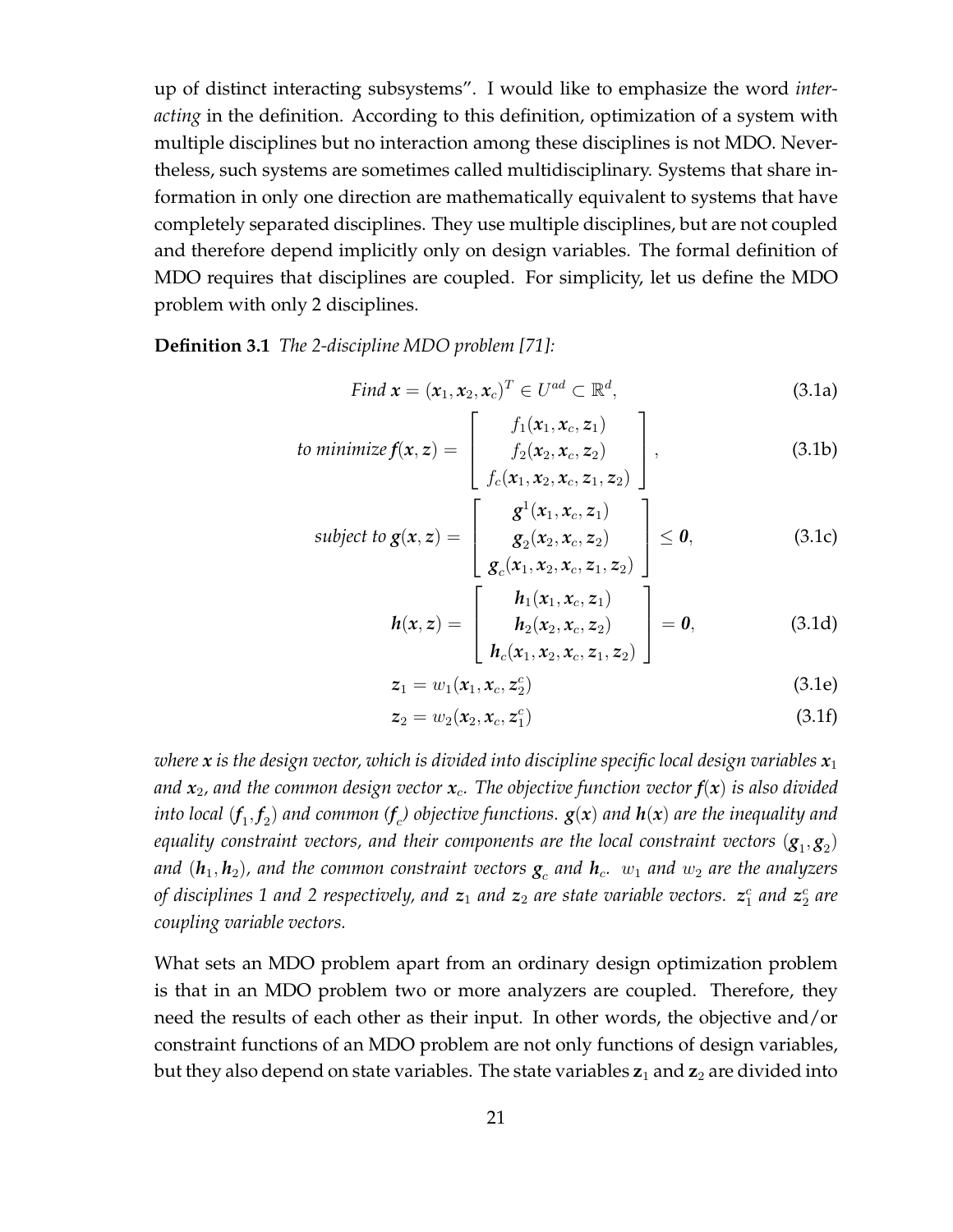coupling variables  $(\mathbf{z}_1^c, \mathbf{z}_2^c)$  and noncoupling variables  $(\mathbf{z}_1^{nc}, \mathbf{z}_2^{nc})$ . Coupling variables of a discipline are input of the other discipline (e.g.  $\mathbf{z}_2^c$  is an input variable vector of the first discipline). Note that if no coupling between analyzers exists, the MDO problem (3.1) returns to the ordinary design optimization problem (2.1).

### **3.3 MDO Methods**

To solve an MDO problem we not only have to find the optimal value for  $f(\mathbf{x})$  and satisfy the constraints (3.1c) and (3.1d), but we also need to satisfy (3.1e) and (3.1f). Because **z**<sup>1</sup> and **z**<sup>2</sup> are *interdependent*, they need to be solved iteratively, beginning with some initial given values that do not need to satisfy (3.1e) and (3.1f). Therefore, we have the following situation:

$$
\mathbf{z}_1 = w_1(\mathbf{x}_1, \mathbf{x}_c, \mathbf{s}_2) \tag{3.2a}
$$

$$
\mathbf{z}_2 = w_2(\mathbf{x}_2, \mathbf{x}_c, \mathbf{s}_1) \tag{3.2b}
$$

where  $({\bf s}_1, {\bf s}_2)$  are the initial "guesses" of coupling variable vectors  $({\bf z}_1^c, {\bf z}_2^c)$ . At this stage, if the disciplines satisfy the constraints (3.1c) and (3.1d), the disciplines are said to have reached *single discipline feasibility* [20]. Furthermore, if all the disciplines of an MDO problem have reached single discipline feasibility, the situation is called *individual discipline feasibility*. The goal of the MDO method is to ultimately achieve *multidisciplinary feasibility*, which is attained when:

- 1. Each discipline has achieved individual discipline feasibility.
- 2. (3.1e) and (3.1f) are satisfied (i.e. the inputs correspond to the outputs of the other discipline).

In this situation the states of the coupled disciplines are in *equilibrium*. This entire process that aims to achieve multidisciplinary feasibility is called *multidisciplinary analysis* (MDA).

MDO methods can be divided into two categories: single-level and multilevel methods. Single-level methods generally have a single optimizer and directly use the inherent nonhierarchical structure of an MDO problem, whereas multilevel methods modify the nonhierarchical structure to a hierarchical structure. Each level of the hierarchical structure has an optimizer. The following seven MDO methods were presented in [3]:

• Single-level MDO methods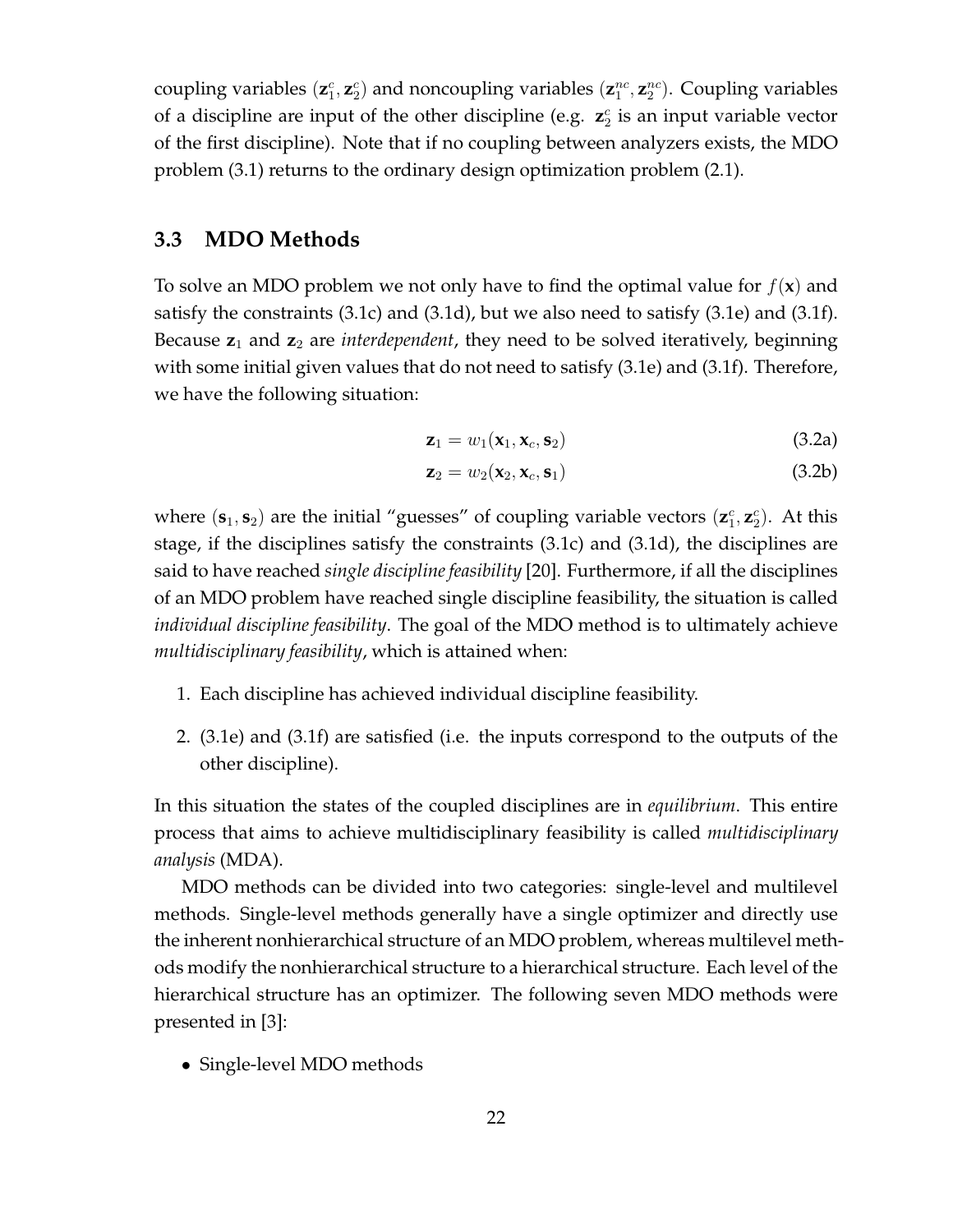- **–** All-at-once (AAO) [20]
- **–** Individual-discipline-feasible (IDF) [20]
- **–** Multiple-discipline-feasible (MDF) [20]
- **–** Multidisciplinary optimization based on independent subspaces (MDOIS) [53]
- Multilevel MDO methods
	- **–** Concurrent subspace optimization (CSSO) [63]
	- **–** Bi-level integrated system synthesis (BLISS) [60]
	- **–** Collaborative optimization (CO) [10]

In [71] the aforementioned seven MDO methods were benchmarked with two mathematical test cases, and the multilevel methods were proven overall inferior. However, the benchmarks were done sequentially with a single computer, even though disciplines of a multilevel method can be run parallel. Further details of the multilevel methods can be read from [71, 63, 60, 10]. Moreover, a comparison of MDF, IDF and AAO can be read from [38]

Note that the classification of *constraints* and the *objective function* to discipline specific components is only necessary with the multilevel methods and the MDOIS method, and is therefore redundant with AAO, IDF and MDF. Let us briefly go through the AAO, IDF and MDF methods.

#### **3.3.1 Multiple-Discipline-Feasible**

MDF is probably the simplest MDO method. It uses the basic formulation (3.1) of the MDO problem. During each optimization iteration, a system analysis is performed in order to achieve multidisciplinary feasibility. This is usually done by using the fixed point iteration method to achieve equilibrium for equations (3.1e) and (3.1f). This process converges to a mathematical optimum, and MDF is therefore used as a standard solution when MDO methods are compared [3].

MDF maintains multidisciplinary feasibility throughout the optimization process. This usually results in a large number of function calls, particularly if the couplings are complex. However, MDF is practical due to its simple formulation.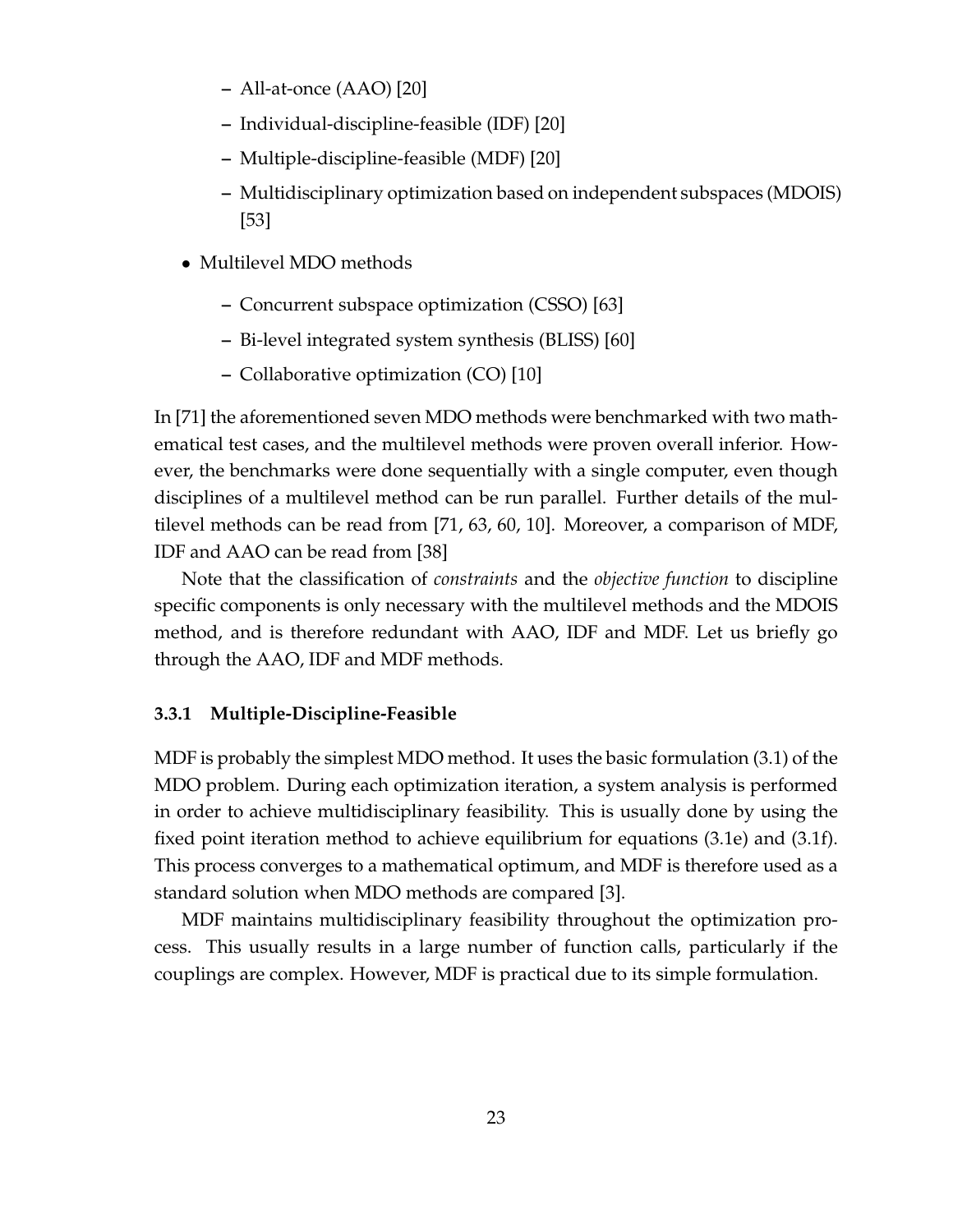#### **3.3.2 Individual-Discipline-Feasible**

IDF uses an alternative formulation of the MDO problem. The coupling vectors  $(z_2^c, z_1^c)$  of (3.1e) and (3.1f) are replaced by surrogate vectors, and the coupling relationship is maintained by setting new equality constraints [3]:

Find 
$$
\mathbf{x}_1, \mathbf{x}_2, \mathbf{x}_c, \mathbf{s}_1^c, \mathbf{s}_2^c,
$$
 (3.3a)

to minimize 
$$
f(\mathbf{x}_1, \mathbf{x}_2, \mathbf{x}_c, \mathbf{z}_1, \mathbf{z}_2),
$$
 (3.3b)

$$
subject to g(x, z) \leq 0,
$$
\n(3.3c)

$$
h(x, z) = 0 \tag{3.3d}
$$

$$
\mathbf{s}_1^c - \mathbf{z}_1^c = \mathbf{0} \tag{3.3e}
$$

$$
\mathbf{s}_2^c - \mathbf{z}_2^c = \mathbf{0} \tag{3.3f}
$$

$$
\mathbf{z}_1 = w_1(\mathbf{x}_1, \mathbf{x}_c, \mathbf{s}_2^c) \tag{3.3g}
$$

$$
\mathbf{z}_2 = w_2(\mathbf{x}_2, \mathbf{x}_c, \mathbf{s}_1^c) \tag{3.3h}
$$

Multidisciplinary feasibility is not required during every optimization iteration. This drastically reduces the amount of needed function calls. Furthermore, analyzers of different disciplines do not need to wait for each other and they can be run simultaneously.

Individual discipline feasibility is achieved by doing simulations using the surrogate vectors  $\mathbf{s}_1^c$  and  $\mathbf{s}_2^c$ . Optimization is being done on the surrogate vectors  $(\mathbf{s}_1^c, \mathbf{s}_2^c)$ as well, and the equality constraints (3.3e) and (3.3f) should eventually force the optimization process to achieve multidisciplinary feasibility.

#### **3.3.3 All-At-Once**

Also called the Simultaneous Analysis and Design (SAND) method, the AAO method requires neither individual nor multidisciplinary feasibility during an optimization iteration. The whole system analysis is eliminated by converting the system analysis equations into equality constraints, and treating state variables as design variables. Therefore, the responsibility of multidisciplinary feasibility is passed on to the optimizer. The AAO method uses a following formulation [71]: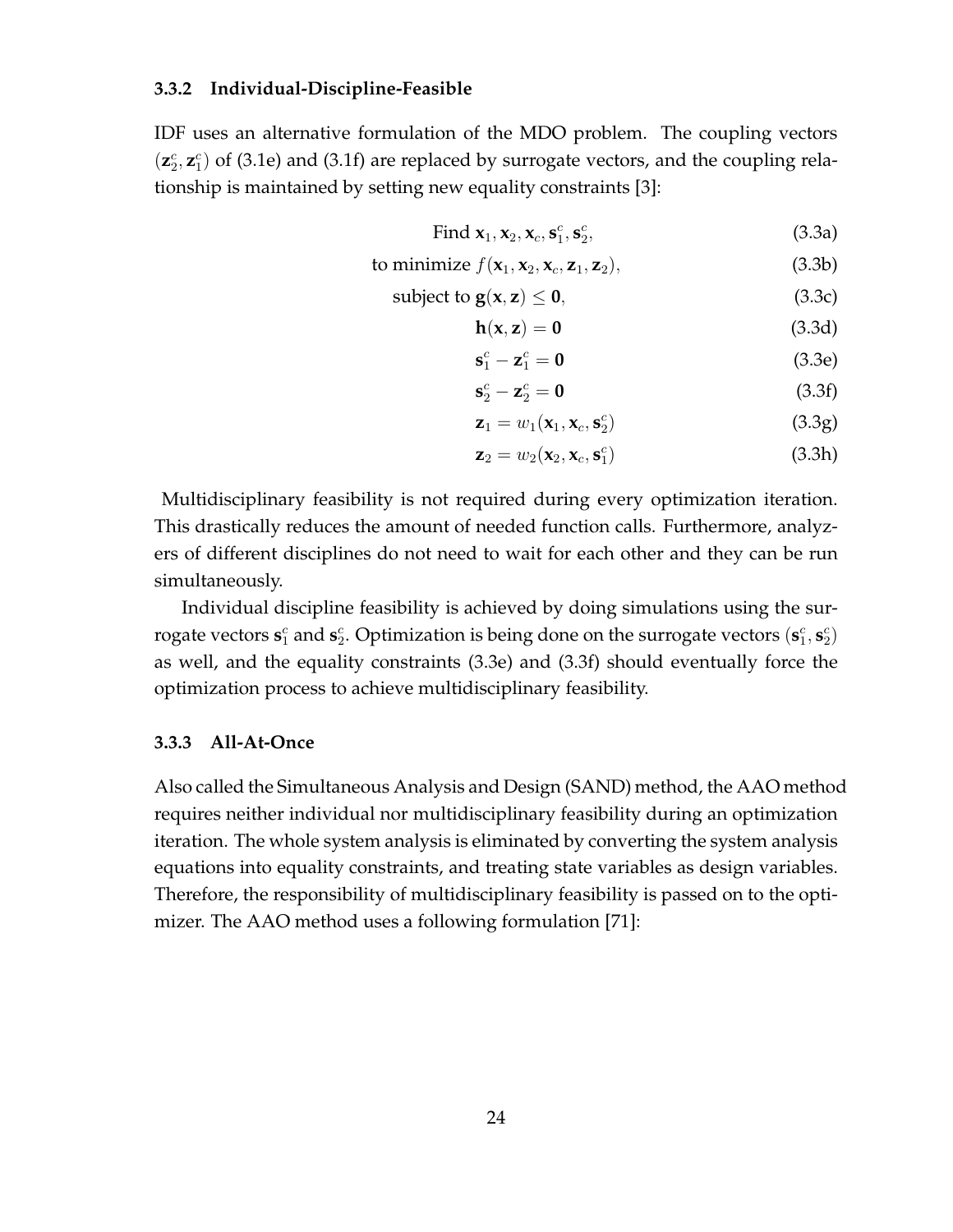Find 
$$
\mathbf{x}_1, \mathbf{x}_2, \mathbf{x}_c, \mathbf{s}_1^c, \mathbf{s}_1^{nc}, \mathbf{s}_2^c, \mathbf{s}_2^{nc}
$$
 (3.4a)

to minimize 
$$
f(\mathbf{x}_1, \mathbf{x}_2, \mathbf{x}_c, \mathbf{s}_1^c, \mathbf{s}_1^{nc}, \mathbf{s}_2^c, \mathbf{s}_2^{nc}),
$$
 (3.4b)

subject to 
$$
\mathbf{g}(\mathbf{x}, \mathbf{s}) = \begin{bmatrix} \mathbf{g}^{1}(\mathbf{x}_{1}, \mathbf{x}_{c}, \mathbf{s}_{1}^{c}, \mathbf{s}_{1}^{nc}) \\ \mathbf{g}_{2}(\mathbf{x}_{2}, \mathbf{x}_{c}, \mathbf{s}_{2}^{c}, \mathbf{s}_{2}^{nc}) \\ \mathbf{g}_{c}(\mathbf{x}_{1}, \mathbf{x}_{2}, \mathbf{s}_{1}^{c}, \mathbf{s}_{1}^{nc}, \mathbf{s}_{2}^{c}, \mathbf{s}_{2}^{nc}) \end{bmatrix} \leq \mathbf{0},
$$
(3.4c)

$$
\mathbf{h}(\mathbf{x}, \mathbf{s}) = \begin{bmatrix} \mathbf{h}_1(\mathbf{x}_1, \mathbf{x}_c, \mathbf{s}_1^c, \mathbf{s}_1^{nc}) \\ \mathbf{h}_2(\mathbf{x}_2, \mathbf{x}_c, \mathbf{s}_2^c, \mathbf{s}_2^{nc}) \\ \mathbf{h}_c(\mathbf{x}_1, \mathbf{x}_2, \mathbf{x}_c, \mathbf{s}_1^c, \mathbf{s}_1^{nc}, \mathbf{s}_2^c, \mathbf{s}_2^{nc}) \end{bmatrix} = \mathbf{0},
$$
 (3.4d)

$$
w_1(\mathbf{x}_1, \mathbf{x}_c, \mathbf{s}_2^c) - \mathbf{s}^1 = \mathbf{0}
$$
 (3.4e)

$$
w_2(\mathbf{x}_2, \mathbf{x}_c, \mathbf{s}_1^c) - \mathbf{s}^2 = \mathbf{0}
$$
\n(3.4f)

The downside is that this reformulated optimization problem is significantly more challenging than the basic MDO problem. In other words, although system analysis is not needed with AAO, the optimization problem itself becomes more difficult. Moreover, multidisciplinary feasibility is attained only at the absolute end of the optimization process, thus designs attained during the optimization process are not feasible [38].

### **3.4 Practical Implementation**

The definitions can be generalized to more than two disciplines. In that case, more complex couplings are possible. Even with only two disciplines, the need for function evaluations is vastly greater in an MDO problem due to the increase in problem size (e.g. AAO, IDF) or due to system analysis (e.g. MDF). Therefore, it is common to use adaptive optimization algorithms that use low fidelity meshes in the early stages of the optimization and gradually increase the fidelity when nearing an optimum. It is also more worthwhile to spend time to obtain sensitivity information from an MDO problem to enable the use of gradient based algorithms.

An approach presented in [31] argues why it is worthwhile to use time and effort to create a response surface model, and then solve the optimization problem using the response surface model. Sensitivity analysis and function evaluations can then be made using the response surface model, and time consuming simulations are not needed. However, the construction of an accurate response surface model might be an equally challenging task as solving the actual MDO problem.

In practice, the complex nature of MDO problems usually causes their objectives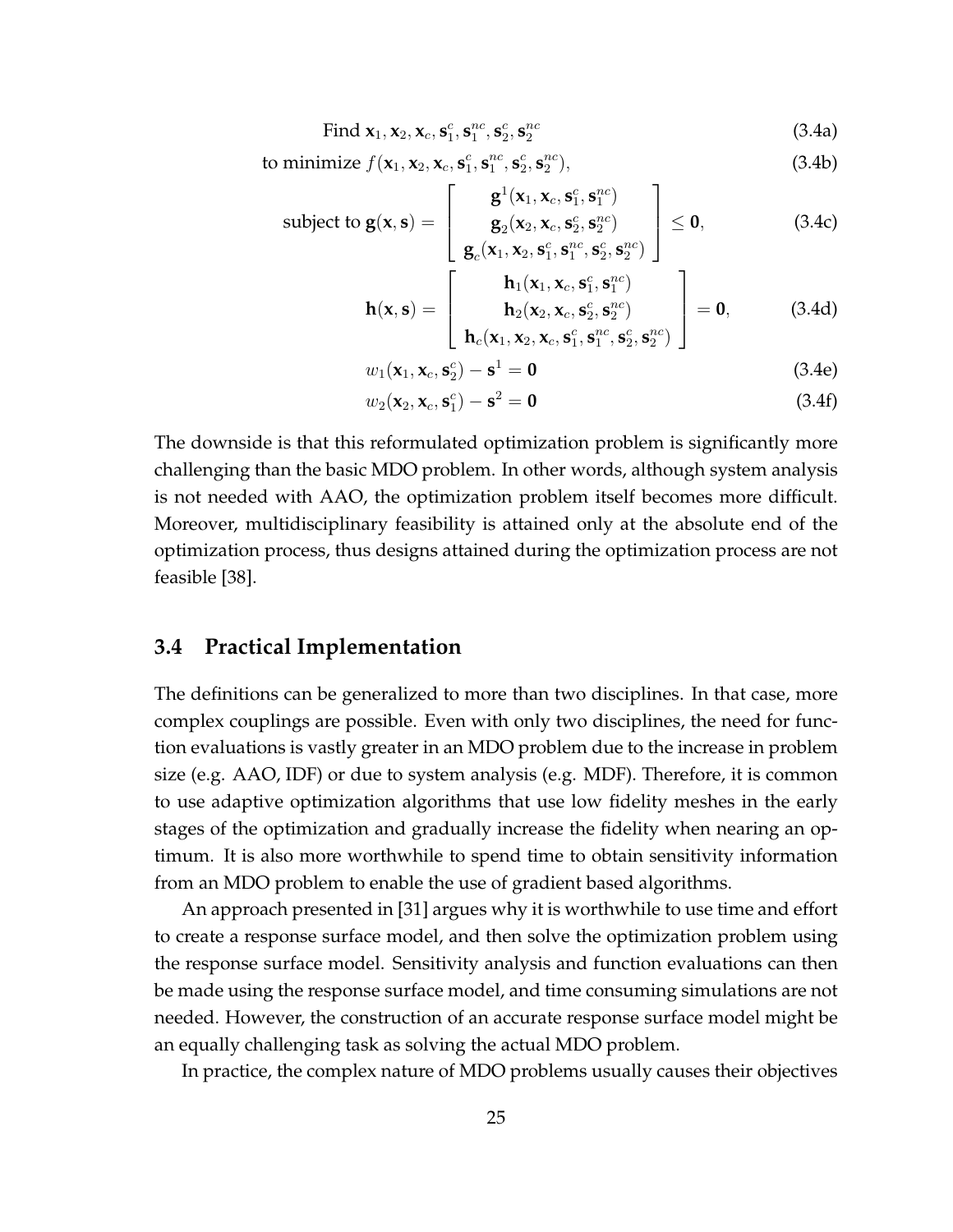to be conflicting, and thus MDO problems are usually multiobjective. The formulation of a single objective MDO problem is still useful, as most of the multiobjective methods ultimately return the MOO problem back to a single objective optimization problem [47]. We can have a total of four different types of design optimization problems. Their key properties are presented in table 3.1.

|                  | <b>Single Discipline</b>                             |  |  |  |  |
|------------------|------------------------------------------------------|--|--|--|--|
|                  | Single or multiple nonconflicting objectives         |  |  |  |  |
| Single Objective | Single or multiple <i>noninteracting</i> disciplines |  |  |  |  |
|                  | Has an unambiguous solution (not necessarily unique) |  |  |  |  |
|                  | Multiple <i>conflicting</i> objectives               |  |  |  |  |
| Multiobjective   | Single or multiple <i>noninteracting</i> disciplines |  |  |  |  |
|                  | Pareto front of optimal solutions                    |  |  |  |  |

|                  | Multidisciplinary                                    |  |  |  |  |
|------------------|------------------------------------------------------|--|--|--|--|
|                  | Single or multiple <i>nonconflicting</i> objectives  |  |  |  |  |
| Single Objective | Multiple interacting disciplines                     |  |  |  |  |
|                  | Has an unambiguous solution (not necessarily unique) |  |  |  |  |
|                  | Multiple <i>conflicting</i> objectives               |  |  |  |  |
| Multiobjective   | Multiple interacting disciplines                     |  |  |  |  |
|                  | Pareto front of optimal solutions                    |  |  |  |  |

Table 3.1: Characteristics of different types of design optimization problems.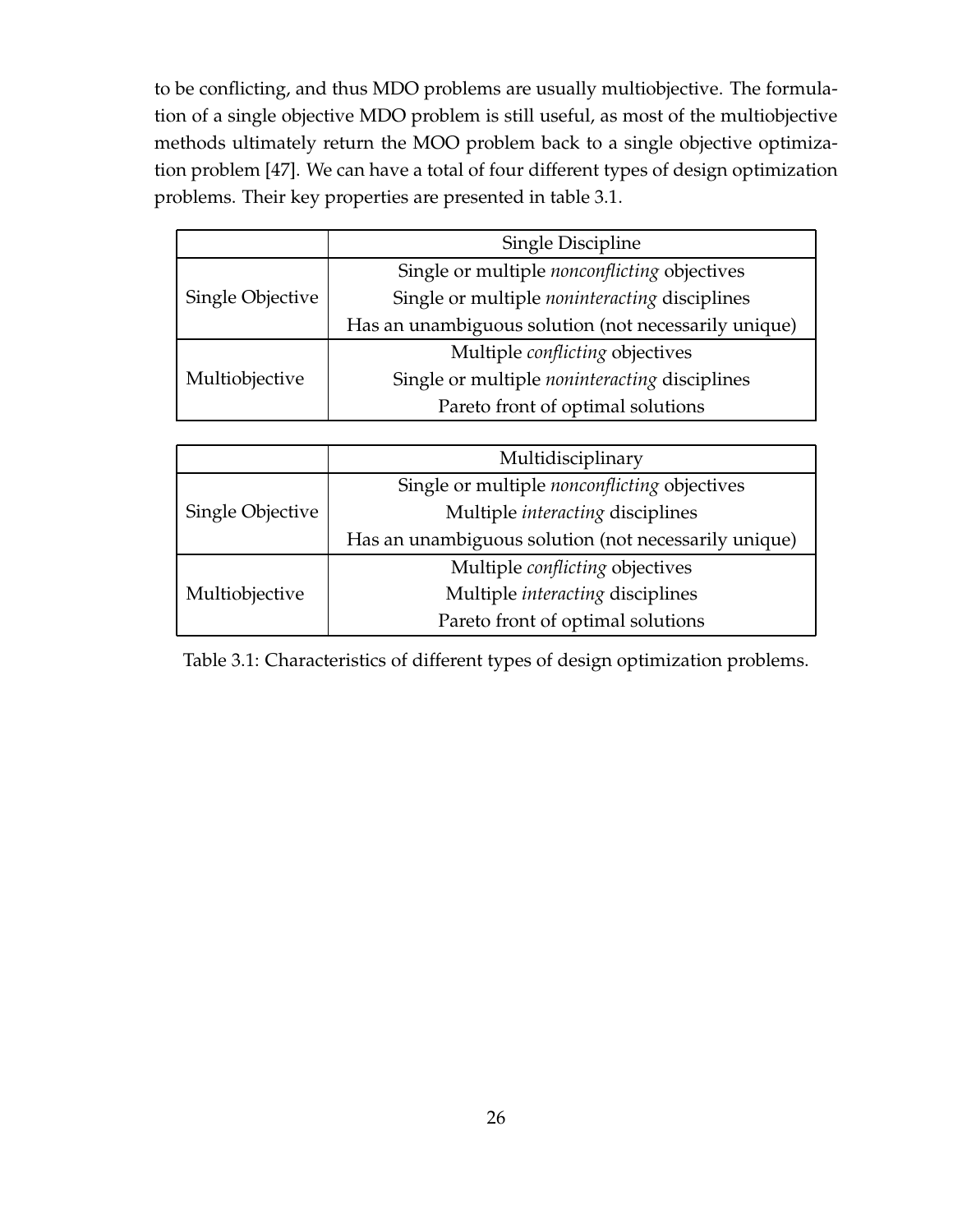# **4 CAD-CAE Interoperability**

## **4.1 Multidisciplinary Requirements**

The MDO problem was presented as a coupled problem, but organizational difficulties of having multiple disciplines in an optimization platform are present even if the disciplines are not coupled. In practice, different disciplines operate on different meshes, and there is no guarantee that mesh nodes exist in identical locations. Therefore, to obtain multidisciplinary analysis information on a single point in Ω, interpolation routines are needed. Furthermore, different analyzers and CAD system have their strengths and weaknesses, and the use of various CAD systems and/or analyzers in a single organization is not uncommon. Data transfer among CAD systems and analysis softwares (i.e. downstream applications) is problematic.

File standards have been created, but they are deficient for the needs of MDO. In order for the interpolation routine to function with at least some accuracy, it is crucial that the underlying B-rep is identical among downstream applications. Additionally, the requirements for the geometry vary according to discipline. For example, a complete CAD model of a car is not necessary (and in fact is too complicated) for aerodynamic simulations. Only the exterior is needed. However, in crash test simulations the interior is essential, whereas some small details of the exterior that are significant for aerodynamics might have a nonexistent impact on the crash test simulations (e.g. small chamfers).

Traditionally, different CAD models have been used for the analysis of each discipline. It is hard, if not impossible, to do multidisciplinary analysis if the underlying CAD models are different. However, if the CAD model is constructed correctly, the CAD model can be stripped down by suppressing some of its features to specifically suit a discipline. Using such a CAD model it is possible to use a single CAD model for all the disciplines.

## **4.2 CAD System Geometry Representation**

Traditionally data between CAD and CAE applications has been transferred via the neutral IGES, STL or STEP file formats, or through proprietary formats [9]. This approach is referred to as the CAD-centric approach [43] (illustrated in figure 4.1). The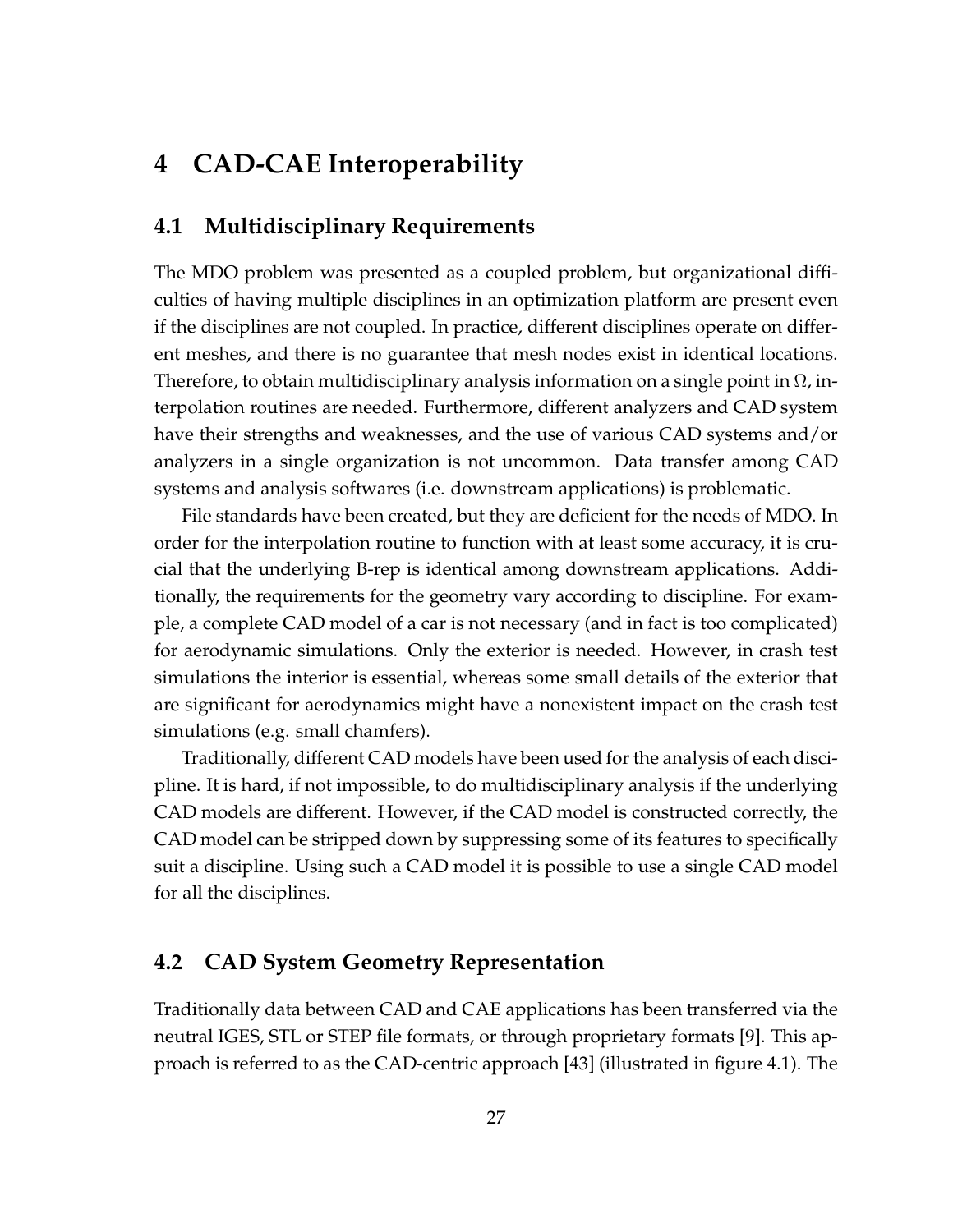IGES file format stores geometry in form of separate curves and surfaces, whereas STL is a discrete representation of the geometry consisting of only faces, neither of these two file formats store topological information. The STEP file format supports topology as well as geometry, and is therefore a preferable format over IGES and STL.



Figure 4.1: The CAD-centric approach to CAD-CAE integration.

CAD systems that support solid modeling have a properly closed solid representation of the geometry with a defined topology. As such, it should be a sufficient representation for the needs of computational analysis. However, closed solid objects of CAD systems are actually only "almost" closed. Nodes bounding an edge or edges bounding a face do not necessarily sit on each other [33]. They are only required to be inside a certain tolerance in order for them to be interpreted as being connected. Moreover, this tolerance is different for different CAD systems, and it is generally much larger than the precision of double precision floating point arithmetic.

When CAD geometry is saved to a file and imported to another application, the solid objects that used to be interpreted as being closed often have gaps because of the tolerances in CAD systems geometry representation. To create a proper volume mesh, the mesher requires a closed boundary representation. To achieve that, the gaps in the geometry need to be repaired. Therefore, it is necessary to deduce the topology of the geometry to identify the gaps, and then patch them up. This process is described in [5, 69]. The patching process usually introduces "sliver" surfaces that are problematic for meshers [33]. Because of these "sliver" surfaces, the mesh needs to be interactively repaired so that it is of sufficiently high quality for the analysis. This is clearly out of the question if we are planning on doing automated design optimization with hundreds of simulations.

For historical reasons, modern commercial CAD systems create a dual model, consisting of a procedural shape model and a secondary boundary representation model [56]. The procedural model is a set of instructions on how to construct the CAD model from a set of primitives using operations and features such as extrusions, revolutions, holes, lofting, chamfers, fillets, etc., whereas the B-rep model is a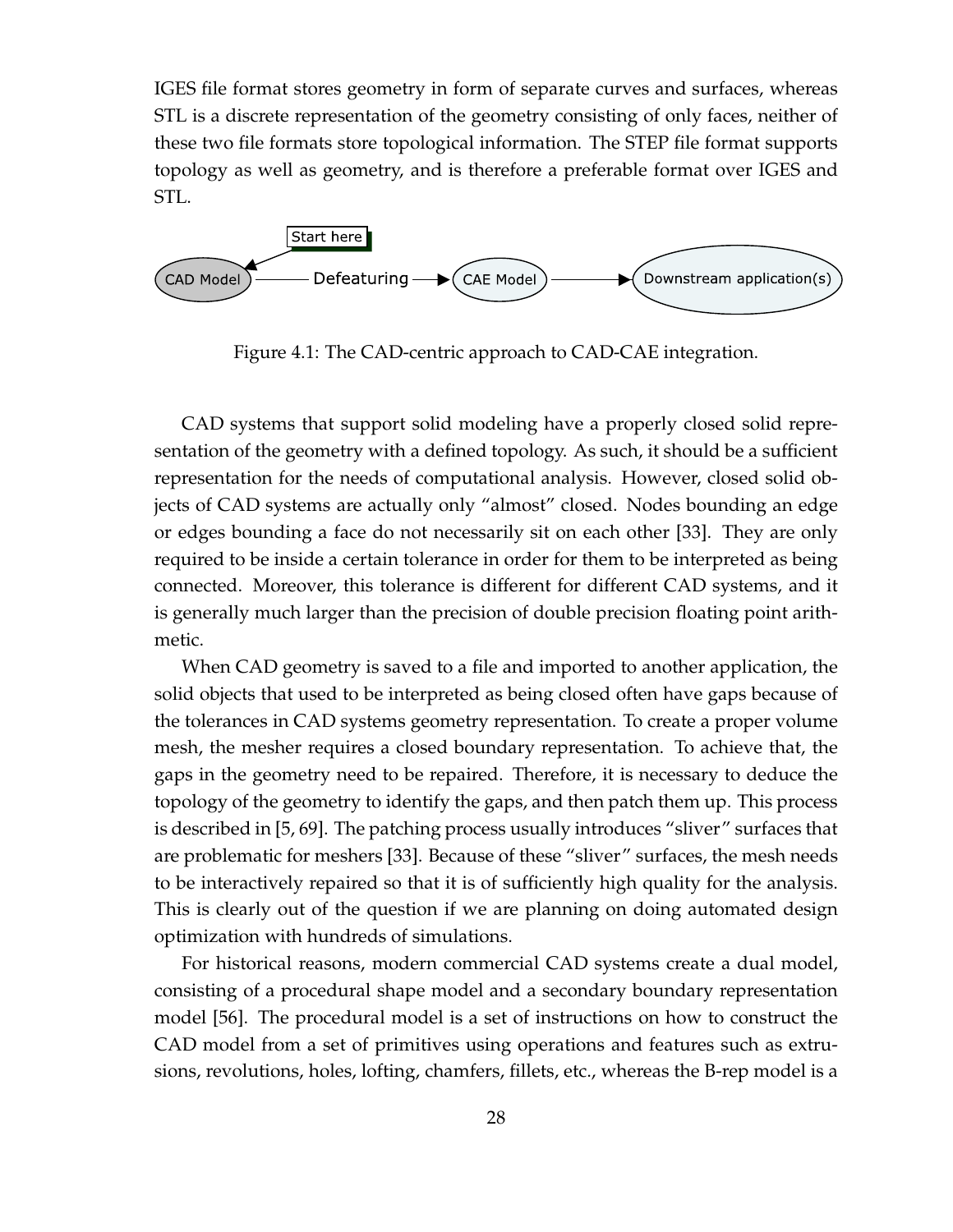snapshot of the procedural model. It only records the resulting geometry, topology and tolerances, while details of the construction process are lost.

The B-rep model is easier to read and interpret as it is an explicit representation of the geometry, but the downside is that it is very hard to change a B-rep model after it has been created. To keep the B-rep model up to date, the old B-rep model is discarded and a new one is created every time the procedural model is changed. The B-rep model is used mostly for visualization and geometric computations. Usually this "dumb" B-rep model is the one used when exporting the CAD model for the use of computational analysis. This is unfortunate because in design optimization new variations of the geometry are needed constantly. There have been various attempts to overcome the problems created by CAD system tolerances and "dumb" B-rep models.

One approach is to initially eliminate CAD from the analysis by creating the geometry in the CAE application, and export the geometry to the CAD system when the analysis is complete. This approach is referred to as the CAE-centric approach [43] (illustrated in figure 4.2). The problem with this approach is that usually the geometry creation tools of CAE application are vastly inferior to the ones of a CAD system. In order to construct a fully functional CAD model based on a CAE model, one needs to create it from scratch or use semi-automatic (detail addition) conversion tools. Even if this could be done automatically, it involves updating and maintaining two separate models.



Figure 4.2: The CAE-centric approach.

An extension to the STEP file format standard introduced in [56] proposes the addition of complementary generative model information to the STEP file format based on the theory by Leyton [44]. The article claims that the STEP file format could be retrofitted to interpret the low level procedural shape representation presented by Leyton as higher level construction operators, and could therefore be used for a formal *generative* shape representation. However, this technology is described only at a conceptual level and only a proof of concept demonstration is presented. Moreover, before it could be considered as a viable solution, the majority of CAD systems would need to adopt the file format, and additionally they should also strictly con-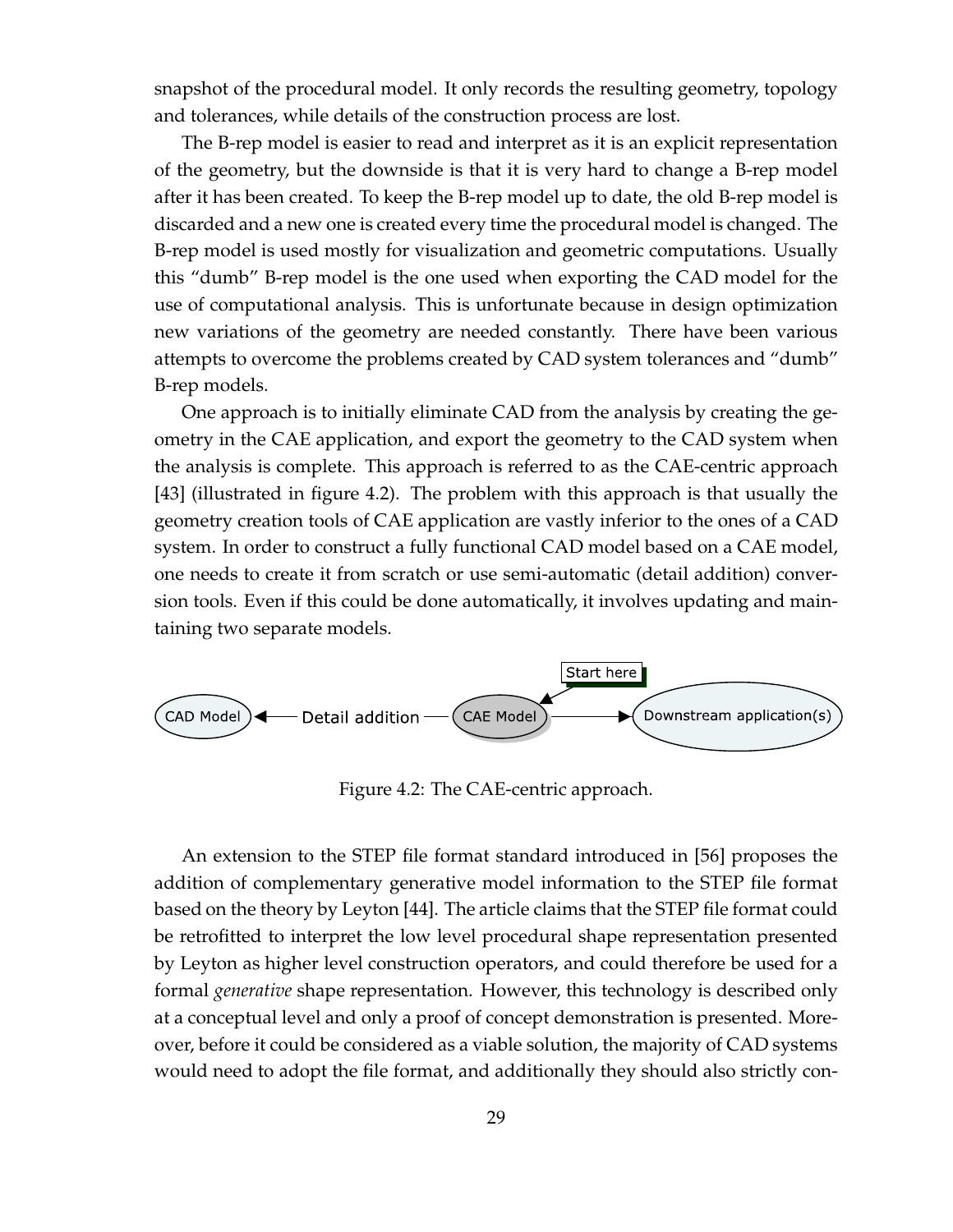form to the standard, as historically this has been a problem with the STEP standard [56].

# **4.3 Direct Coupling to CAD Systems**

Some analysis suites couple directly to the CAD system [33]. First, this allows the surface discretization procedure to communicate directly with the CAD system and verify that the resulting surface discretization is a close match to the CAD model (i.e. does not contain unwanted gaps and follows the geometry accurately). Second, it makes available the use of the high-level CAD geometry representation, and therefore modifying features and parameters is possible. These two factors facilitate the modification of the CAD model and eliminate the need of interactive repairing, and thus enable the construction of integrated CAD-CAE design optimization platforms.

The coupling can be done in two ways: originating from the CAD system or from the downstream application. Unfortunately, analysis initiated by the CAD system is simply too limiting for the needs of MDO. Modules would have to exist for all of the desired downstream applications. Moreover, we want the control of the analysis process to be maintained by the optimization platform. Usually this is not possible when the analysis is initiated from a CAD system.

Modules that couple from the downstream application to the CAD system such as the Comsol CAD Import Module [18], are better suited for design optimization, but from an MDO perspective, it is still not an ideal solution. Multiple downstream applications would need to have a CAD import module for the used CAD system (or in worst case, multiple CAD systems). Furthermore, the modules most likely would not interpret the geometry in an identical manner, and thus would create a problem of inconsistency. To address this problem, a neutral solution would be needed, that would translate geometry identically regardless of used CAD systems and analysis softwares.

Several existing projects are developing or have developed CAD neutral Application Programming Interfaces (API). These are the Common Geometry Module (CGM) [65], Simulation Environment for Engineering Design (SEED) [58], Computational Analysis PRogramming Interface (CAPRI) [13], GeomSim [30] and OMG CAD Services [15]. The common goal for these projects is to serve as an intermediate between CAD systems and downstream applications. Regardless of CAD system, the neutral API should provide the CAD topology and geometry to all its clients in an identical manner. Furthermore, direct coupling allows the modification of pa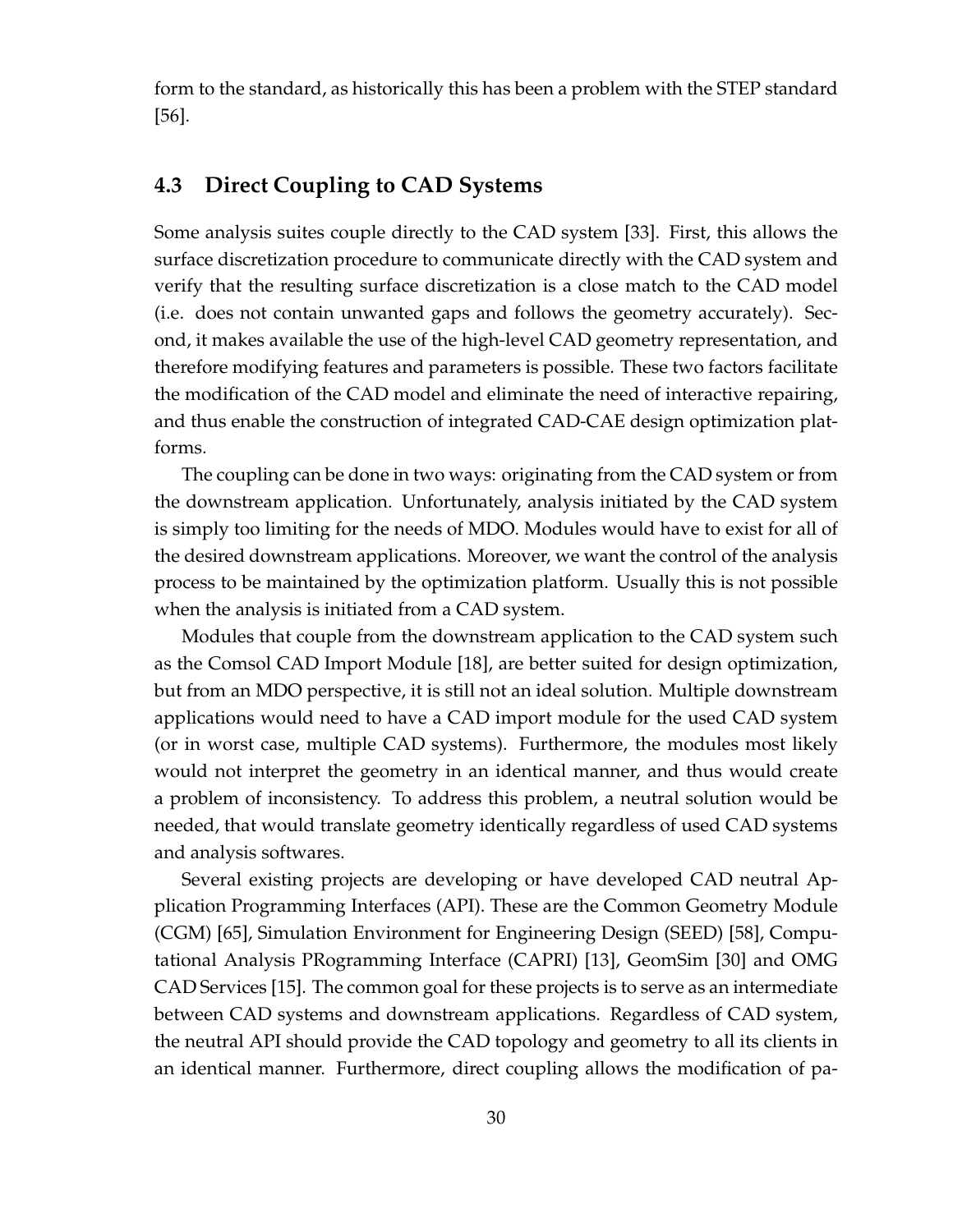rameters and defeaturing of the CAD model. In [6] CAD neutral APIs were shown to be the most flexible approach to access CAD geometry for analysis.

However, although direct coupling allows access to the CAD system, the lowlevel geometry construction of CAD systems differs. Direct construction of geometry through an API is not always possible. Only the CAD systems that are based on geometry kernels (and allow the use of the kernel) can perform direct construction (Parasolid, ACIS, OpenCASCADE, Granite) [33]. For design optimization purposes, direct construction is not generally required. It is sufficient if one can change shapes and suppress features. Usually the API connects to the Master Model [36] of the CAD system to offer a CAD vendor neutral approach.

The Master Model is basically a tree of features used in the construction of a solid. It allows the suppression of features and modification of exposed parameters of the CAD model. After the Master Model has been modified, the CAD model can be regenerated to reflect the changes. By using the Master Model, a family of geometries can be generated from a single CAD model. Therefore, the discipline specific geometry requirements of MDO problems can be met. The Master Model architecture is supported by all major CAD systems. GeomSim on the other hand uses a combined approach by offering access to the Master Model and additionally to the geometry kernel whenever available. Unfortunately, GeomSim does not currently support Catia.

### **4.4 CAPRI**

The CAPRI [13] CAD neutral API is used in the optimization platform of our research group. Instead of the usual CAD-centric or CAE-centric approaches to CAD-CAE integration, CAPRI uses a geometry centric approach. CAPRI's approach to CAD-CAE integration is illustrated in figure 4.3. For another geometry centric approach see [43].

CARPI has its own geometry definition, which combines geometry and topology. CAPRI makes accessible the actual geometry (instead of a discretized version) to all its clients. The geometry that resides in the CAD system is still considered as the "correct" geometry, CAPRI merely offers a *common* interface to the geometry. The geometry representation is therefore consistent among all downstream applications.

In practice, the geometry representation of CAPRI has to be converted to a format that the mesher(s) can read. It is up to the user of CAPRI if he or she wants to write an interpreter to convert the CAPRI's B-rep to the mesher's B-rep. However, most meshers can use discretized geometries as their input (such as STL). For this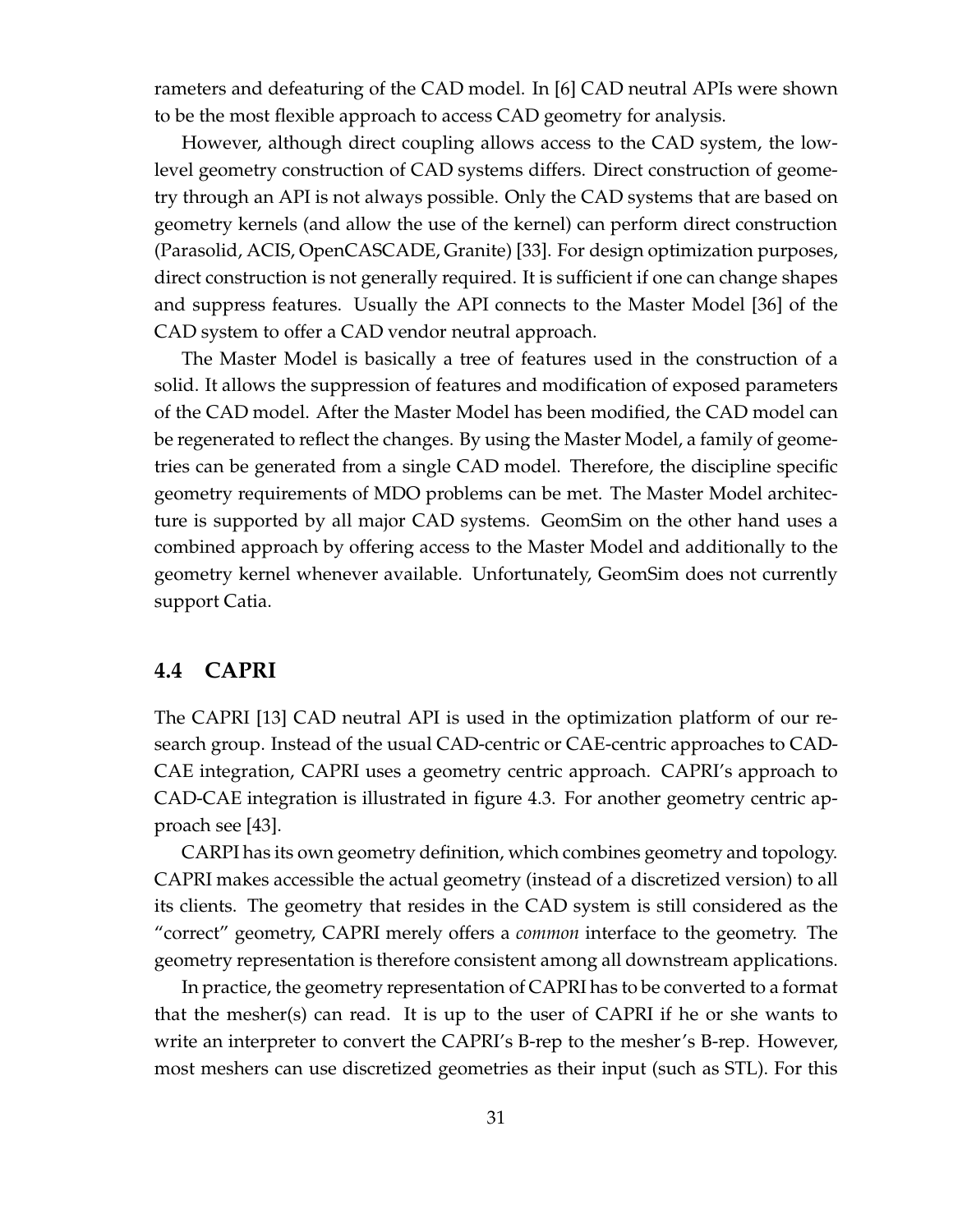

Figure 4.3: CAPRI's (geometry centric) approach to CAD-CAE integration.

purpose CAPRI includes a surface triangulator that can create a discretization of the geometry. CAD systems can often save their geometries in such a format as well. Moreover, analysis suites that utilize direct coupling can simultaneously provide the actual geometry and its discretized version. CAPRI provides the same, but the difference is that CARPI's representation is *identical* to all downstream applications, regardless of CAD system. The discretization of CAPRI is also said to be high quality and "watertight" [33].

CAPRI is intended to be used from within a (multidisciplinary) analysis suite, and for this purpose it supports the C and FORTRAN programming languages. An example CAPRI application written in C can be seen from appendix A. Note that when utilizing CAPRI in a program, the used CAD system always needs to be specified. Currently CAPRI supports the following CAD systems:

- Catia V5
- OpenCASCADE
- Parasolid
- Pro/ENGINEER
- SolidWorks
- UGS UG NX

As an additional feature, CAPRI offers a client/server architecture. CAPRI server is located on a computer server along with the CAD system. Computers that do simulations have the CAPRI client component and connect to the server when they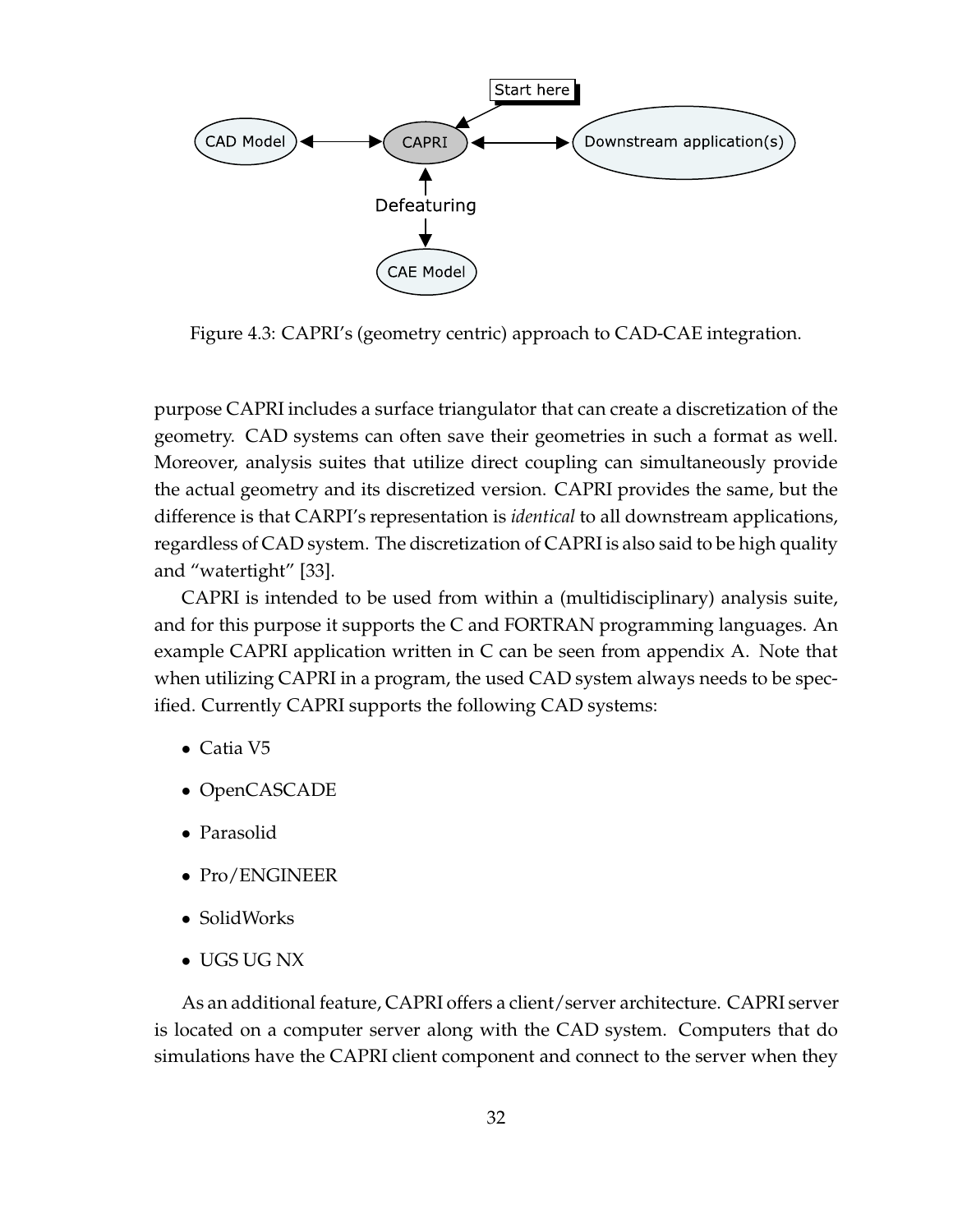need to make geometry queries. This approach has several benefits when dealing with large computational analysis platforms. First, it allows the centralization of the CAD systems so that cumbersome CAD installations are not needed on every workstation, and thus CAD licenses are required for the servers only. Second, if the simulations are done in a distributed environment, the geometry definition can have a central repository. For an optimization example using CAPRI see [29].

## **4.5 Summary**

Direct coupling is a decent approach to solve the CAD-CAE interoperability issue, and can be recommended for analysis where only one solver is needed. Assuming that the direct coupling is implemented well (e.g. no geometry exchange issues). However, if an MDO platform is being built with multiple solvers, it is critical that the B-rep can be provided to all solvers identically because of the interpolation necessary for the interdisciplinary mappings. In such a case a neutral API such as CAPRI is recommended. The downside to CAPRI can be said to be the fact that it needs an additional license, but that is usually the case with other coupling solutions as well. CAPRI can also be said to be a bit hard to use, as it requires programming. However, it can also be seen as an advantage because it allows exact control of the geometry exchange. To conclude the chapter and to compare different geometry exchange method a summary of the pros and cons of different geometry is presented below:

• File based explicit boundary representation (STL, IGES, STEP)

Pros:

- + Highly standardized
- + No license required

#### Cons:

- − Can contain gaps and overlaps (i.e. "dirty" geometry)
- − Hard/Impossible to parameterize (needs to be recreated every iteration)
- Generative file based representation (proposed new STEP)

Pros:

- + Easier to modify than explicit file formats
- + No license required

Cons:

− Not ready for use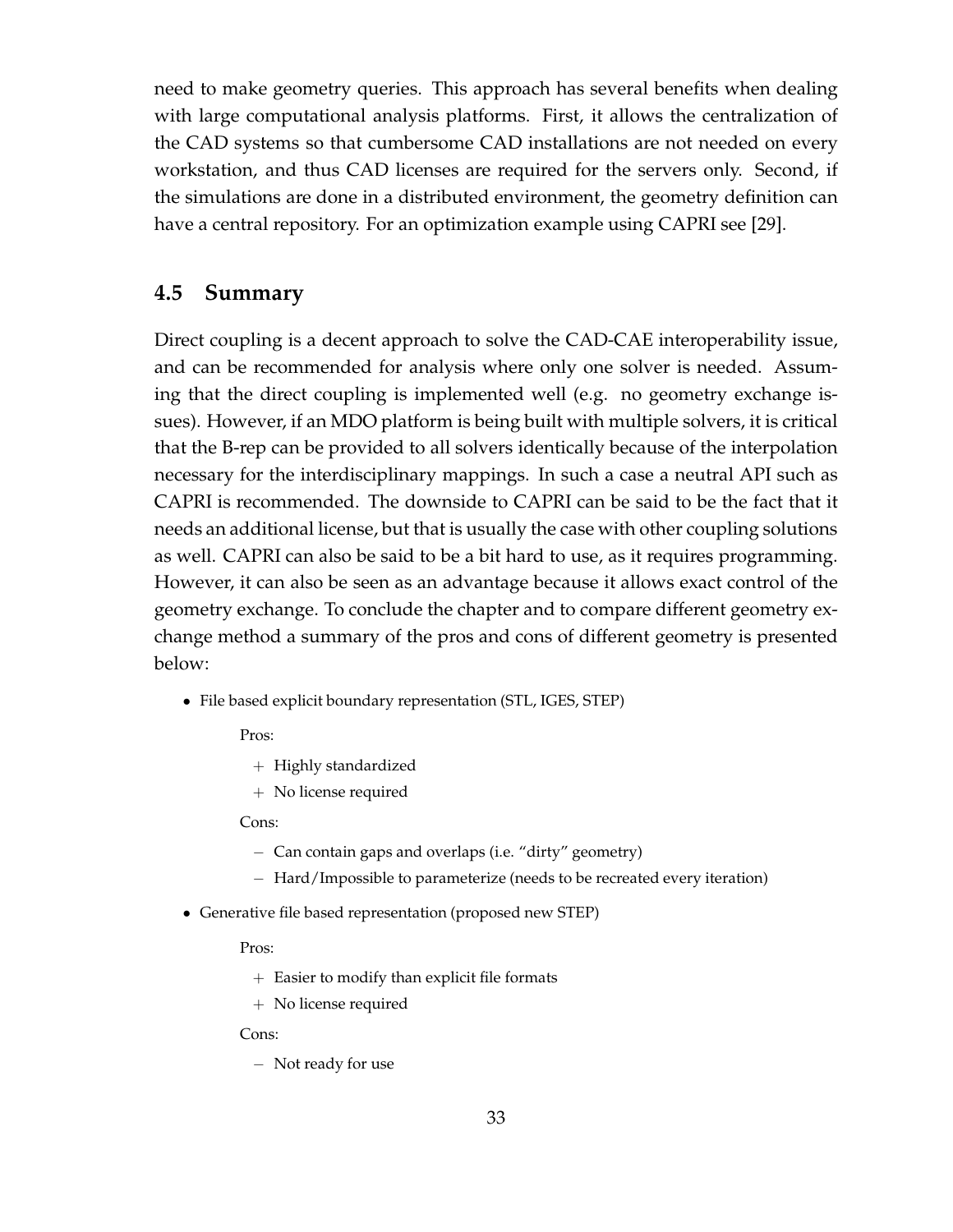- − Has to be adopted by major CAD systems
- − Probably has still unknown issues
- Coupling from CAD to solver

Pros:

+ Access to high level CAD features and procedural representation of the geometry

Cons:

- − Control of the analysis process usually needs to be maintained by the CAD system
- − Relies on modules that likely do not exist for all needed solvers
- Comsol CAD Import bidirectional interface (Coupling from solver to CAD)

Pros:

- + Able to verify the topology from the CAD system
- + Access to the Master Model

#### Cons:

- − Only works with SolidWorks (with other CAD systems operates like traditional file transfer)
- − Relies on a module that likely does not exist in other solvers
- − Even if a module would exist in each solver there is no guarantee that they would interpret geometry from the CAD system in an identical manner (inconsistency)
- CAPRI

Pros:

- + Access to the Master Model
- + Able to verify the topology from the CAD system
- + Modules exist for all major CAD systems
- + Able to provide a common B-rep for all downstream applications (consistent)
- + No geometry translation

#### Cons:

− License required for all used CAD systems and CAPRI itself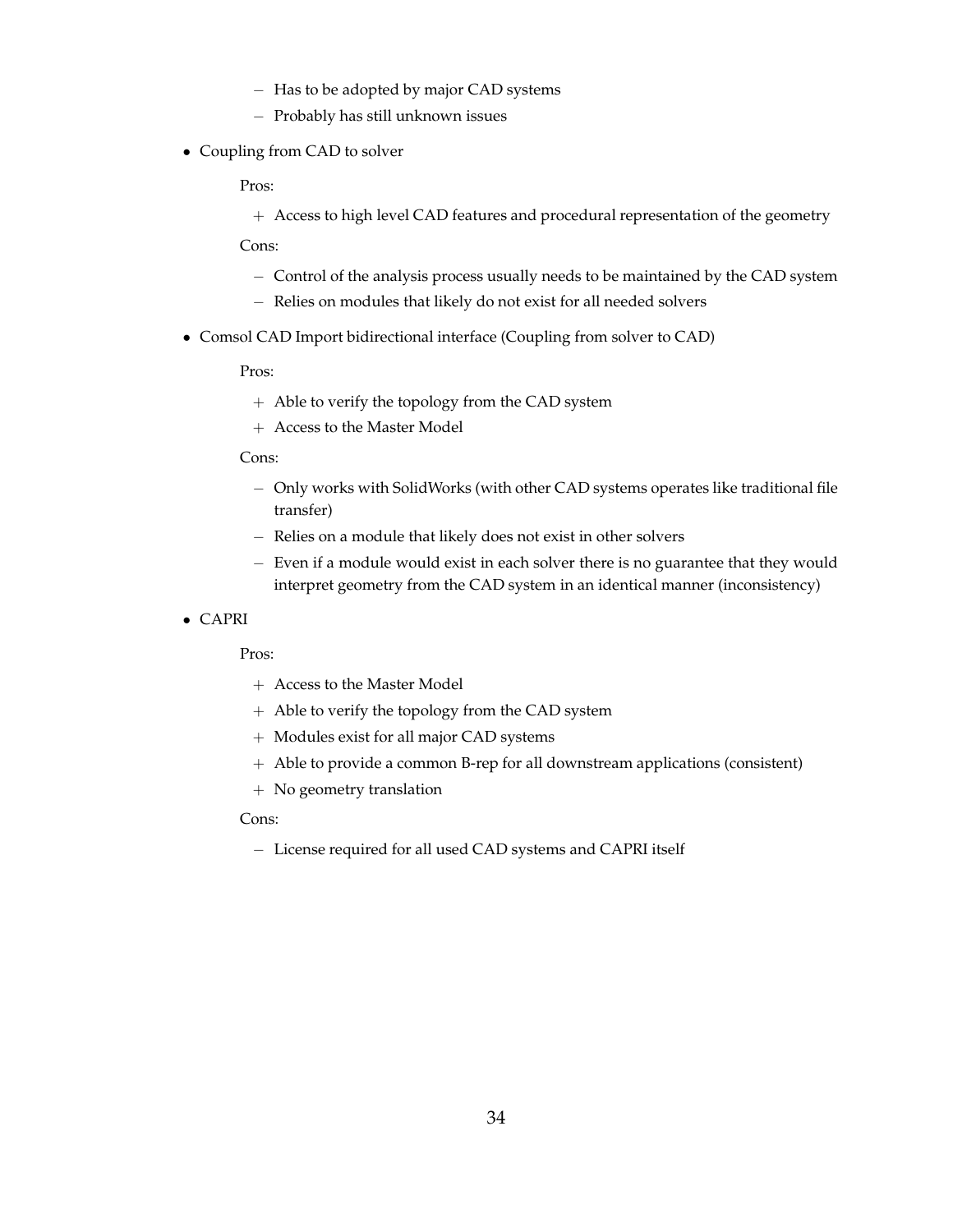# **5 Design Optimization Platform**

## **5.1 Logical Structure and Data flow**

Our research group has implemented a functioning design optimization platform. The components of the optimization platform are:

- The CAD system and CAPRI
- Mesher
- Solver
- ModeFRONTIER

The CAD geometry is read from the Catia V5 [14] CAD system with the CAPRI API. CAPRI is then used to defeature and prepare the geometry for analysis, and ultimately to create a discretization of the geometry. The discretization is then passed to the mesher. The volume mesh is created with Tetgen [66]. Comsol Multiphysics [19] or Elmer [26] is used to solve the BVP. ModeFRONTIER [48] controls the optimization process.

The optimization system is launched from the Graphical User Interface (GUI) of ModeFRONTIER. ModeFRONTIER allows the creation of a flow chart that is used to control the optimization. The optimization problem is defined in the flow chart using ModeFRONTIER components such as: input file, output file, external script, variable, target and constraint. The flow of the optimization is controlled with this flow chart by logical expressions. An example flow chart can be seen in figure 5.1. Basically, it works like batch processing with a GUI. However, ModeFRONTIER offers some additional features that are very valuable, like plotting the history of solutions real-time in various different ways, and analyzing the optimization results.

The components can be distributed over several workstations/servers. Currently ordinary workstations are used to run all the software, but the plan has been to move the solver and mesher to a server with more computational power in the near future. Currently ModeFRONTIER and the solver are running on their exclusive workstations, and the rest (CAPRI, CAD, Mesher) are running on a third workstation. There were plans to have the CAD system run on its own exclusive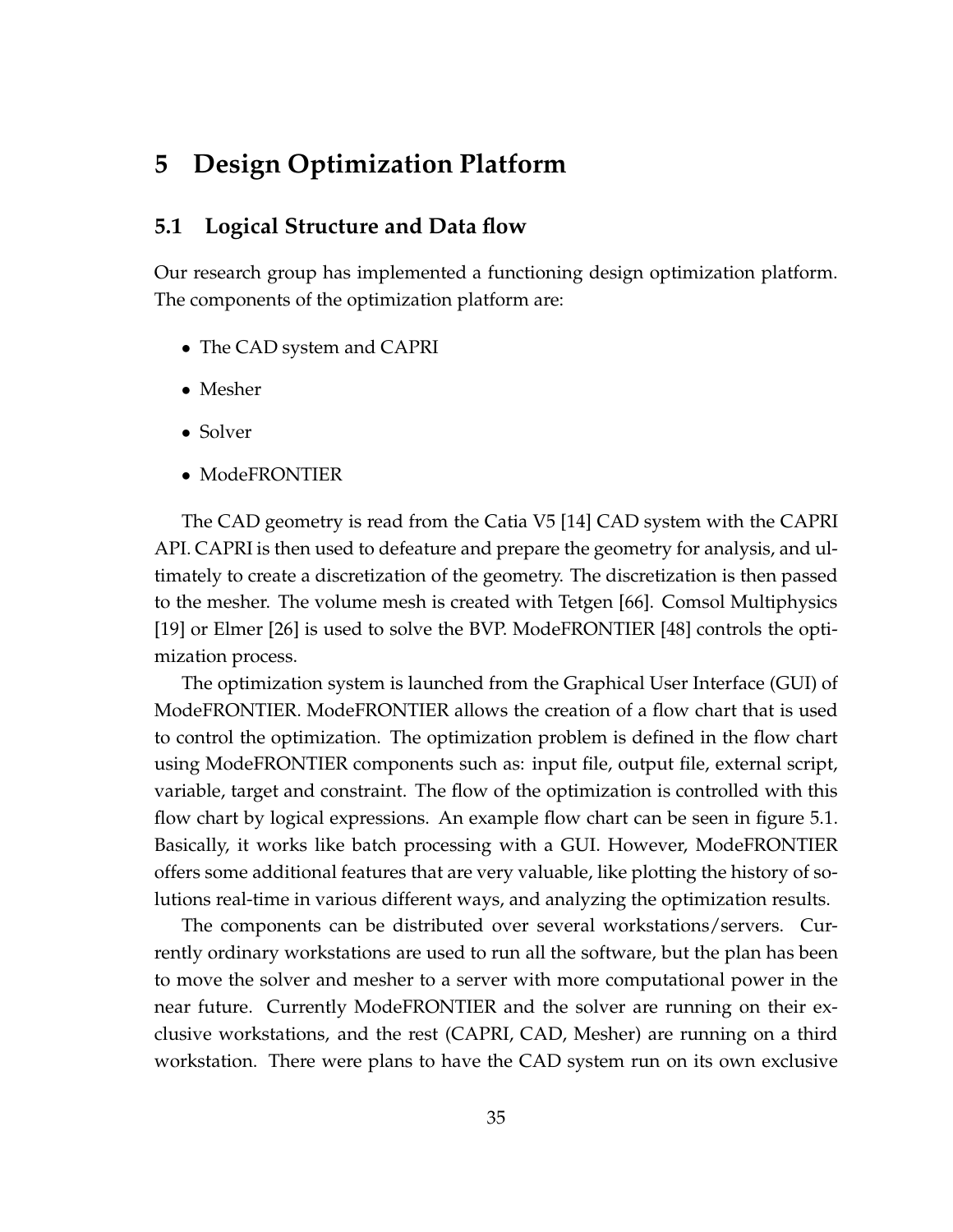

Figure 5.1: ModeFRONTIER Flow Chart.

workstation, which should be easily achieved by using the client/server feature of CAPRI.

The distribution of the components on different workstations is practical, if different people work on different parts of the system. For example, not all of the workstations need to have all of the licenses, and files do not need to be moved back and forth. The distribution does not help speed up the actual analysis process in any way as it is still run sequentially. Parallel or distributed computing can be useful in other circumstances. For example, with genetic algorithms (GA) we can divide the population to several subpopulations and solve them simultaneously [11]. Also the plan has been to exploit parallel computing in the future with multidisciplinary problems.

The data flow of the system is illustrated in figure 5.2. The figure shows an idealistic version, in which CAPRI has been separated to CAPRI client and server, even though currently this is not the case in our system. We have CAPRI running on only one workstation and so no client/server methodology is needed.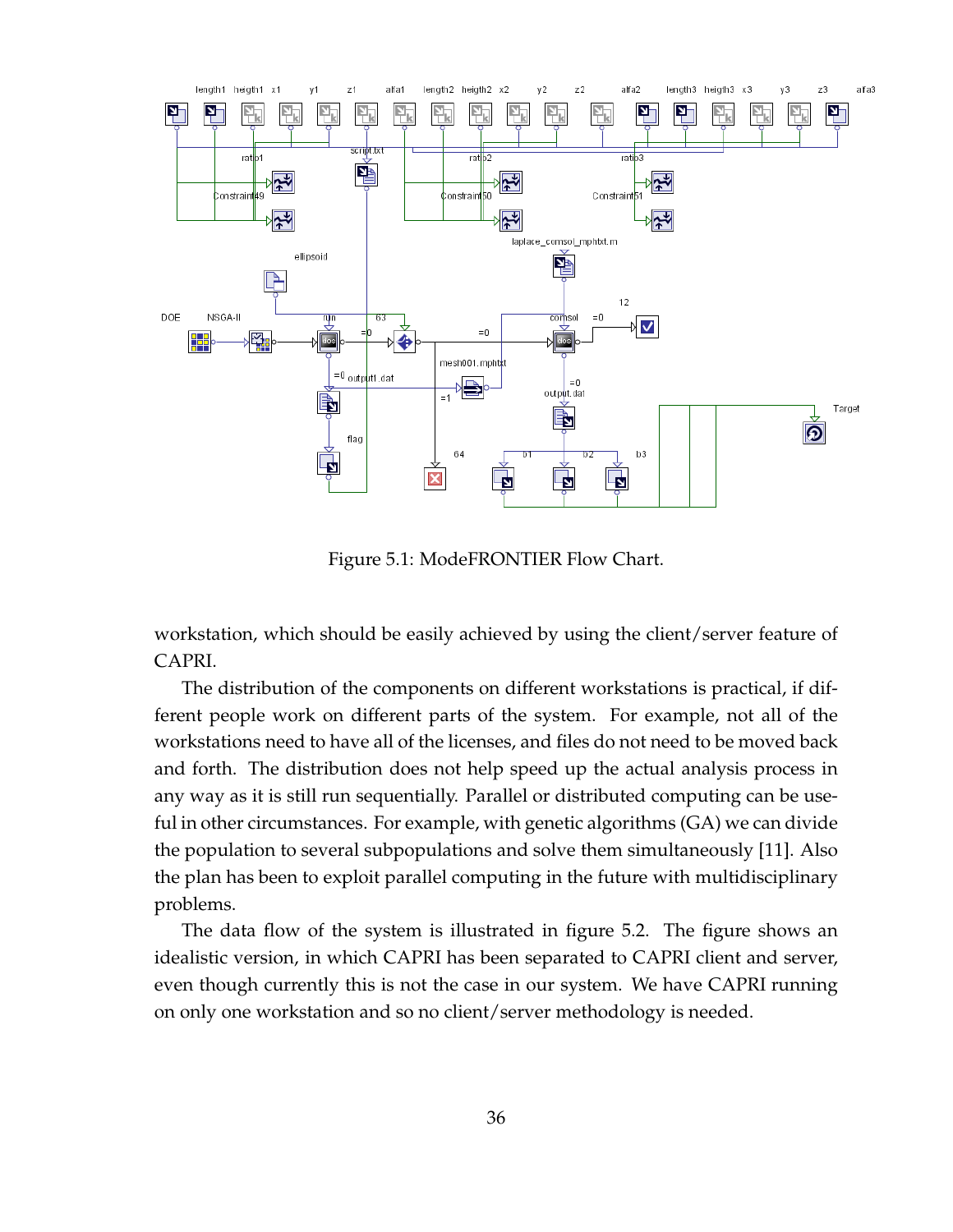

Figure 5.2: Data flow of the system.

## **5.2 Detailed Process Description**

The optimization process is iterative and during each iteration we are roughly:

- 1. (Re)constructing a CAD model with Catia V5 via CAPRI using parameters given by the optimizer
- 2. Constructing a surface mesh with CAPRI
- 3. Building a volume mesh from the surface mesh
- 4. Solving the problem with the volume mesh
- 5. Using an optimization algorithm to determine new parameters for the CAD model to try to find a better solution

#### **5.2.1 Reconstruction of the CAD model**

In this phase CAPRI is instructed to open the CAD model and to create a new model suitable for analysis. Usually this involves at least the creation of a bounding box, cutting the model out of the bounding box and setting boundary conditions. Because this process can be different for each optimization problem, the program code usually needs to be modified. Setting boundary conditions could be done as early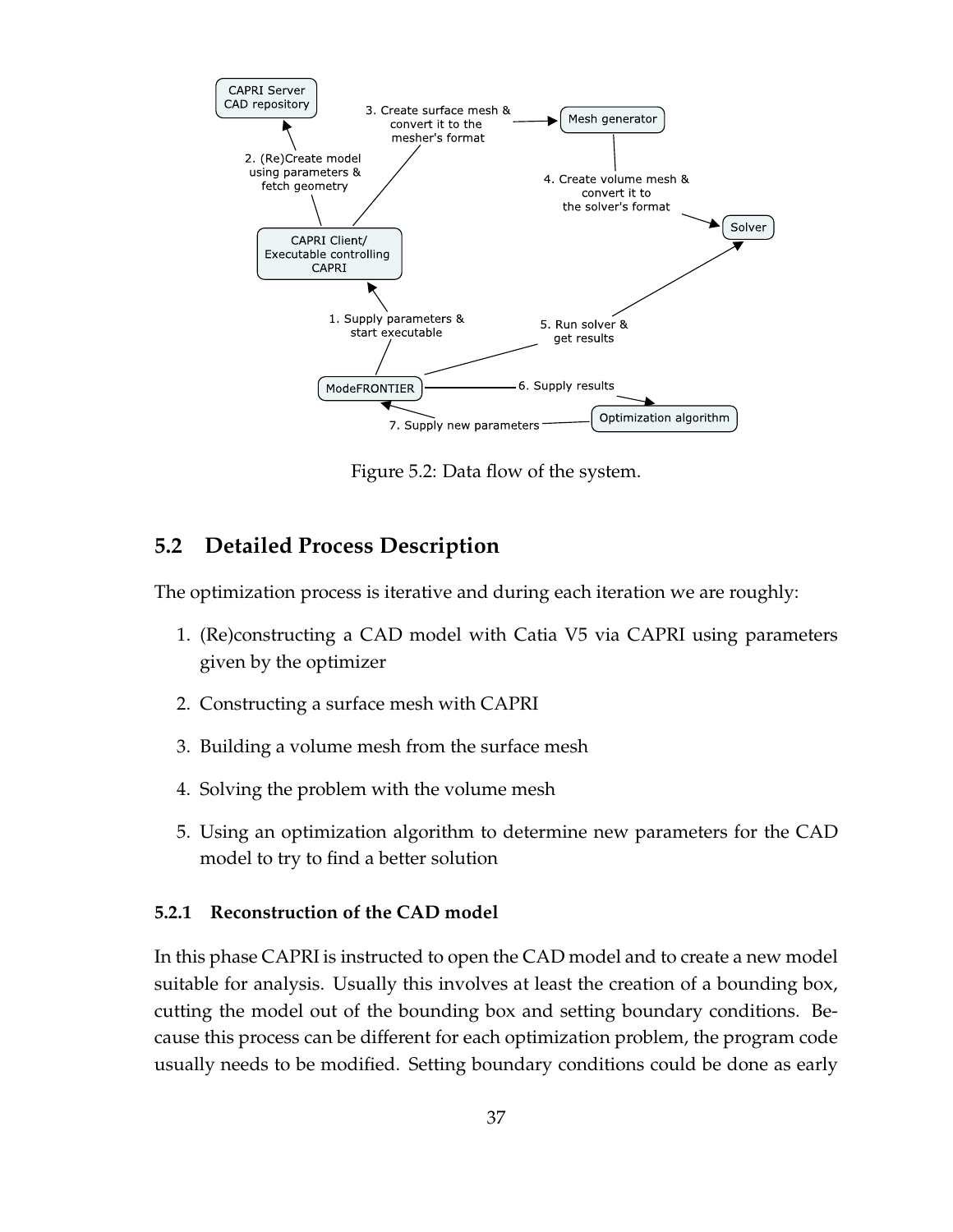as in the CAD system, and this way we could reduce the amount of manual modification of the code.

This can be done by first setting boundary conditions to the CAD model in Catia V5 as properties. Then they could be read, parsed and interpreted as boundary conditions in CAPRI. This is something that was considered for a while, but the idea was abandoned when it was realized that the other manual modifications need to be made regardless (e.g. creation of a bounding box or suppression of features, etc). These modifications will add new or change existing boundaries of the model, so setting boundary conditions using Catia V5 is not always possible.

#### **5.2.2 Construction of the surface and volume meshes**

In this phase the model generated by the previous phase is opened and boundary condition numbers are assigned to its boundaries. TetGen is then used to create the volume mesh. TetGen accepts a variety of parameters, so a balance of accuracy and performance for the mesh can usually be found by tweaking these input parameters. Although, the mesher is very easy to change if another mesher is needed.

First, CAPRI is called to open the CAD model and boundary conditions are assigned to it. Then CAPRI is instructed to create discretization of the geometry. The discretization is then is stored in memory in TetGen format (piecewise linear complex) with boundary conditions as additional information. Now we have a surface mesh presentation of the CAD model and we use it to create the volume mesh with TetGen. The completed mesh with its boundary conditions is then stored in memory. Finally, depending on the solver, we usually need to convert the mesh to its respective file format. In this case we are going to convert the mesh to either COM-SOL's or Elmer's native file format.

#### **5.2.3 Solving the State Problem**

This phase is totally dependent on the solver we want to use. Generally, we want to set up the problem and import the mesh with its boundary conditions. In order to solve the problem automatically, we need to have some way to run the solver without user interaction. So far two solvers have been used in our optimization platform: Elmer and Comsol. Practically any solver can be used, providing that it can be run without user interaction.

Comsol is an interactive multiphysics mesher-solver-analyzer. Comsol has a script interface (Comsol Script) which is used to run the solver without user interaction. Using the script file the mesh is imported along with boundary conditions, and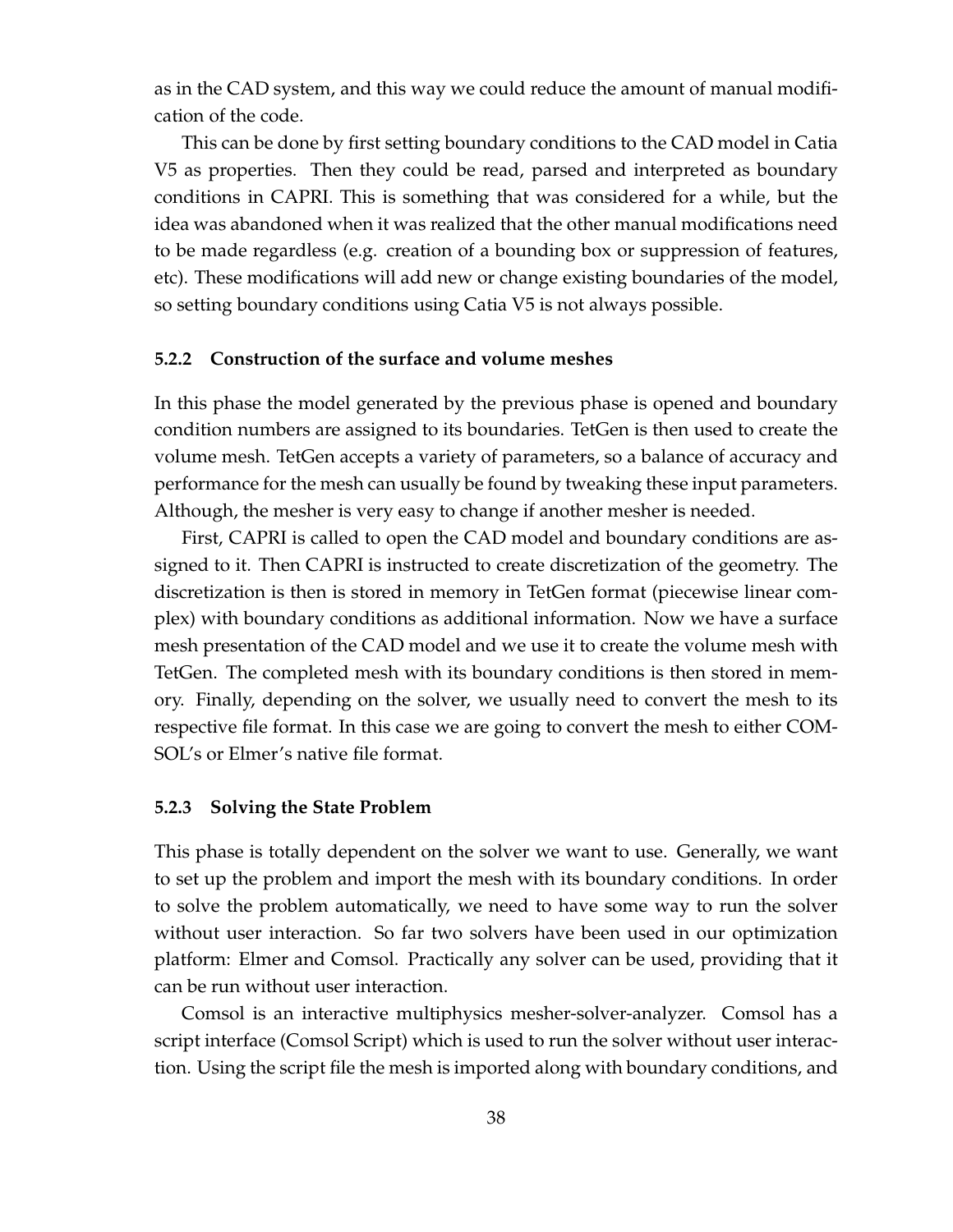then a problem setup is loaded from a template file. The script file then commands Comsol to solve the problem, and the information needed for the objective function evaluation are written to a file. A sample script file can be seen from appendix B.

Elmer is also a mesher-solver-analyzer whose solver component was found to be very capable. However, Elmer did not provide such readily available tools for integration. Therefore, Comsol was used in the actual design optimization test case. Elmer is command-line driven and thus it is easy to have it run without user interaction.

#### **5.2.4 Optimization and analyzing**

In this phase the fitness of the design is analyzed based on the results given by the solver. As usually in optimization, we want to have some rules to determine when we want to stop the optimization. For example, we can have either maximum number of iterations or some tolerance for the solution, or both. Also, we need some way of choosing a new set of parameters for the parameterized CAD Model. The amount of parameters, objective functions and the nature of the objective function will dictate the optimization methods we can use. ModeFRONTIER provides some ready-to-use optimization algorithms, but naturally additional algorithms can be imported as well.

If the tolerance or maximum numbers of iterations has not been reached, the optimization algorithm gives a new set of parameters, which will be sent to CAPRI. ModeFRONTIER then calls CAPRI to remodel the CAD model with the new parameters. This way the process is started from the beginning, and will be continued until the tolerance or maximum iterations is reached. The performance of the ongoing optimization can be monitored from ModeFRONTIER.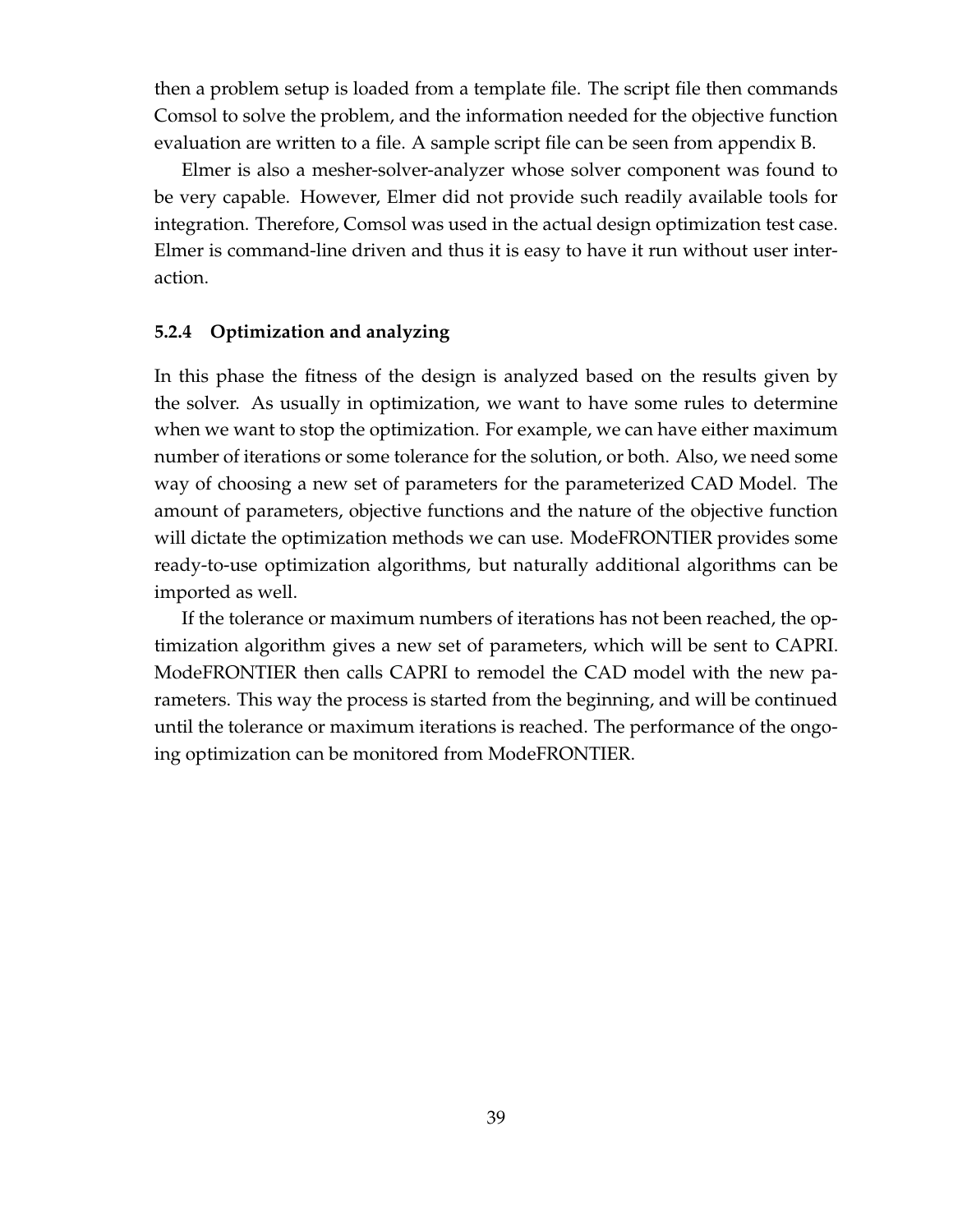# **6 Test Runs and Results**

# **6.1 Test Case Description and Definition**

The domain of the test case is a solid box of dimensions  $2000 \times 2000 \times 2000$  with three ellipsoidal cavities. The three ellipsoids are parameterized by six parameters each (x, y, z, length, height, angle). The parameterization is illustrated in figure 6.2. The original plan was that to do CFD with the platform at some point, and that is why a geometry and parameterization was used that could be used with CFD analysis as well. The domain is illustrated in figure 6.1.



Figure 6.1: The domain  $\Omega$  and its boundaries  $S_0$ ,  $S_1$ ,  $S_2$  and  $S_3$ .

However, CFD analysis in three dimensions is quite challenging, so with the hardware that was available, a less computationally expensive problem was chosen to start out with. Therefore, the Laplace's equation was chosen, which the used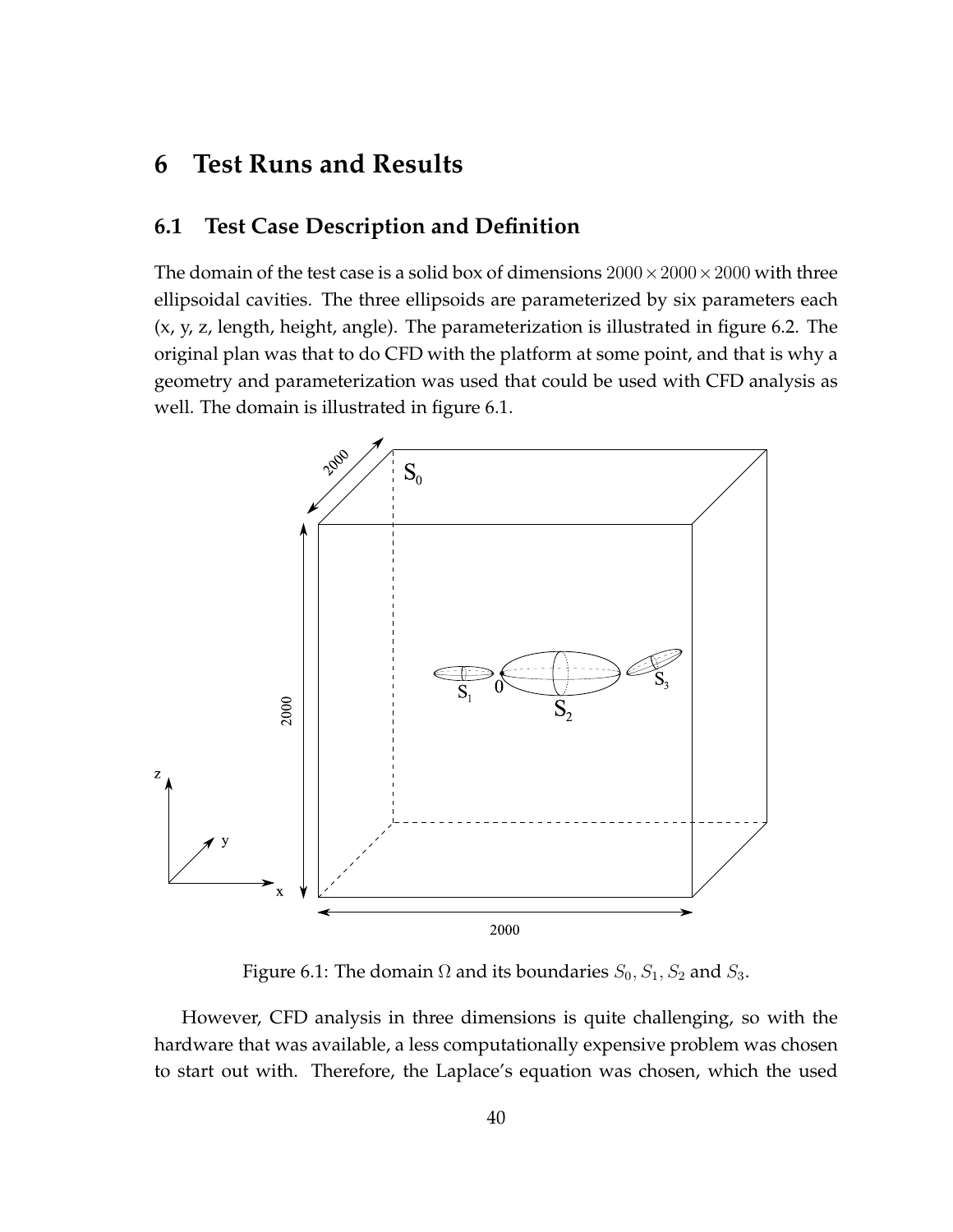workstations can solve with a direct solver in less than a minute.



Figure 6.2: Parameterization of a single ellipsoid.

Let  $S_0$  be the boundary of the solid box and  $S_1, S_2$  and  $S_3$  the boundaries of the three ellipsoids respectively. We formulate the state problem (or BVP) as follows:

Find **u** such that,

$$
\Delta \mathbf{u}(x, y, z) = \mathbf{0} \text{ in } \Omega,
$$
\n(6.1a)

$$
\mathbf{u}(x, y, z) = x \text{ on } S_0,\tag{6.1b}
$$

$$
\nabla \mathbf{u}(x, y, z) \cdot \mathbf{n} = \mathbf{0} \text{ on } S_1, S_2, S_3 \tag{6.1c}
$$

where **n** is the outward normal (at  $(x, y, z)$ ) and  $\Delta$  is the Laplace operator ( $\Delta =$  $\nabla \cdot \nabla = \nabla^2$ ). The equation (6.1a) is called the Laplace's equation and the boundary conditions (6.1b) and (6.1c) are called the Dirichlet and Neumann boundary conditions respectively.

One physical interpretation of (6.1) could be: fix the temperature on the boundary and wait until the temperature of the interior does not change anymore. The temperature distribution in the interior will then be given by the solution of the BVP. The boundaries  $S_1, S_2$  and  $S_3$  can be seen as thermally insulated obstructions in the interior.

The solution of (6.1) also gives us the flow potential of a nonviscid, irrotational, incompressible flow. In this case (6.1b) would define the direction and magnitude of the flow, and (6.1c) specifies that the flow cannot enter the ellipsoids nor fluid is al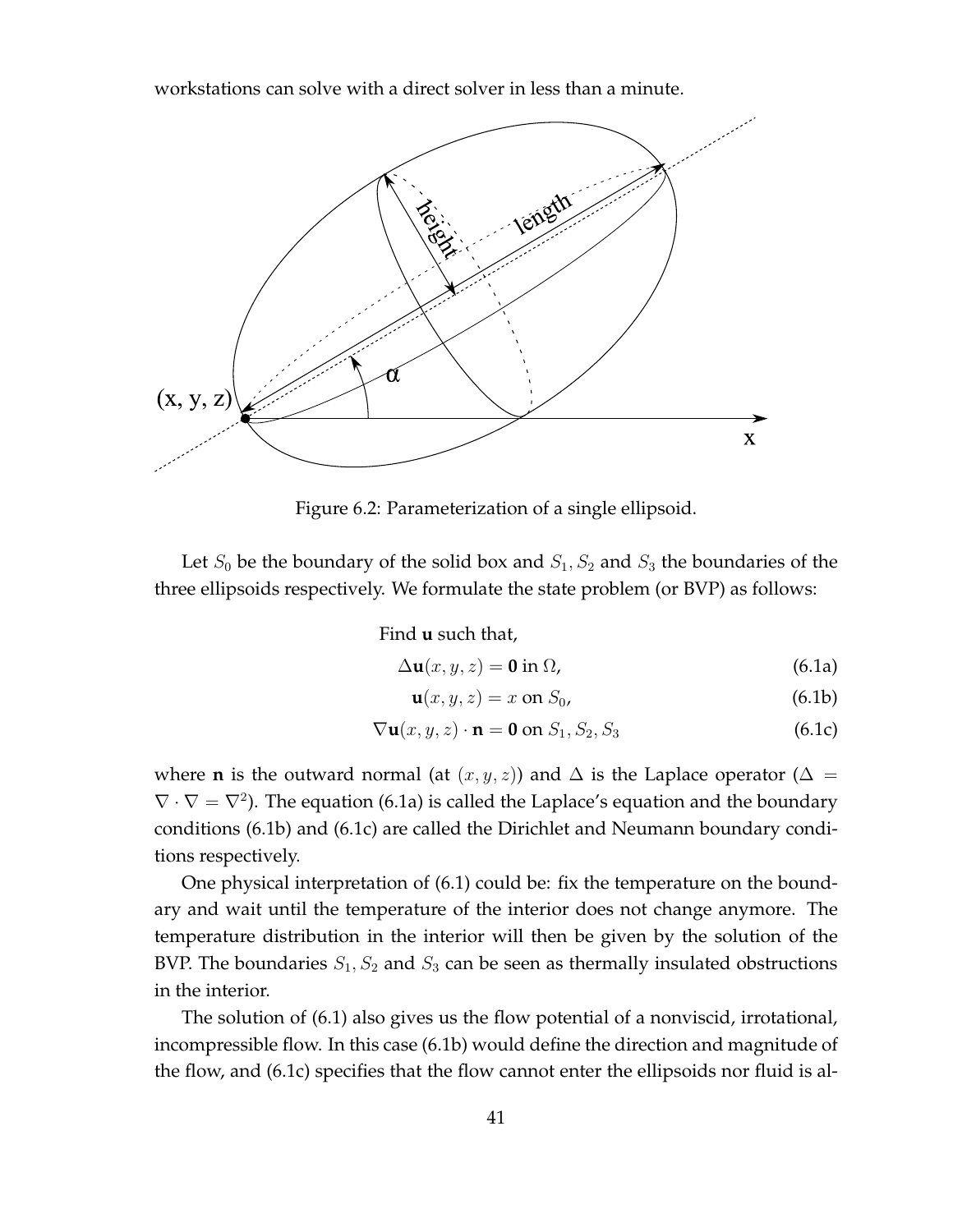lowed to emerge from the ellipsoids. The velocity field of the flow can be calculated from  $v = \nabla u$ .

Now that we have defined the state problem, we can define the design problem. For simplicity, let us restrict the amount of design variables to only 5 of the total 18 parameters, namely length(=:  $l_1$ ) and height(=:  $h_1$ ) of the first ellipsoid, and length(=:  $l_3$ ), height(=:  $h_3$ ) and angle(=:  $\alpha_3$ ) of the third ellipsoid. The second ellipsoid will therefore remain constant, and also the positions of the ellipsoids will not be changed. For simplicity, the bounds of the variables were set as follows:

$$
l_1 \in [28, 32]
$$

$$
h_1 \in [4, 6]
$$

$$
l_3 \in [48, 52]
$$

$$
h_3 \in [4, 6]
$$

$$
\alpha_3 \in [0.4, 0.6]
$$

and therefore the design space is:

$$
U^{ad} = [28, 32] \times [4, 6] \times [48, 52] \times [4, 6] \times [0.4, 0.6] \subset \mathbb{R}^5
$$
 (6.2)

Naturally, to test the optimization platform, we want to have a design problem to which we already know an optimal solution. First, the state problem (6.1) was solved with the default values of:

$$
(l_1, h_1, l_3, h_3, \alpha_3)^T = (30, 5, 50, 5, 0.5)^T =: \mathbf{x}^*
$$

and then from the numerical solution the boundary integrals of the expression  $(1 |\nabla$ **u**|)<sup>2</sup> over  $S_1$ ,  $S_2$  and  $S_3$  were calculated. Let us define this as the operator  $b_i$ (**x**):

$$
\int_{S_i} (1 - |\nabla \mathbf{u}|)^2 dS_i =: b_i(\mathbf{x})
$$
\n(6.3)

The following results were obtained:

$$
b_1(\mathbf{x}^*) = 12.6019
$$
  
\n $b_2(\mathbf{x}^*) = 537.186$   
\n $b_3(\mathbf{x}^*) = 36.867$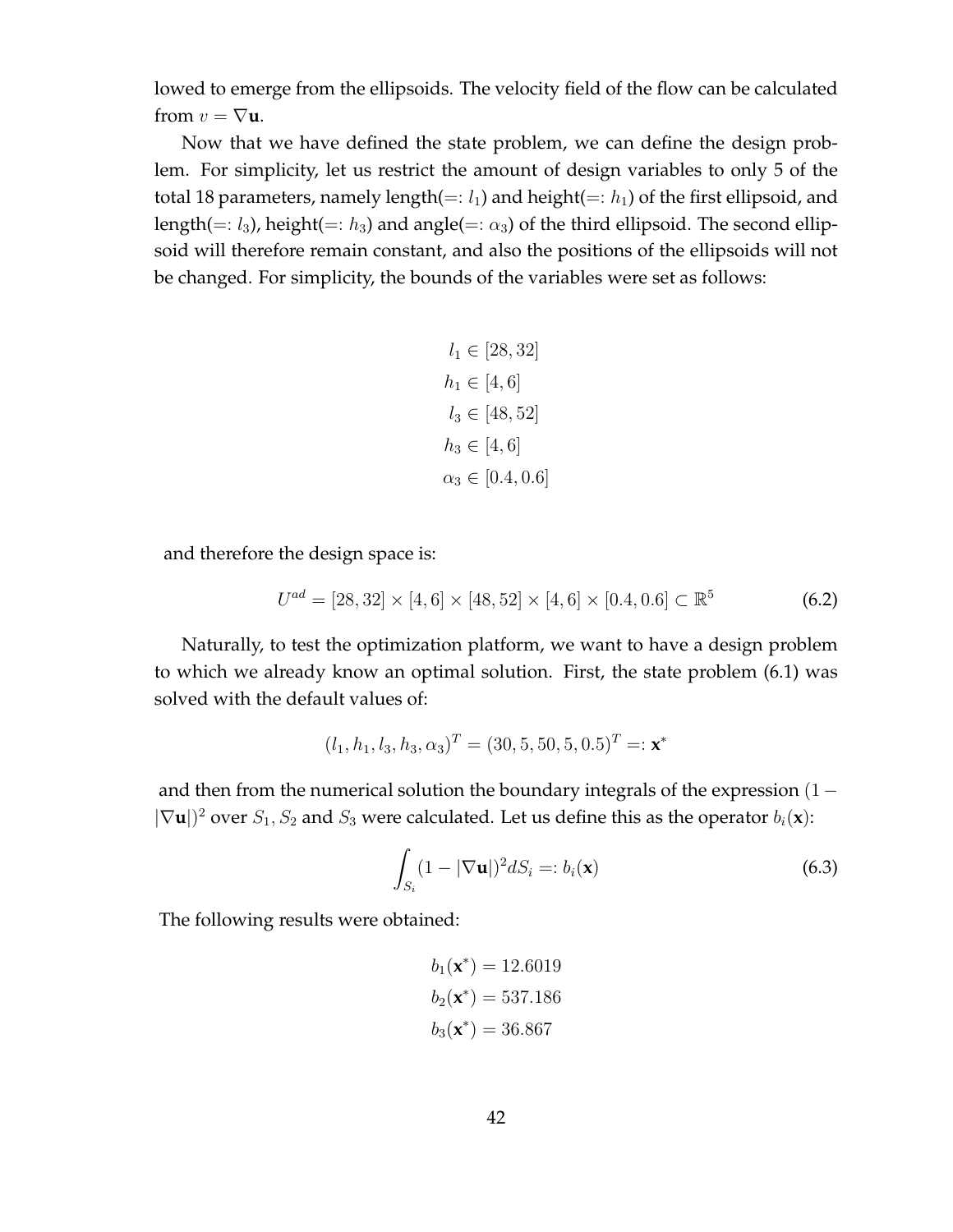We want the design **x**<sup>\*</sup> to be optimal, so let us devise a reconstruction problem by formulating the objective function as follows:

$$
f(\mathbf{x}) = (b_1(\mathbf{x}^*) - b_1(\mathbf{x}))^2 + (b_2(\mathbf{x}^*) - b_2(\mathbf{x}))^2 + (b_3(\mathbf{x}^*) - b_3(\mathbf{x}))^2
$$
(6.4)

No additional constraints are set on the optimization, so the test case design optimization problem is simplified to:

Find 
$$
\mathbf{x} = (l_1, h_1, l_3, h_3, \alpha_3) \in U^{ad}
$$
  
to minimize  $f(\mathbf{x})$ , (6.5)

The objective function was defined  $f(\mathbf{x})$  using boundary integrals of the expression  $(1 - |\nabla \mathbf{u}|)^2$ . What does this expression mean intuitively? We can visualize it by realizing that if we would not have any obstructions inside the box, ∇**u** would be  $(1, 0, 0)$  with all  $\mathbf{u} \in \Omega$ . We can think this as a flow toward the positive x-axis. More importantly, if there would be no obstructions, |∇**u**| would be identically 1. Therefore, the expression  $(1 - |\nabla \mathbf{u}|)^2$  would be identically 0.

Now if we think about adding an obstruction inside the box, the boundary condition (6.1c) forces the gradients on the boundary to be *orthogonal* to the outward normal **n**. We can expect that on locations of the boundary where the angle between the x-axis and **n** is small, the value of  $|\nabla u|$  will largely differ from 1. A boundary plot seen in figure 6.3 seems to conform to this idea. Therefore,  $(1 - |\nabla \mathbf{u}|)^2$  was chosen to be a heuristic to measure the disturbance an object creates in the flow potential. All that really matters is that this quantity is dependent on the shapes of the ellipsoids so that the shape optimization process has some sense.

Now we are ready to do some test runs using this problem. We are of course hoping that the optimization platform would find the optimal solution **x** ∗ . However, there is no guarantee that this is a unique solution. First, let us go through the practical implementation of the test case.

### **6.2 Practical Implementation**

To create the geometry a CAD model of a single ellipsoid was created. This model was illustrated earlier in figure 2.3. Then the following steps are executed (using CAPRI) to create the geometry for analysis:

- 1. Create a Catia V5 model with a solid box of dimensions  $2000 \times 2000 \times 2000$
- 2. Open a connection to the ellipsoid model and its Master Model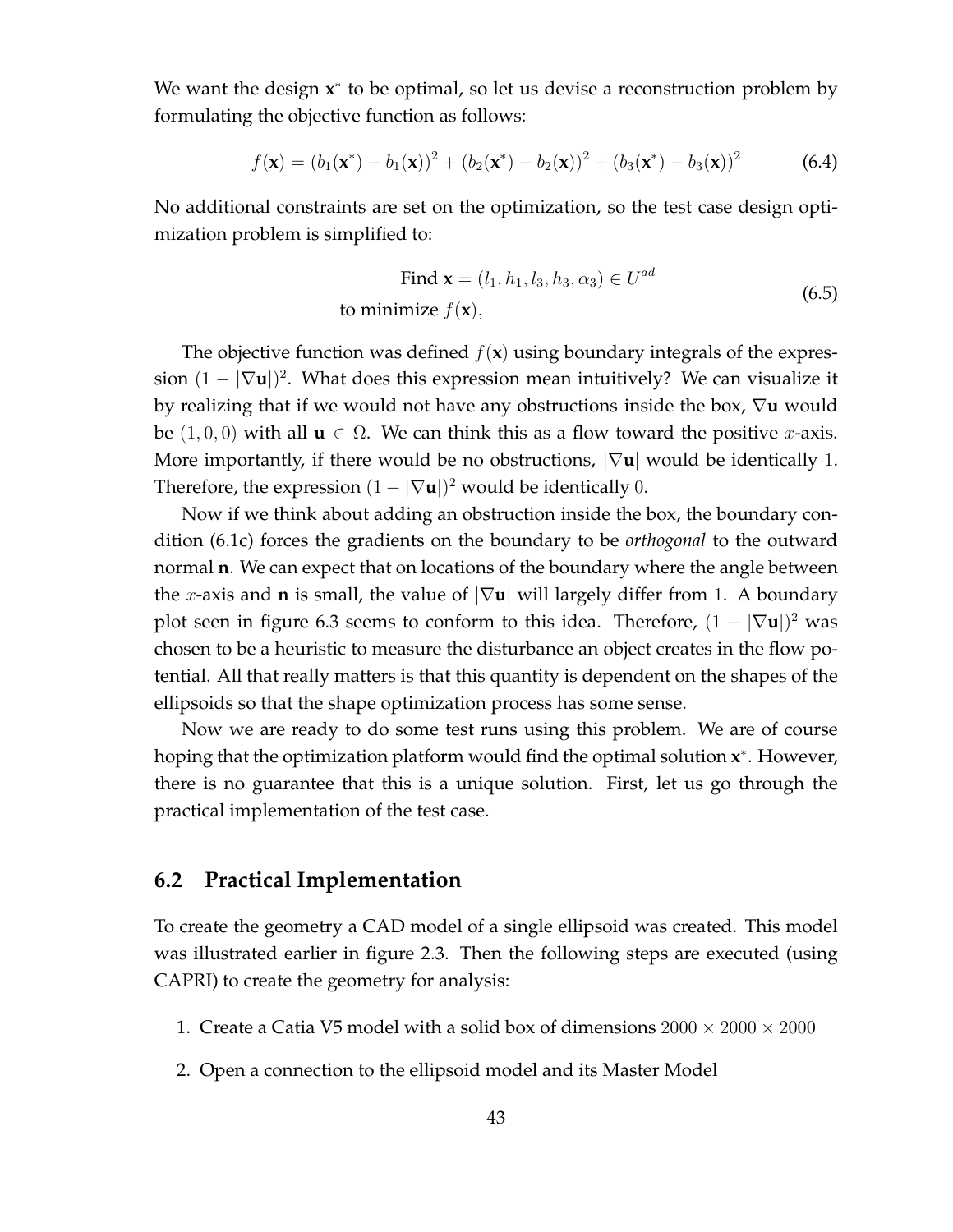

Figure 6.3: Boundary plot of the expression  $(1 - |\nabla \mathbf{u}|)^2$ .

- 3. Create an ellipsoidal cavity inside the box model by following these steps:
	- (a) Change the values of length and height parameters of the ellipsoid model via the Master Model
	- (b) Regenerate the ellipsoid model
	- (c) Create a displacement/rotational matrix using parameters  $(x_i, y_i, z_i, \alpha_i)^1$
	- (d) Apply the matrix on the ellipsoid)
	- (e) Subtract the (current) ellipsoid from the box model (Boolean difference)
- 4. Repeat step 3 to create two more cavities
- 5. Save the box model geometry (box with three holes) to a Catia V5 file

Next, the procedure that was described in the previous chapter is followed to solve the state problem (6.1) with the current geometry. TetGen was given an addi-

<sup>&</sup>lt;sup>1</sup>In this test case  $(x_i, y_i, z_i)$  are constants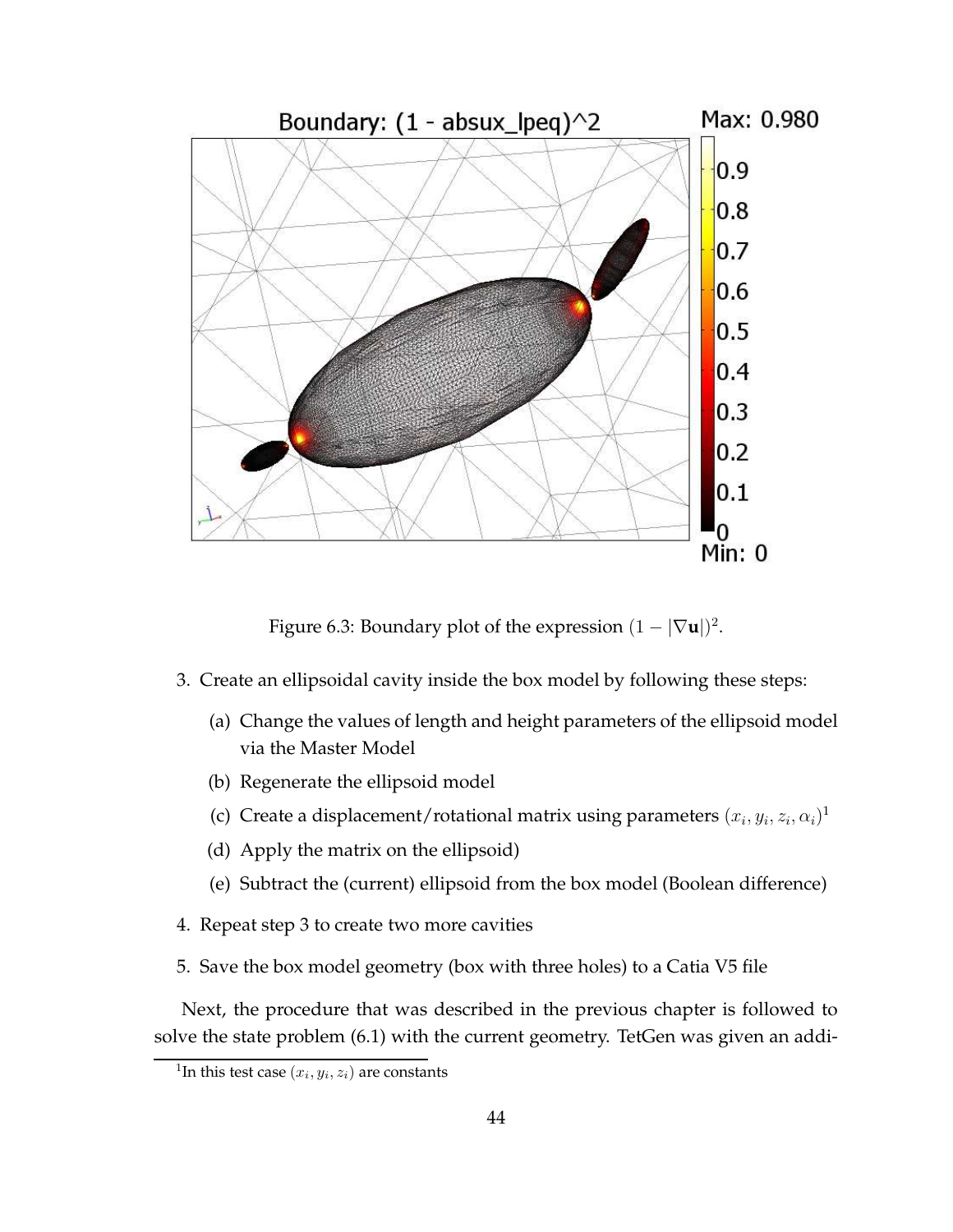tional quality parameter q2.2 (minimum radius-edge ratio 2.2). A typical mesh had around 70 000 elements and the solution of the state problem usually took around 50 seconds with the UMFPACK direct solver. From the solution the boundary integrals  $b_1(\mathbf{x}), b_2(\mathbf{x}), b_3(\mathbf{x})$  were then calculated using a Comsol script file. Finally, the fitness of the design was evaluated in ModeFRONTIER by calculating (6.4). A sample solution can be seen in figure 6.4.



Figure 6.4: A solution visualized.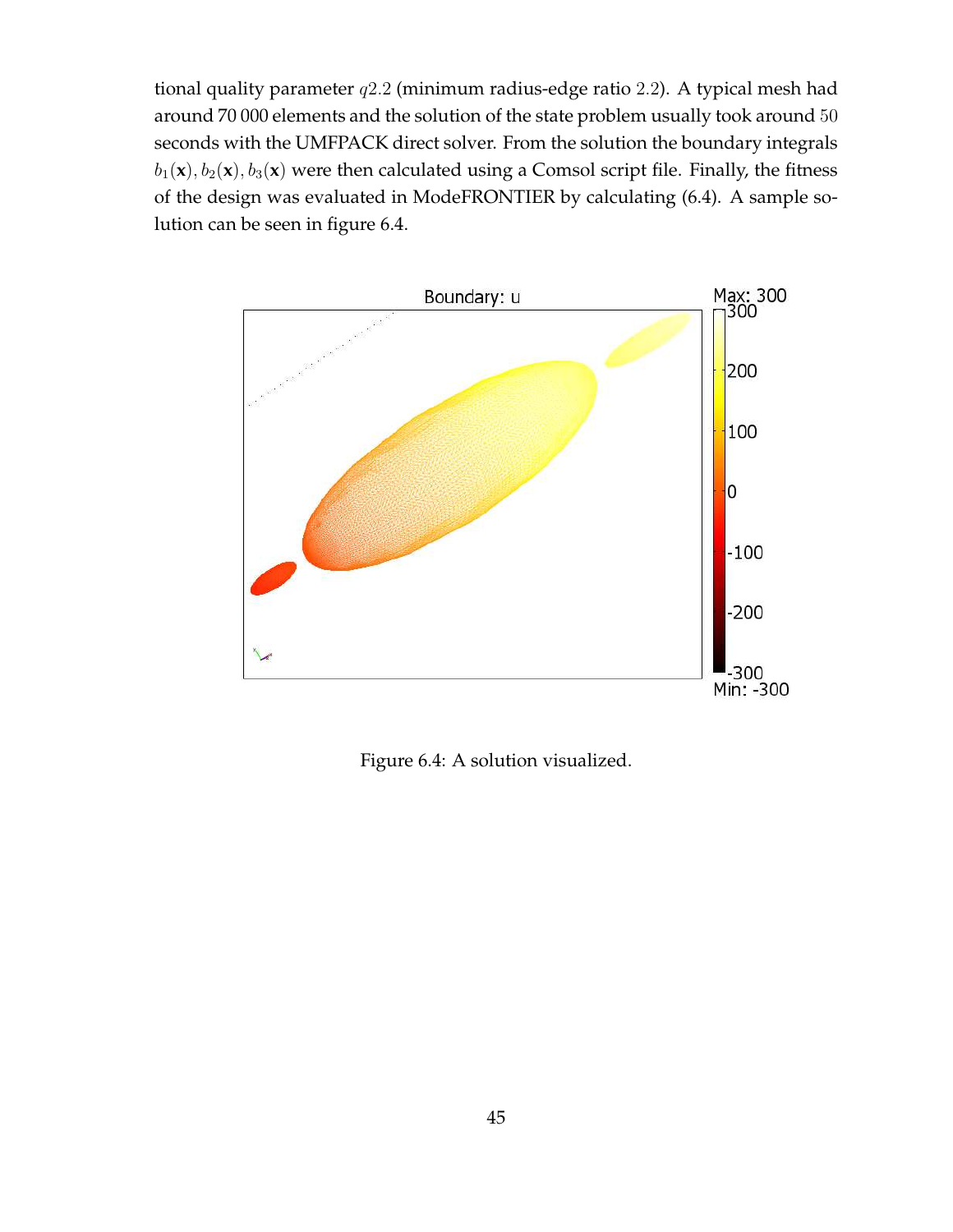# **6.3 Optimization Runs**

A total of three optimization runs were done with a different optimization algorithm in each run. The algorithms used were the Nelder–Mead (or simplex) method [51], a combined simplex-simulated annealing algorithm [16] and the Non-dominated Sorting Genetic Algorithm II (NSGA-II)[22]. As there was no information about the numerical accuracy of the solution, the runs were done with a fixed number of iterations. For the third run the ellipsoid CAD model was slightly modified, so unfortunately it is not directly comparable to the first two.

There is apparently some bug in TetGen, Comsol or the conversion code from TetGen to Comsol. In some runs the geometry was missing a single tetrahedron. Comsol could still read the geometry, but it was corrupted. Fortunately this was not very common (only 5-10 designs per run). The computations were done on a PC with a 2.8 GHz Pentium 4 processor.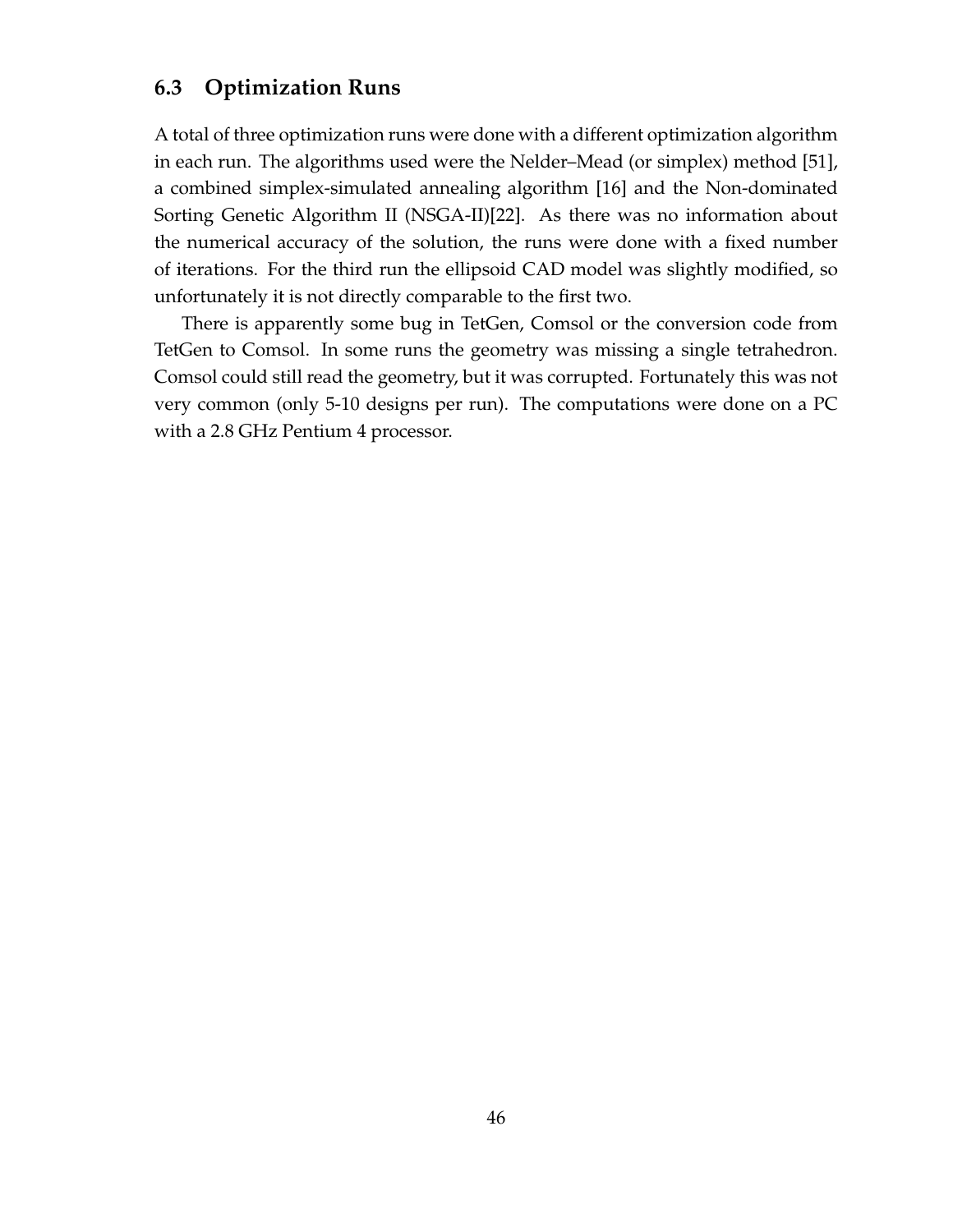#### **6.3.1 Optimization Run 1: The Nelder–Mead method**

Nelder-Nead was the only fully deterministic algorithm used and it converged with about 50 function evaluations (see figure 6.6). Interestingly, the Nelder–Mead method converged very close to the predefined optimal design **x** ∗ (see figure 6.5). The initial simplex was generated randomly so it might be just a coincidence, or more likely because of the fact that **x**<sup>∗</sup> is at the geometric center of the design space.

Also an interesting observation was made from this test run. Once the algorithm had done about 150 iterations, the changes the algorithm made to the design variables were minimal. At this point many of the designs started to give exactly the same objective function value. It therefore seems that the floating point precision of Catia V5 was reached as 4 out of the 5 design variables were implemented via the CAD system (lengths and heights).

|                    | <b>Optimization Run Summary</b> |                                   |       |        |       |            |                 |
|--------------------|---------------------------------|-----------------------------------|-------|--------|-------|------------|-----------------|
|                    |                                 | Number of Designs<br>159          |       |        |       |            |                 |
|                    |                                 | Number of Feasible Designs<br>154 |       |        |       |            |                 |
|                    |                                 | Number of Error Designs           |       |        | 5     |            |                 |
|                    | Total Run Time<br>$2h\,21min$   |                                   |       |        |       |            |                 |
|                    |                                 |                                   |       |        |       |            |                 |
|                    | Design id                       | $l_{1}$                           | $h_1$ | $l_3$  | $h_3$ | $\alpha_3$ | $f(\mathbf{x})$ |
| <b>Best Design</b> | 106                             | 30.079                            | 5.099 | 48.998 | 4.979 | 0.4989     | 0.3276          |
| Worst Design       | 3                               | 28.024                            | 5.927 | 51.759 | 5.894 | 0.5874     | 414.5           |

Table 6.1: Optimization Run 1 Summary.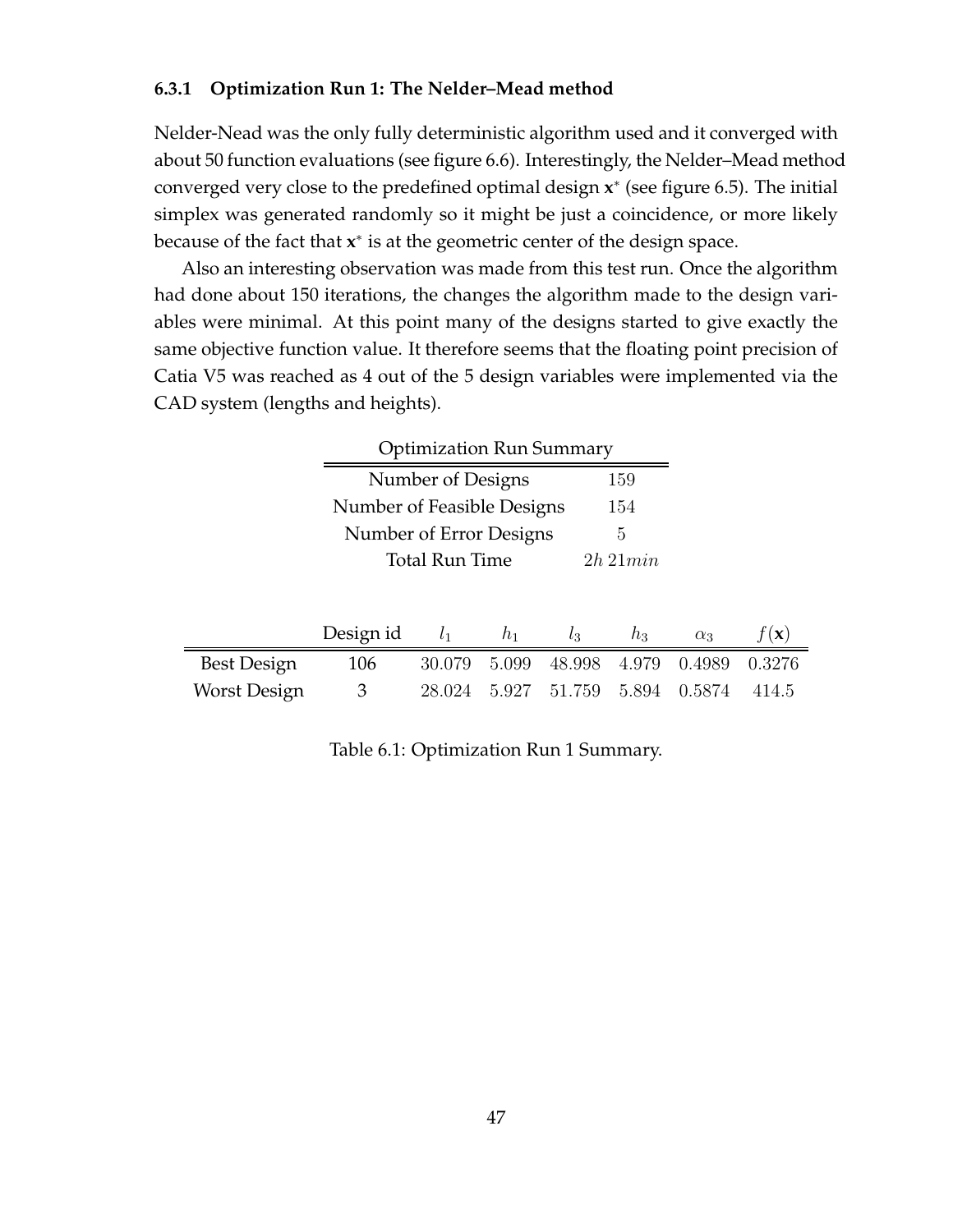

Figure 6.5: Optimization Run 1: Design variable convergence history.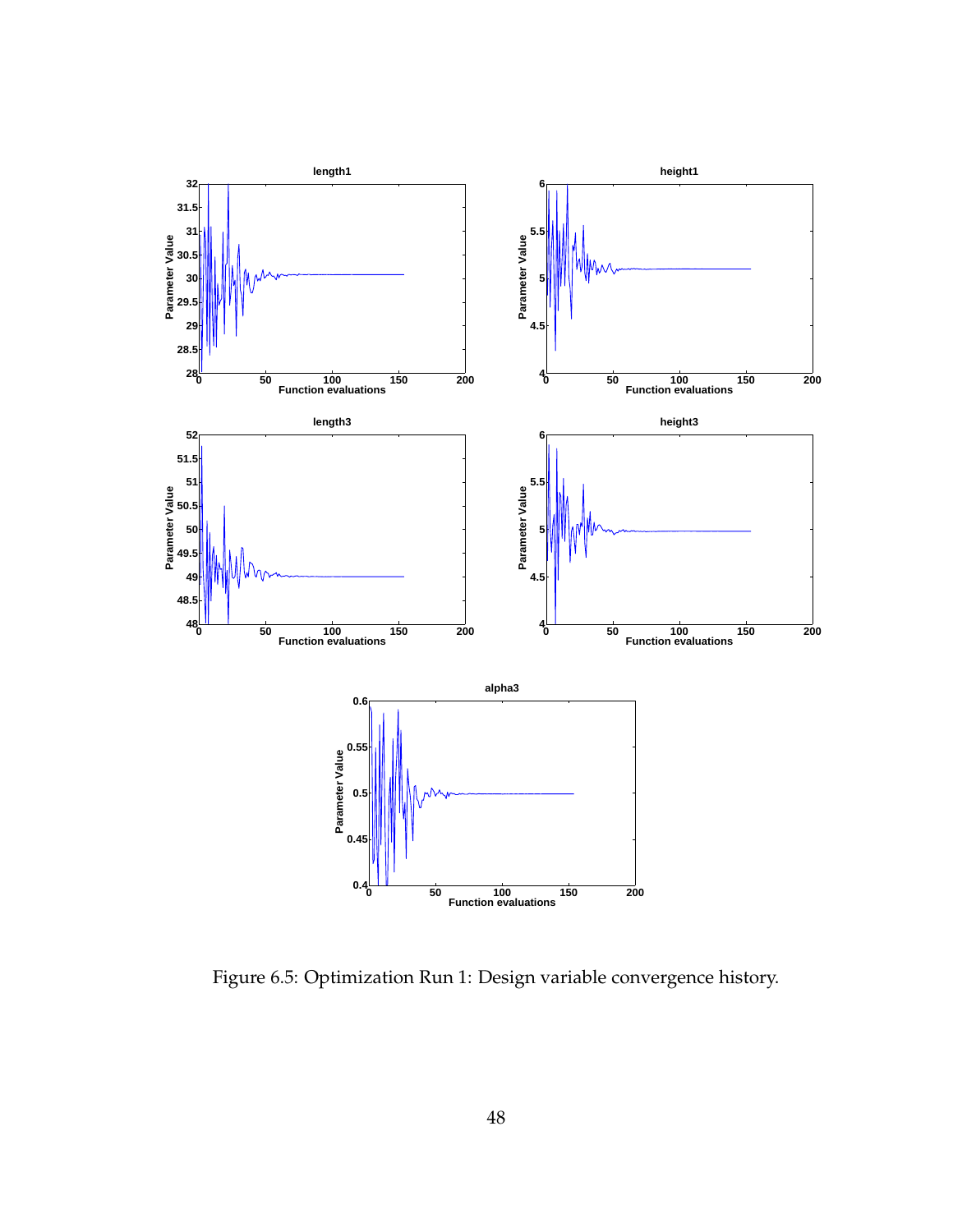

Figure 6.6: Optimization Run 1: Objective function convergence history.

#### **6.3.2 Optimization Run 2: Simplex-Simulated Annealing**

This algorithm combines the Nelder–Mead algorithm with a simulated annealing type random variation. This gives the algorithm a chance to escape local optima. The algorithm works by *subtracting* a logarithmically distributed (positive) random variable from the *objective function value* associated with each of the vertexes of the simplex. Additionally, a similar random variable is *added* to the objective function value at every new replacement point. In both cases the perturbation is proportional to the temperature  $t$  of the system [16]:

$$
(f_{perturbed})_k = f_k - t * ln(rnd) \qquad k = 1, ..., d+1
$$

$$
(f_{perturbed})_{new} = f_{new} + t * ln(rnd)
$$
 (6.6)

The same initial simplex was used as in the previous run, and the objective function convergence history (in figure 6.7) seems quite similar to the previous run with only a bit more variation (or noise) due to the random perturbation. However, the design variable convergence (in figure 6.8) appears a lot more random than in the first run. Therefore, this algorithm does seem to make a better job exploring the design space, and if we had a highly multimodal objective function, this algorithm probably would be a decent choice.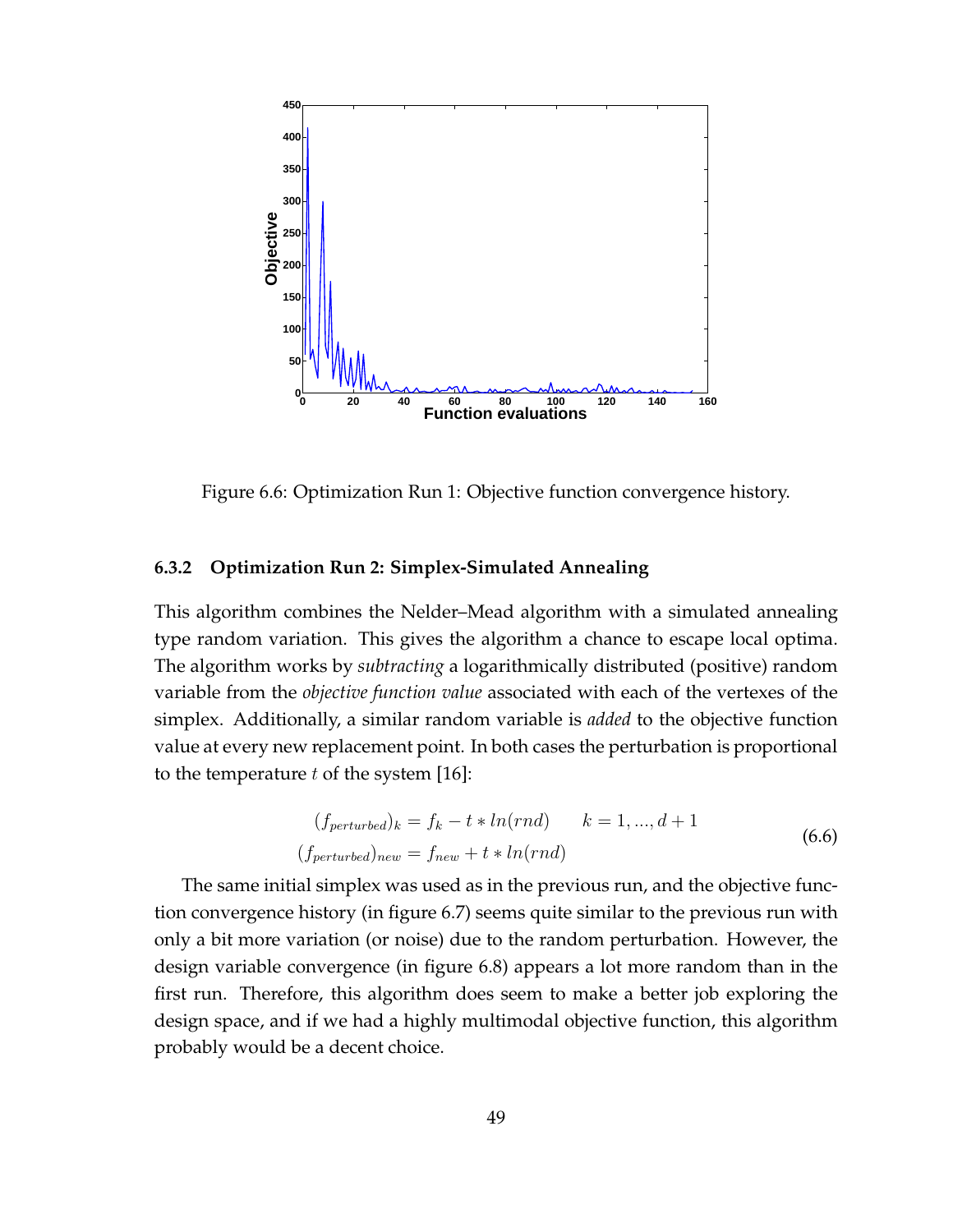| <b>Algorithm Parameters</b>            |                            |                                 |       |        |                      |            |                 |
|----------------------------------------|----------------------------|---------------------------------|-------|--------|----------------------|------------|-----------------|
|                                        |                            | <b>Cooling Coefficient</b>      |       |        | $p = 1.0$            |            |                 |
|                                        |                            | Initial Temperature             |       |        | $t_0 = 10$           |            |                 |
|                                        | Maximum Number of Designs  |                                 |       |        | $n = 300$            |            |                 |
|                                        | <b>Annealing Schedule</b>  |                                 |       |        | $t = t_0(1 - i/n)^p$ |            |                 |
|                                        |                            |                                 |       |        |                      |            |                 |
|                                        |                            | <b>Optimization Run Summary</b> |       |        |                      |            |                 |
|                                        |                            | Number of Designs               |       |        | 302                  |            |                 |
|                                        | Number of Feasible Designs |                                 |       |        | 292                  |            |                 |
|                                        |                            | Number of Error Designs         |       |        | 10                   |            |                 |
| <b>Total Run Time</b><br>$4h$ 27 $min$ |                            |                                 |       |        |                      |            |                 |
|                                        |                            |                                 |       |        |                      |            |                 |
|                                        | Design id                  | $l_1$                           | $h_1$ | $l_3$  | $h_3$                | $\alpha_3$ | $f(\mathbf{x})$ |
| <b>Best Design</b>                     | 281                        | 28.693                          | 4.784 | 51.777 | 5.641                | 0.4511     | 0.3779          |
| <b>Worst Design</b>                    | 1                          | 28.024                          | 5.927 | 51.759 | 5.894                | 0.5874     | 435.8           |

Table 6.2: Optimization Run 2 Summary.



Figure 6.7: Optimization Run 2: Objective function convergence history.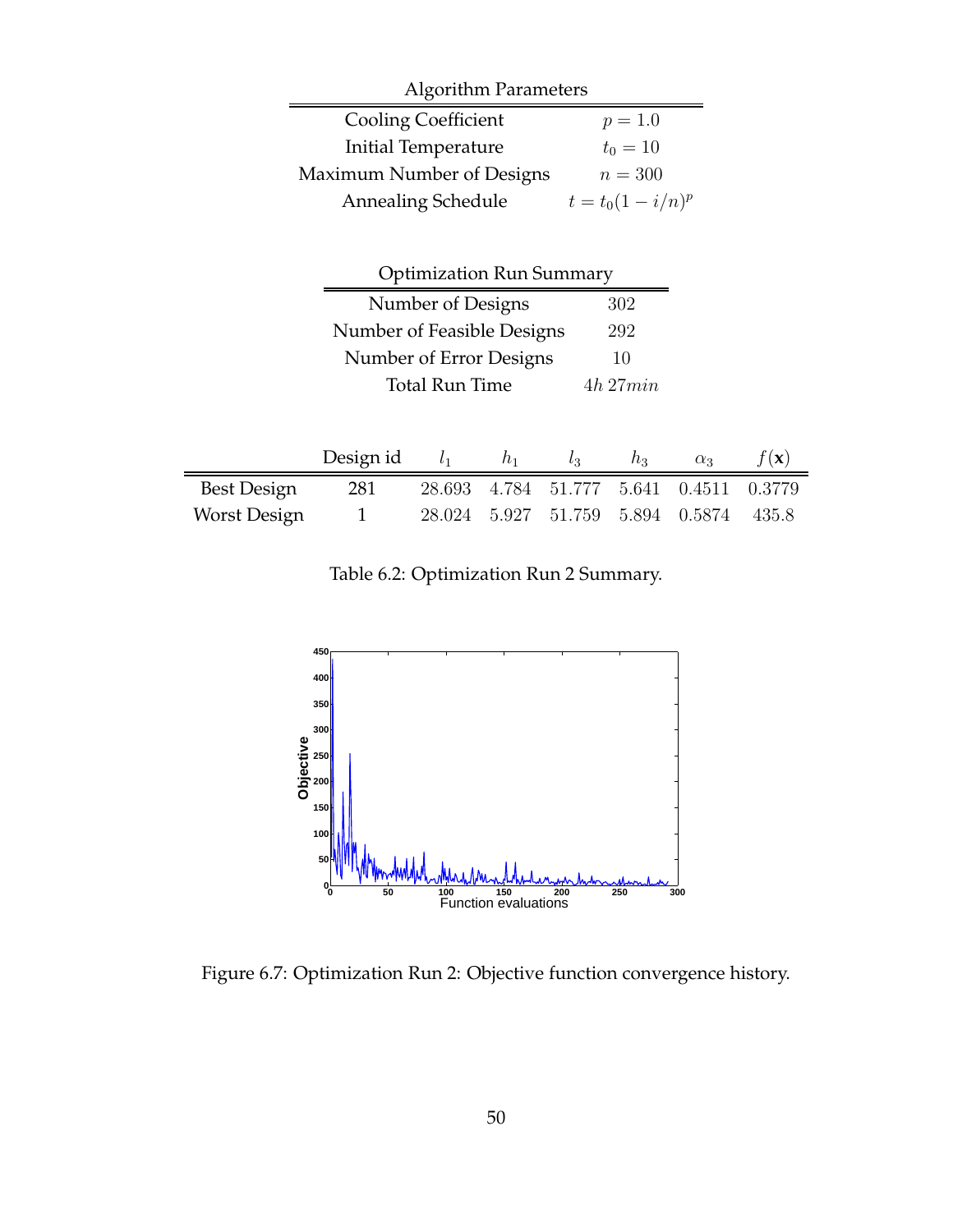

Figure 6.8: Optimization Run 2: Design variable convergence history.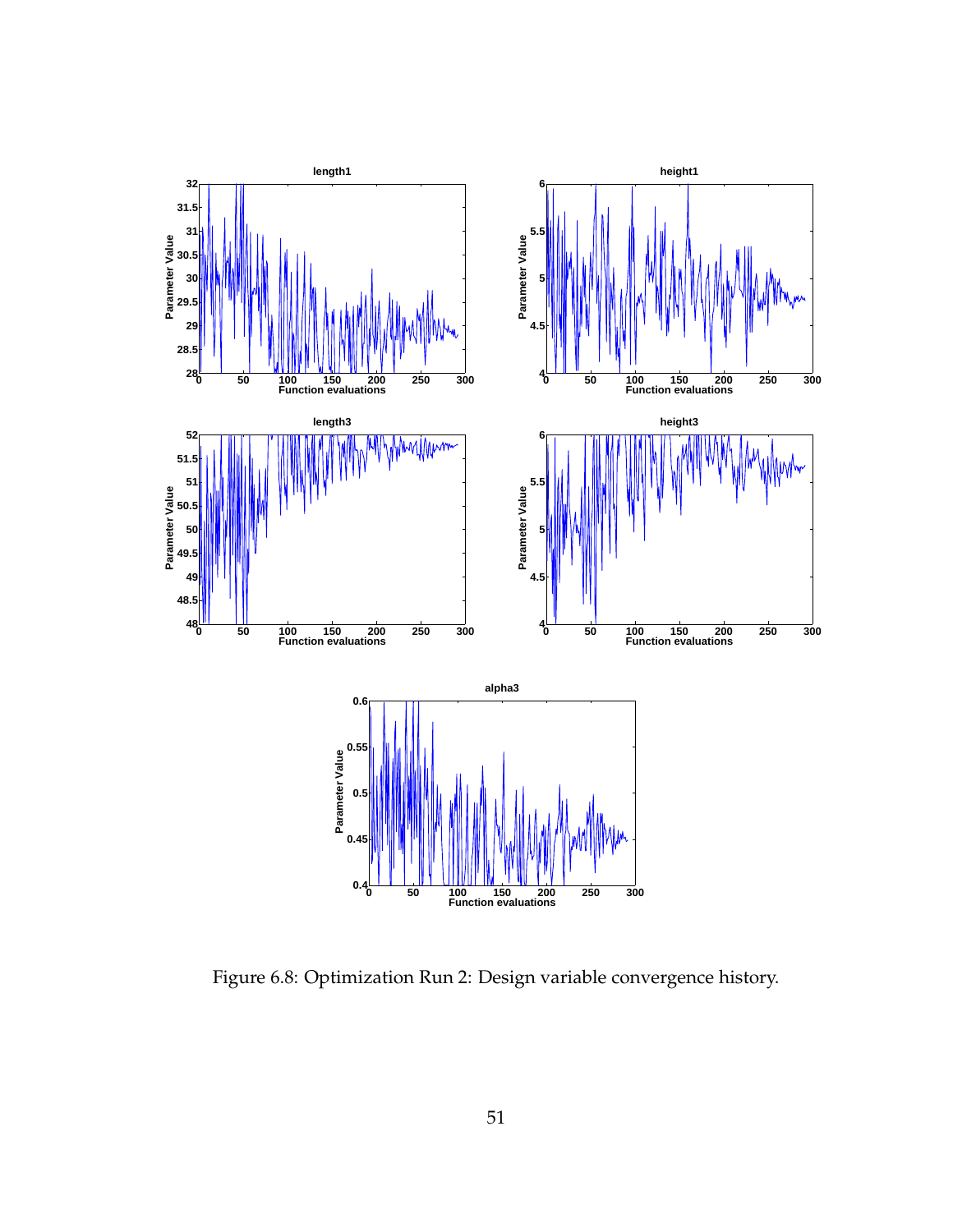#### **6.3.3 Optimization Run 3: The NSGA-II Genetic Algorithm**

This test run was by far the most extensive that was done totaling almost 12 hours of computations. NSGA-II is an elitistic multiobjective optimization algorithm, and therefore it is not really designed for an optimization problem of this type. Nevertheless, it was tested because the plan is to solve more difficult optimization problems in the future.

In retrospect, a larger population with fewer generations should have been used. As can be seen from figure 6.10, the randomly generated population of 10 individuals degenerated quickly into a very homogeneous population. This is probably attributed to the elitism of NSGA-II. On the other hand the algorithm also converged surprisingly fast with only about 5 generations (see figure 6.9), and after that the majority of newly generated designs were already existing, and thus only 324 designs out of the 1000 were unique. Therefore, 100 generations was excessive with only 10 individuals and a mutation probability of 0.05.

Before the population degenerated, the algorithm seemed to explore the design space very well. In [22] the algorithm is also claimed to accurately find a *diverse* Pareto optimal set of a multiobjective optimization problem. Unfortunately, the test problem is single objective so this claim could not be tested. Despite this, the NSGA-II algorithm seems like a relatively fast genetic algorithm for multimodal multiobjective problems. For more about the NSGA-II see [22].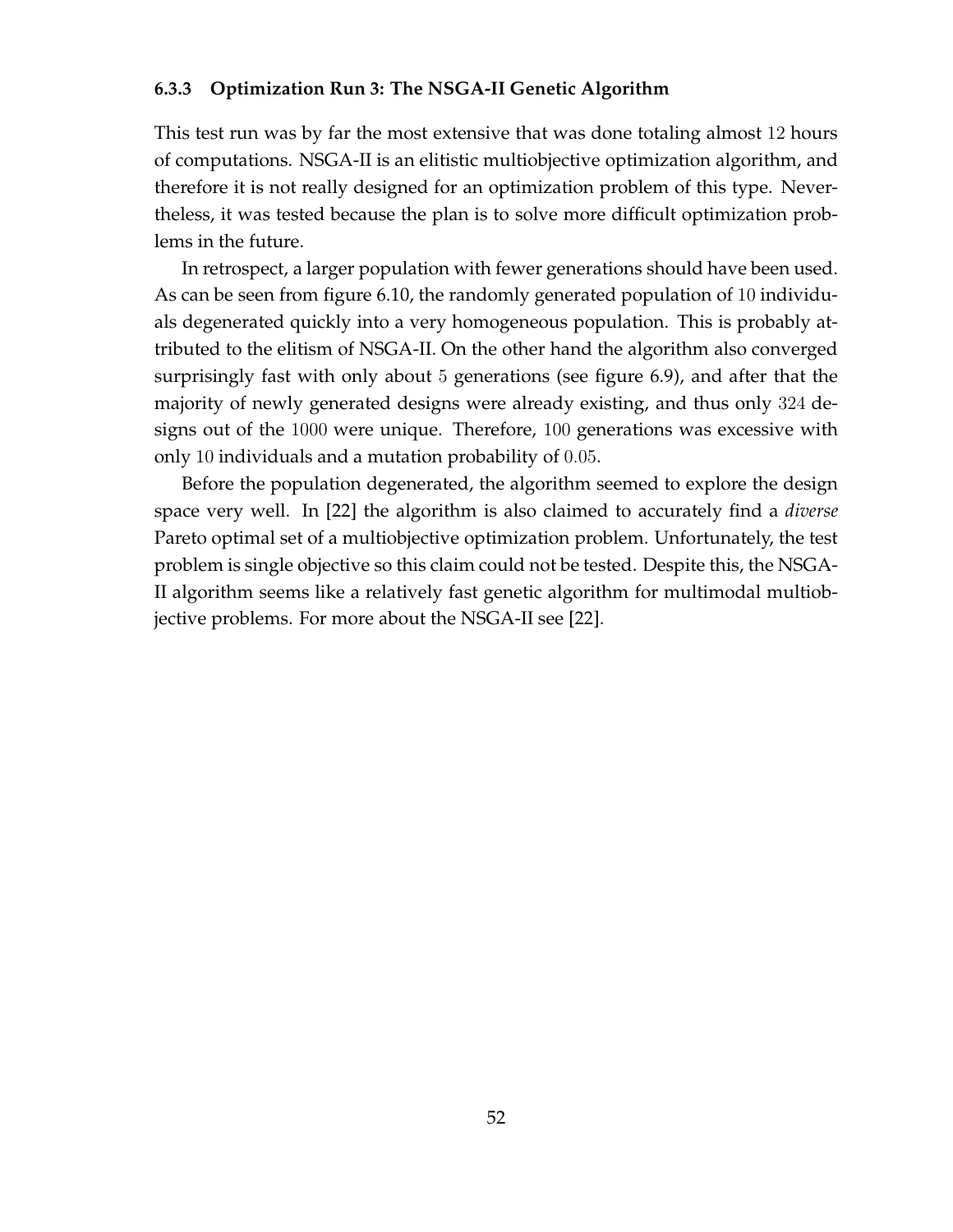| <b>Algorithm Parameters</b>         |      |
|-------------------------------------|------|
| Number of Generations               | 100  |
| Individuals per Generation          | 10   |
| <b>Crossover Probability</b>        | 0.9  |
| <b>Mutation Probability</b>         | 0.05 |
| <b>Crossover Distribution Index</b> | 20   |
| Mutation Distribution Index         | 20   |

| <b>Optimization Run Summary</b> |                |  |  |  |
|---------------------------------|----------------|--|--|--|
| Number of Designs               | 324            |  |  |  |
| Number of Feasible Designs      | 314            |  |  |  |
| Number of Error Designs         | 10             |  |  |  |
| <b>Total Run Time</b>           | $11h$ 45 $min$ |  |  |  |

|              | Design id $l_1$ | $h_1$ | $l_3$                                   | $h_3$ | $\alpha_3$ | $f(\mathbf{x})$ |
|--------------|-----------------|-------|-----------------------------------------|-------|------------|-----------------|
| Best Design  | 224             |       | 30.759 4.963 50.213 5.954 0.4413 0.3660 |       |            |                 |
| Worst Design |                 |       | 28.024 5.927 51.759 5.894 0.5874 359.1  |       |            |                 |

Table 6.3: Optimization Run 3 Summary.



Figure 6.9: Optimization Run 3: Objective function convergence history.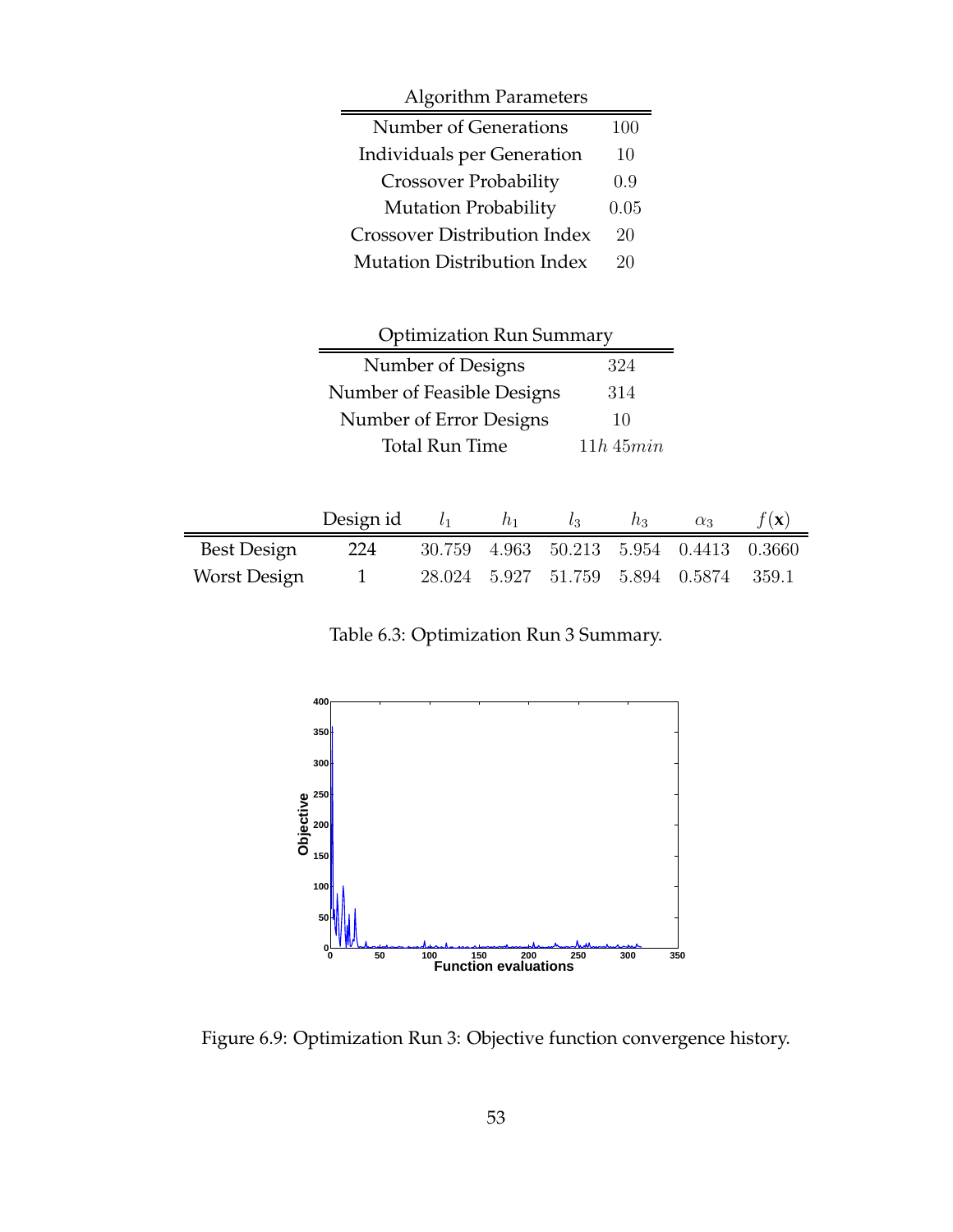

Figure 6.10: Optimization Run 3: Design variable convergence history.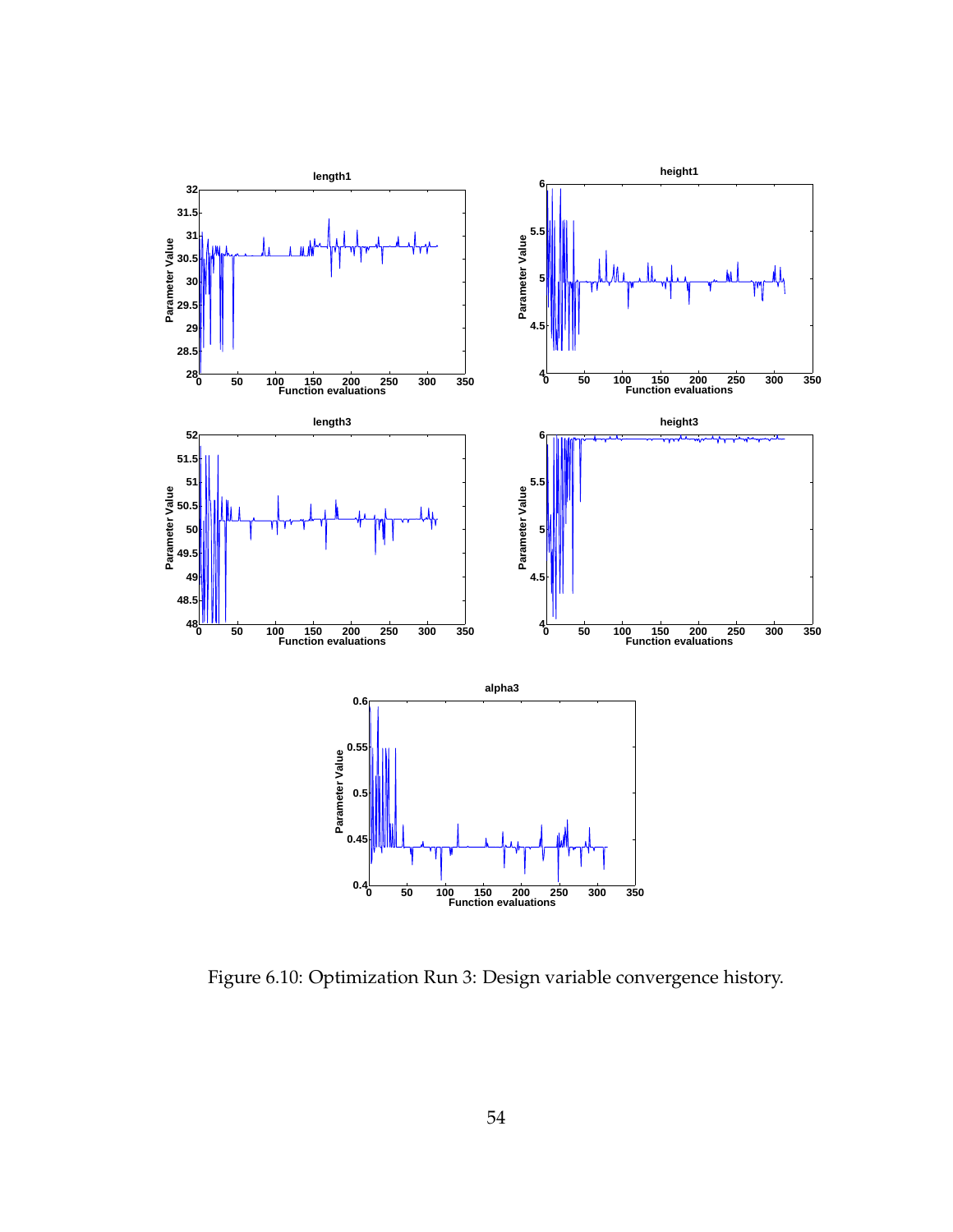## **6.4 Remarks and Conclusions from the Optimization Runs**

As can be seen from the optimization results, the predefined optimal solution **x** ∗ is not unique. Judging from the three optimization runs, the objective function (6.4) seems to be linear. Therefore, we can guess to find a linear dependence between the design vector **x** and the objective function f. We can also expect that  $b_1(\mathbf{x})$  depends only on  $(l_1, h_1)$  and  $b_3(\mathbf{x})$  depends only on  $(l_3, h_3, \alpha_3)$ . Figures 6.11 and 6.12 strongly support this hypothesis.



Figure 6.11: Optimization Run 1: Multivariable linear fitting of  $l_1$  and  $h_1$  versus  $b_1(\mathbf{x})$ .



Figure 6.12: Optimization Run 1: Multivariable linear fitting of  $l_3$ ,  $h_3$  and  $\alpha_3$  versus  $b_3(\mathbf{x})$ .

The set of optimal designs of  $(6.1)$  should therefore be a line in  $U^{ad}$ . Statistical proof of this claim will not be presented as this is not really the main concern of this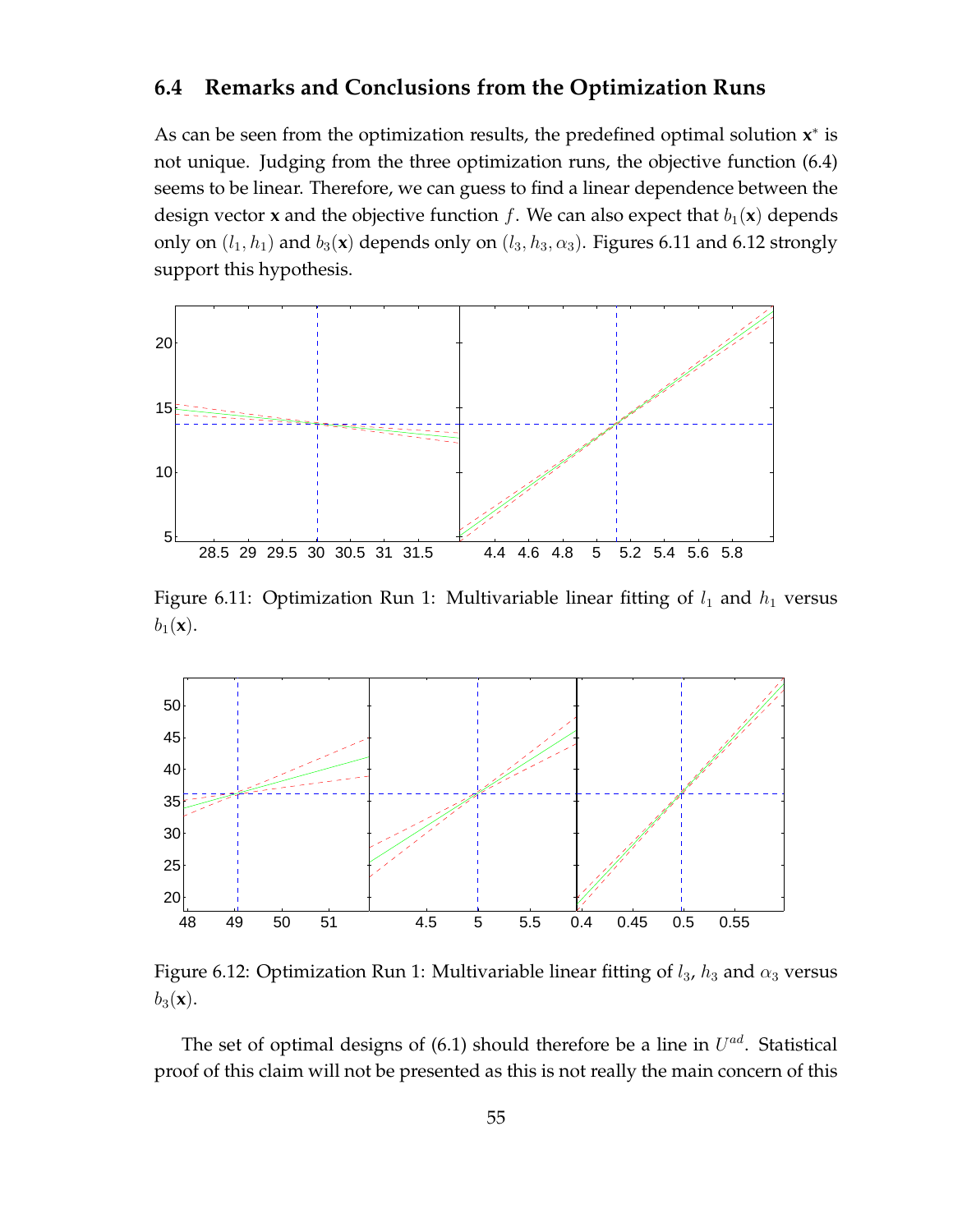thesis, but a response surface model (see figure 6.13) fitted to the data of the second optimization run illustrates the impact of  $h_1$  and  $l_1$  on  $(b_1(\mathbf{x}^*) - b_1(\mathbf{x}))^2$ .

From tables 6.1, 6.2 and 6.3 is evident that in each case the best solution is close to around 0.35. This generally seems to be the best solution that can be acquired with the used mesh fidelity. The use of an algorithm such as the NSGA-II is a bit of overkill for such a simple problem, but what matters is that the optimization platform works as intended and is capable of finding optimal solution(s) of a design optimization problem.



Figure 6.13: Optimization Run 2: Response Surface Model of  $l_1$  and  $h_1$  versus  $(b_1(\mathbf{x}^*) - b_1(\mathbf{x}))^2$ .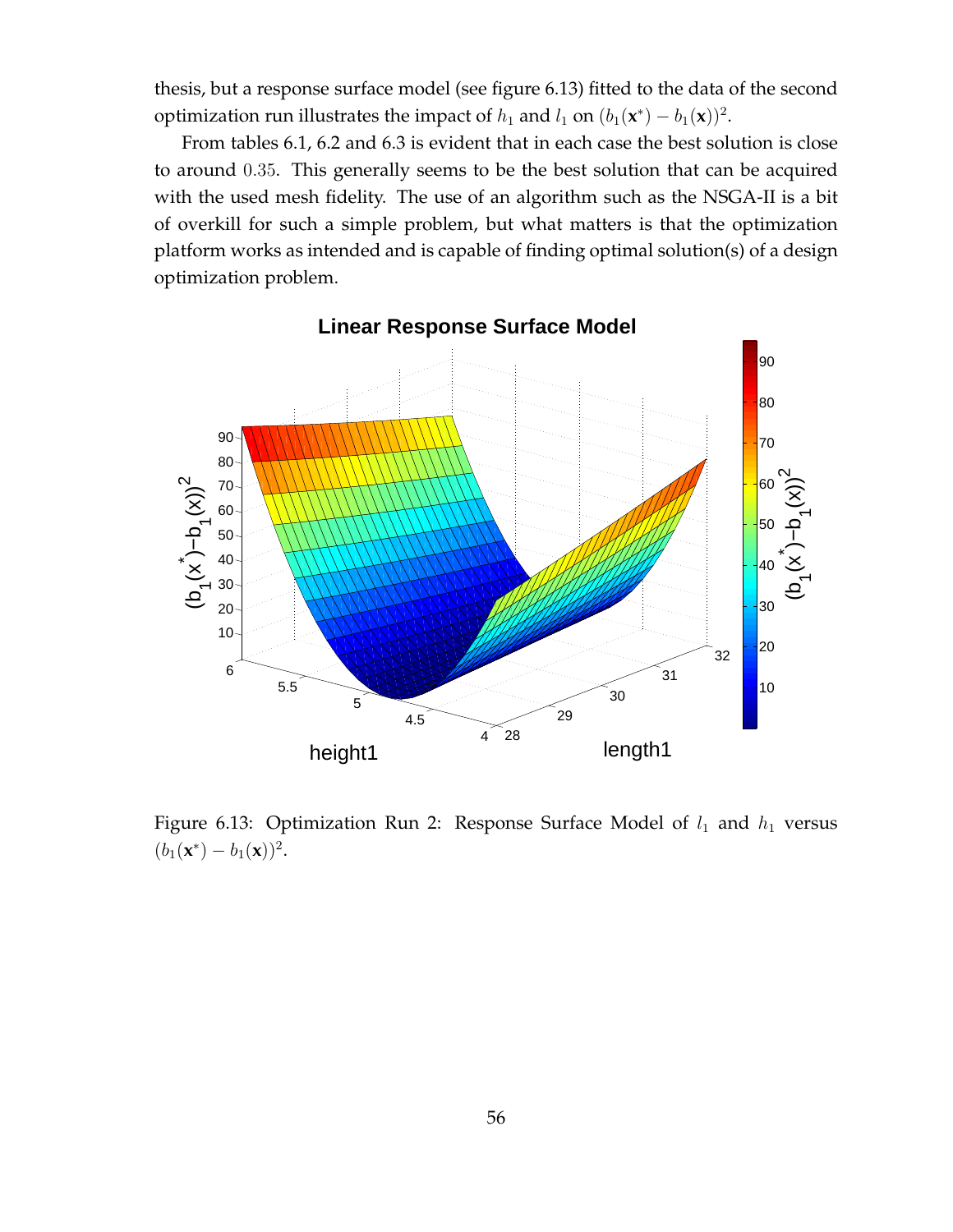# **7 Expanding the Platform to an MDO Platform**

How could we expand the optimization platform to an MDO platform? Let us take a brief speculative glance on how to expand the platform, and what problems possibly could arise from generalizing the presented optimization platform to encompass multiple disciplines.

The type of an MDO method used obviously affects the way we need to construct the MDO platform. For instance, with the AAO formulation minimal changes to the optimization platform are needed, whereas with multilevel methods a system analysis with multiple optimizers is needed. It is also reasonable to assume that an MDO problem has conflicting objectives and therefore multiobjective optimization methods are needed. Let us assume that we would have an MDO problem as shown in figure 7.1.



Figure 7.1: An example MDO problem with the MDF method.

The MDO problem has four disciplines from which disciplines one, two and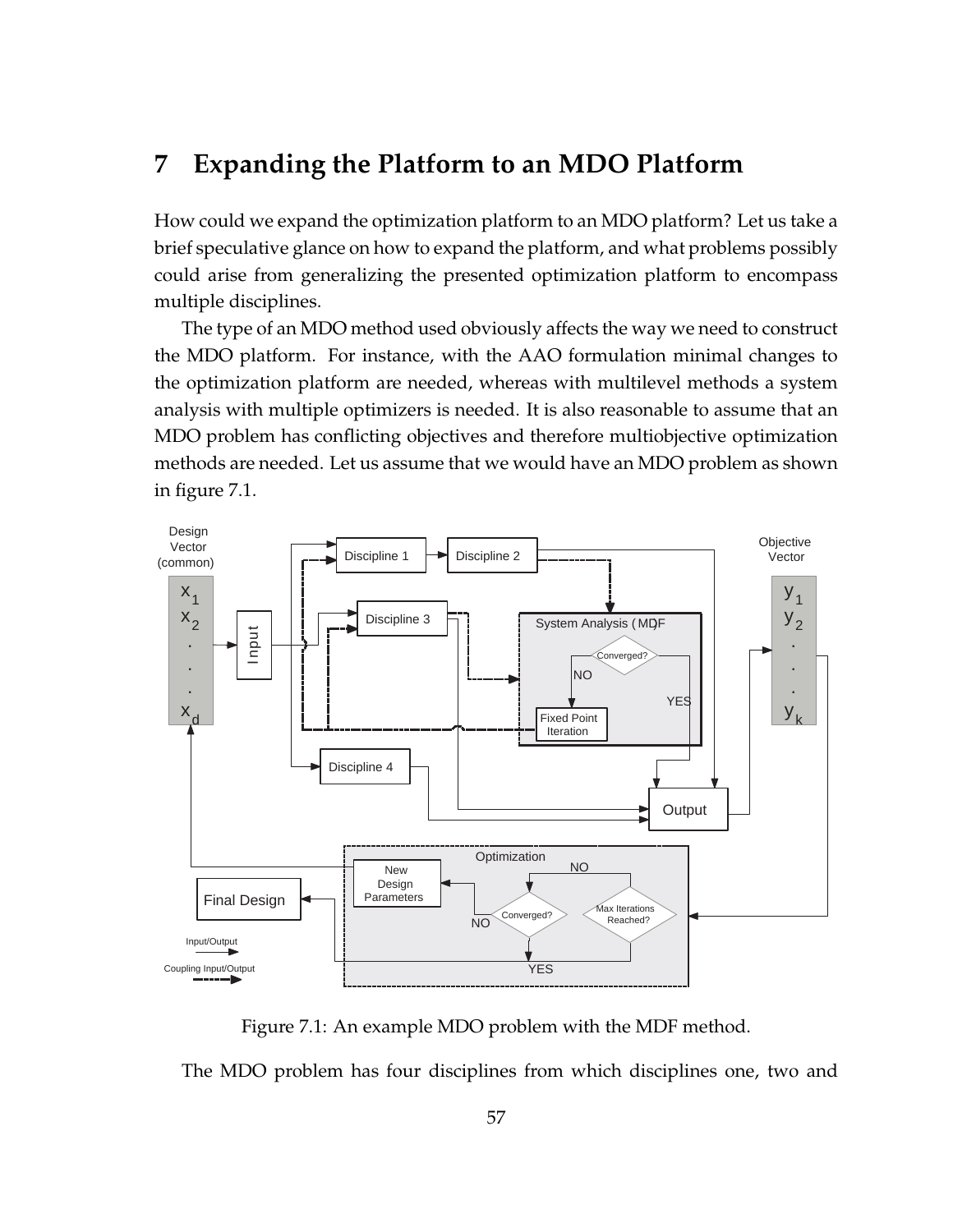three are coupled. With the MDF method, multidisciplinary feasibility is required during each design optimization iteration. The simplest way to achieve feasibility is to use the fixed point iteration method. The fixed point iteration method is applied every design optimization iteration until equilibrium is achieved (within an acceptable tolerance). If we assume that on average with this MDO problem multidisciplinary feasibility would be achieved when  $i = N$ , we would need to do approximately  $3 \cdot N \cdot M + M$  simulations, where M is the number of design optimization iterations.

How to implement such an MDO platform in practice with the tools that were presented earlier? A sketch plan can be seen from figure 7.2. Only one CAPRI server is depicted in the figure. However, there is no limitation on the amount of CAPRI servers. It might be necessary to have more CAPRI server/CAD system combinations if the CAPRI server becomes a bottleneck. Another added difficulty is that running multiple solvers parallel requires the optimization process to be divided into separate threads. Moreover, each solver probably needs parallel or distributed computing to finish its respective computation in a reasonable time.



Figure 7.2: A sketch of an example MDO platform.

The amount of simulations can rise high with the MDF method, but the good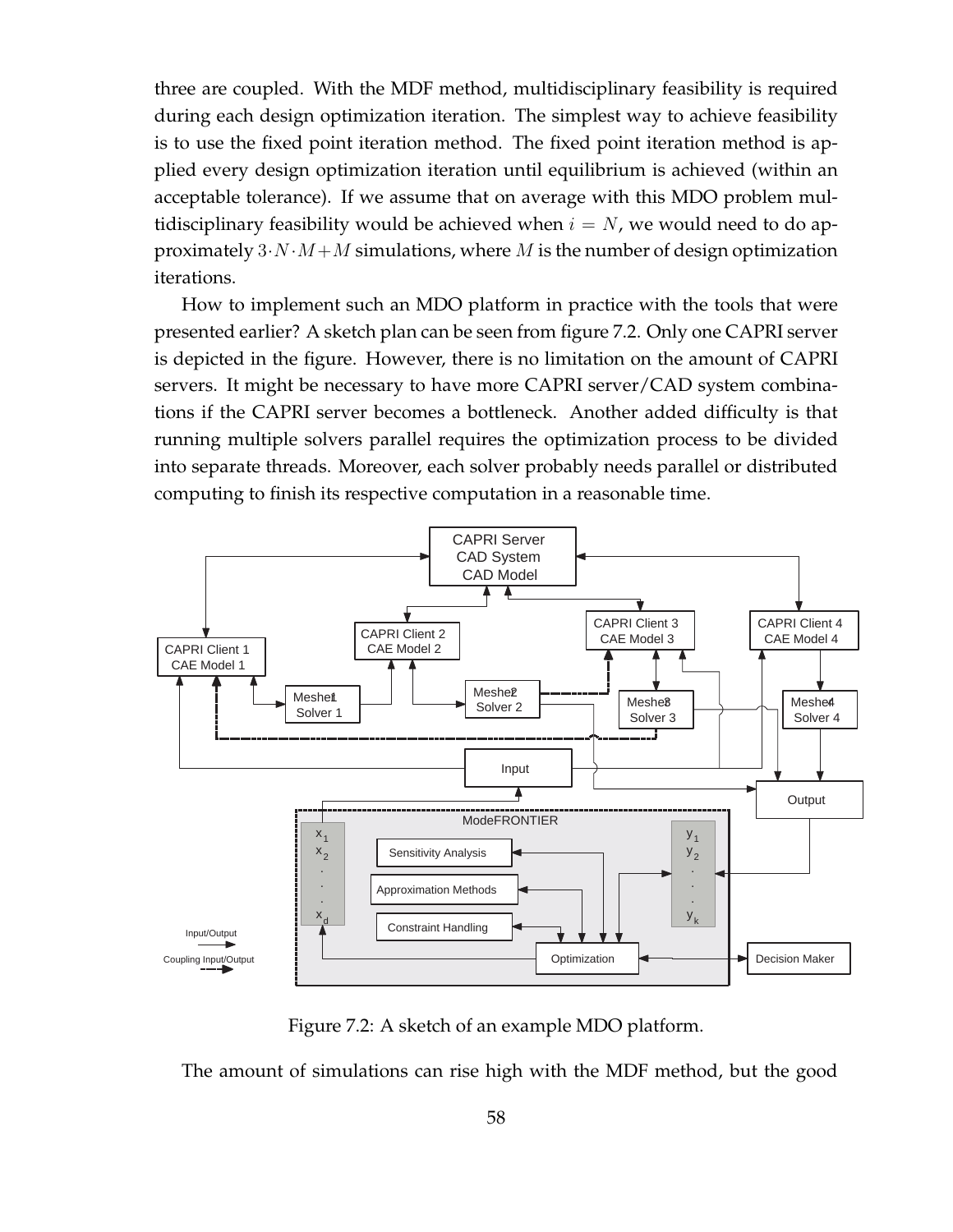thing about using the MDF method is that multidisciplinary feasibility is maintained after every optimization iteration. Therefore, conclusions can be made from the optimization results even if the process has not yet converged. This also means that information can be gathered from multiple disciplines in the middle of optimization, and via the CAPRI clients interpolation can be done to approximate values on locations that do not contain a mesh node in the respective discipline.

The organizational difficulty of the example platform is already formidable. Various experts from different fields (e.g. programming, optimization, analysis experts) are no doubt needed to operate and design such a platform. Research and planning needs to be made to evaluate different approaches one can have to solve the organizational challenges of such a platform. For more information on integrating CAD with an MDO platform see [21, 46].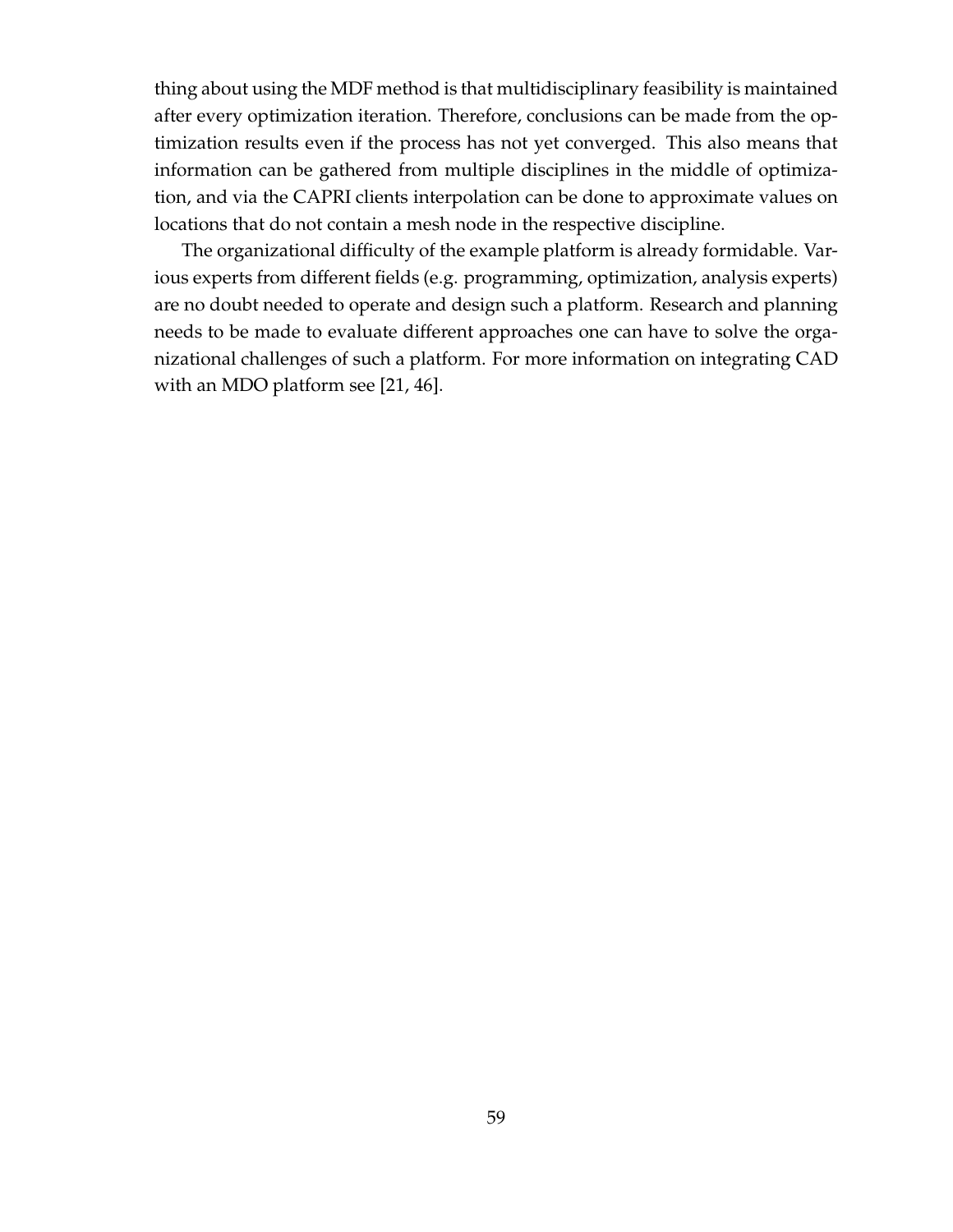# **8 Concluding Thoughts and Future Work**

A general framework for an MDO platform was presented, and challenges in the practical implementation of MDO were studied. In design optimization the objective function is usually difficult and little is known of its properties beforehand. Moreover, multiobjective optimization methods become more relevant than in single discipline design optimization due to the more complex nature of MDO problems.

The MDO problem was formulated and methods to solve it were studied briefly. A good starting point for an MDO platform is the MDF method due to its simplicity. The IDF method is generally more efficient, and can also be adopted rather easily. Other MDO methods can be considered when the MDO platform has been tested with one of these two methods.

The CAD-CAE interoperability issue was presented. In an MDO environment the easy parameterization and defeaturing of the geometry is essential. Moreover, the geometry boundary representation should be identical to all the used meshers. This way gaining information on a single point in  $\Omega$  from several disciplines simultaneously is possible with at least some accuracy. A unified geometry access API such as CAPRI was shown to be the most flexible approach to alleviate the interoperability issue, but also direct coupling to CAD can be considered in some circumstances.

The CAD-CAE interoperability issue can be considered largely solved by CAPRI, and probably by other neutral APIs in the future as well. However, the use of CAPRI is still a bit troublesome. It is by no means attributed to design flaws of CAPRI, but due to the fact that CAE applications have no standardized information exchange protocol. Therefore, including several CAE applications to a single MDO platform will always be troublesome if this does not change.

Optimization runs showed that the optimization platform of our research group can solve single discipline design optimization problems. The next step would be to solve test cases with multiple disciplines. Nokia has promised to provide an industrial test case with a simplified CAD model and problem definition. There was talk that the test case will have two or three disciplines, but no agreement was made whether they are to be coupled or not. Regardless, it will be a chance to test the platform with a significantly more challenging problem. The disciplines of the test case will most likely be electromagnetic and thermal analysis, and perhaps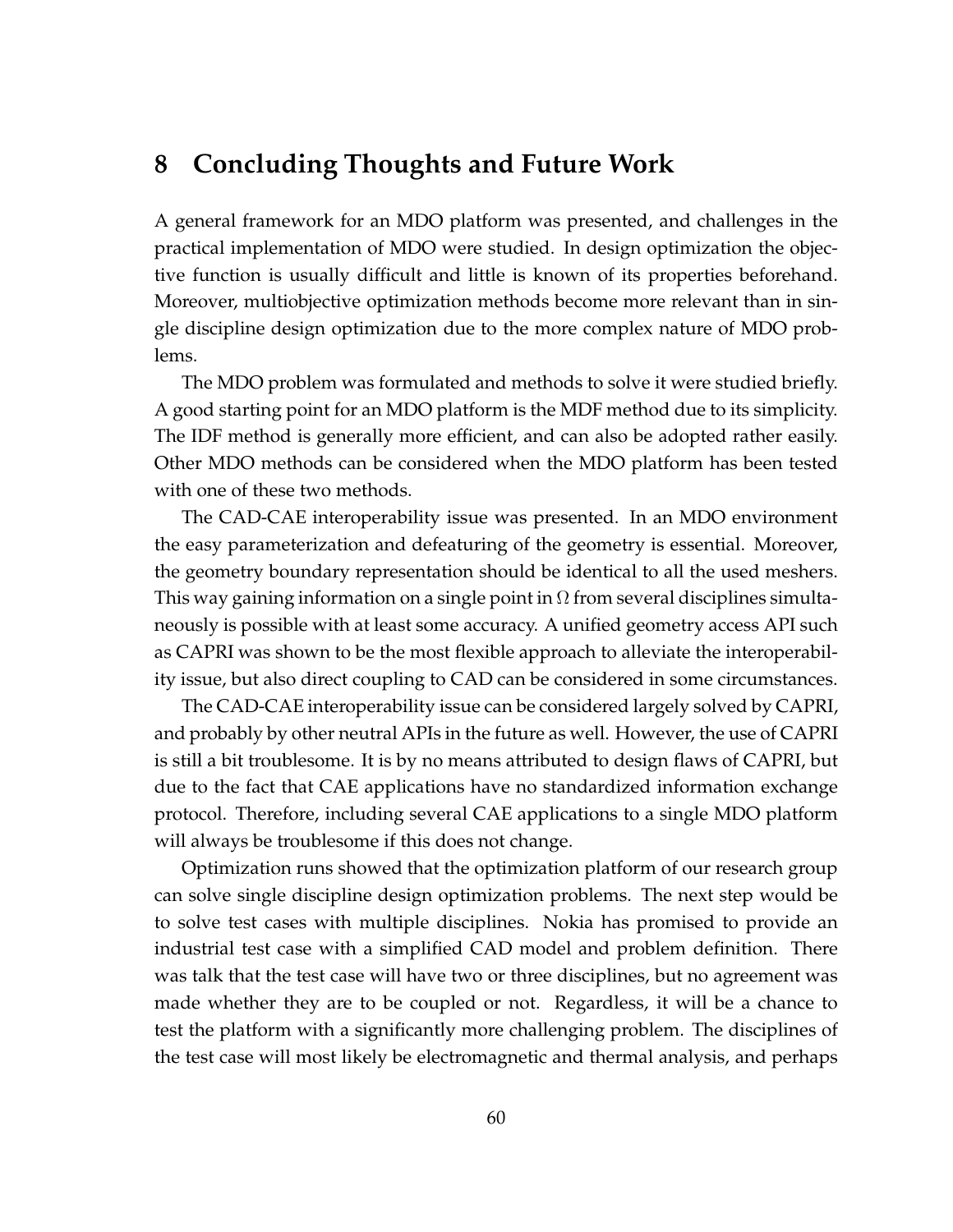structural analysis as well.

Practically any solver and mesher can be used with the approach that was used in the optimization platform of our research group. Additionally, CAPRI supports all of the major CAD systems and therefore a wide variety of CAD systems can be used. Probably some time in the future, off-the-shelf MDO platforms will emerge from major optimization software companies. It remains to be seen if they prove to be as flexible as the approach that was presented in this thesis.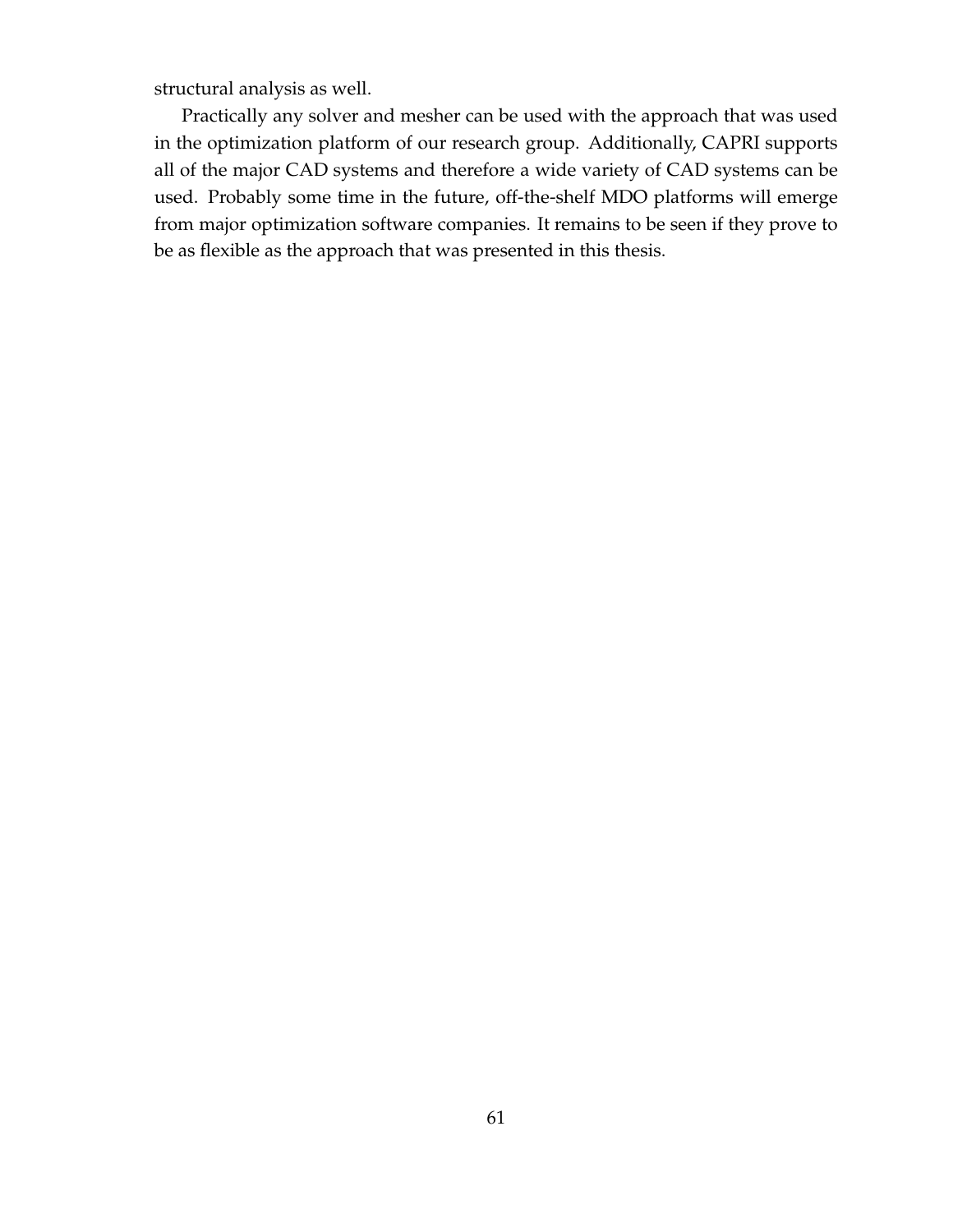## **References**

- [1] M. Ainsworth, J. T. Oden, *A Posteriori Error Estimation in Finite Element Analysis*, Wiley, 2000.
- [2] J. Antony, *Design of Experiments for Engineers and Scientists*, Butterworth-Heinemann, 2003.
- [3] J. S. Arora, *Optimization of Structural and Mechanical Systems*, World Scientific, 2007.
- [4] D. Ashlock, *Evolutionary Computation for Modeling and Optimization*, Springer, 2006.
- [5] G. Barequet and M. Sharir, *Filling Gaps in the Boundary of a Polyhedron*, Computer-Aided Geometric Design, 12(2), 207-229, 1995.
- [6] M. W. Beall, J. Walsh, M. S. Shephard, *Accessing CAD Geometry for Mesh Generation*, 12th International Meshing Roundtable, 2003.
- [7] M. P. Bendsøe, O. Sigmund, *Topology Optimization*, Springer, 2003.
- [8] F. Bianconi, *Bridging the gap between CAD and CAE using STL files*, International Journal of CAD/CAM, 2(1), 55-67, 2002.
- [9] F. Bianconi, P. Conti, L. Di Angelo, *Interoperability among CAD/CAM/CAE systems: a review of current research trends*, Proceedings of the Geometric Modeling and Imaging - New Trends, 82-89, 2006.
- [10] R. D. Braun, *Collaborative optimization: an architecture for large-scale distributed design*, Stanford University, PhD Thesis, 1996.
- [11] E. Cantú-Paz, *A Survey of Parallel Genetic Algorithms*, Techincal Report 97003, Illinois Genetics Algorithms Laboratory, University of Illinois, 1998.
- [12] A. Caponio, G. L. Cascella, F. Neri, N. Salvatore, M. Sumner, *A Fast Adaptive Memetic Algorithm for Off-line and On-line Control Design of PMSM Drives*, IEEE Transactions on Systems, Man and Cybernetics, Special Issue on Memetic Algorithms, 37(1), 28-41, 2007.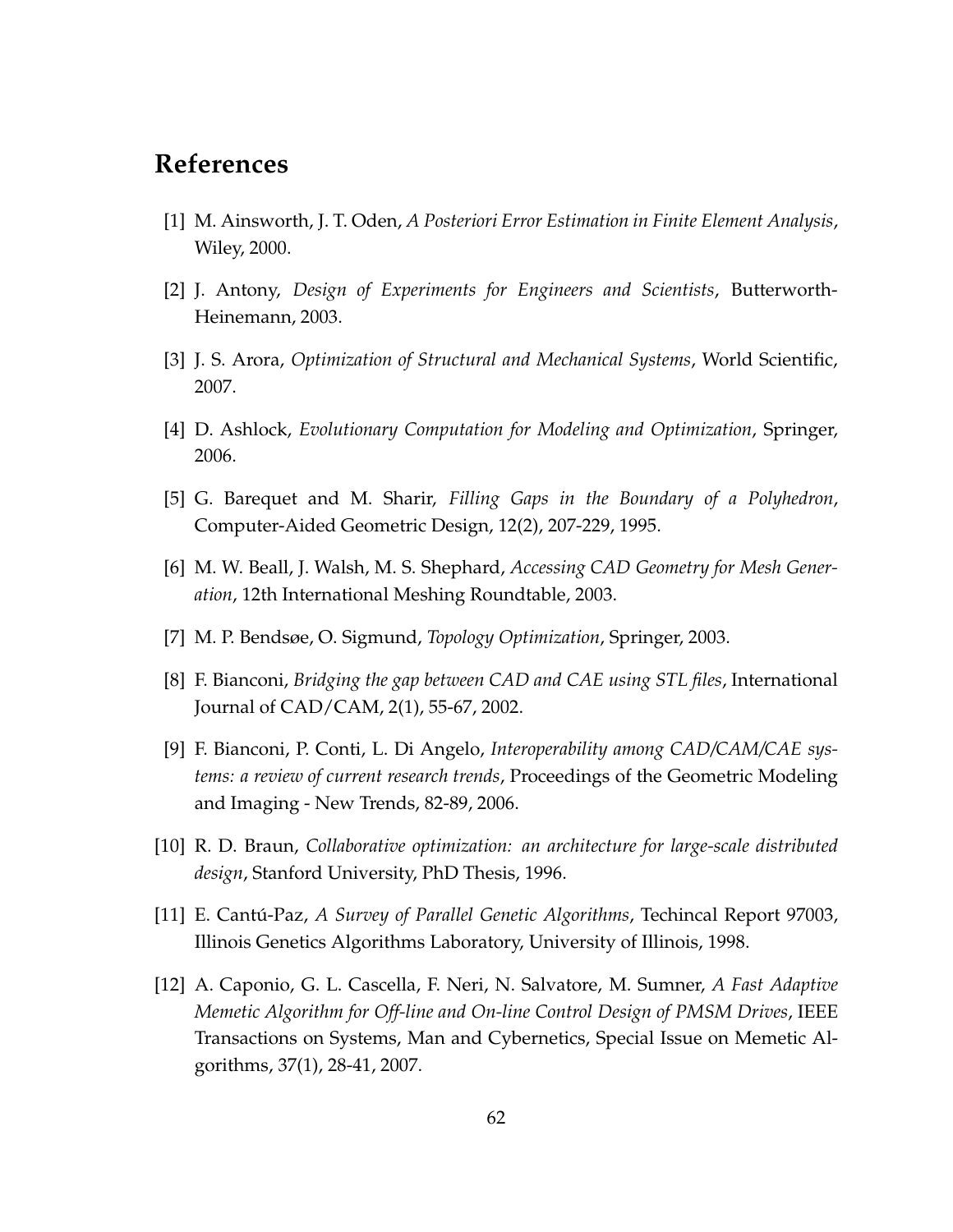- [13] CAPRI CAE Gateway, CADNexus, website at http://www.cadnexus.com/
- [14] CATIA V5, Dassault Systèmes, website at http://www.3ds.com/products/catia/
- [15] R. Claus, M. Kazakov, *OMG CAD Services V1.0 standard: an approach to CAD/CAx integration*, International Journal of Product Lifecycle Management, 2(2), 157-172, 2007.
- [16] M. F. Cardoso, R. L. Salcedo, S. Feyo de Azevedo, *The simplex-simulated annealing approach to continuous non-linear optimization*, Journal of Computers & Chemical Engineering, 20(9), 1065-1080, 1996.
- [17] C. A. Coello Coello, D. A. van Veldhuizen, G. B. Lamont, *Evolutionary Algorithms for Solving Multi-Objective Problems*, Kluwer Academic Publishers, 2002.
- [18] COMSOL CAD Import Module, The COMSOL group, website at http://www.comsol.com/products/cad/
- [19] COMSOL Multiphysics, The COMSOL group, website at http://www.comsol.com/
- [20] E. J. Cramer, J. E. Dennis Jr, P. D. Frank, R. M. Lewis, G. R. Shubin, *Problem Formulation for Multidisciplinary Optimization*, AIAA Symposium on Multidisciplinary Design Optimization, 1993.
- [21] C. Crawford, R. Haimes, *Synthesizing an MDO Architecture in CAD*, AIAA Paper 2004-0281, 2004.
- [22] K. Deb, A. Pratap, S. Agarwal, T. Meyarivan, *A Fast and Elitist Multiobjective Genetic Algorithm: NSGA-II*, IEEE Transactions on Evolutionary Computation, 6(2), 182-197, 2002.
- [23] S. Droste, T. Jansen, and I. Wegener, *Optimization with randomized search heuristics: the (A)NFL theorem, realistic scenarios, and difficult functions*, Theoretical Computer Science, 287(1), 131-144, 2002.
- [24] T. English, *No More Lunch: Analysis of Sequential Search*, Proceedings of the 2004 IEEE Congress on Evolutionary Computation, 227-234, 2004
- [25] C. Fefferman, *Existence and smoothness of the Navier–Stokes equations*, 2000, available at www.claymath.org/prizeproblems/navierstokes.htm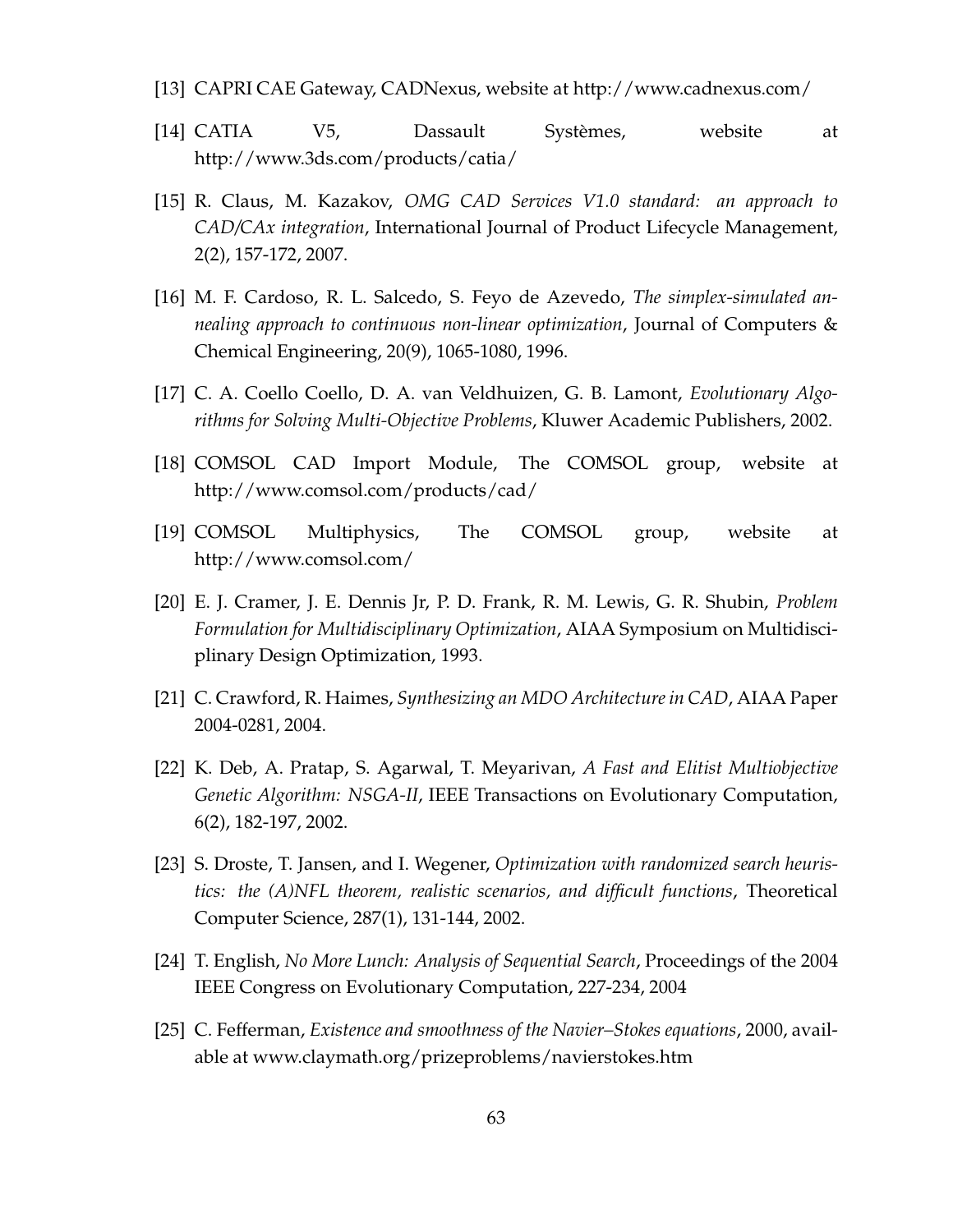- [26] Elmer Finite Element Software for Multiphysical Problems, CSC-Scientific Computing Ltd., website at http://www.csc.fi/elmer/
- [27] C. M. Fonseca, P. J. Fleming, *Genetic algorithms for multiobjective optimization: Formulation, discussion and generalization*, Proceedings of the Fifth International Conference on Genetic Algorithms, 416-423, 1993.
- [28] P. J. Frey, P-L. George *Mesh Generation, Application to Finite Elements*, Hermes Science Publishing , 2000.
- [29] D. M. Fudge, D. W. Zingg, R. Haimes, *A CAD-Free and a CAD-Based Geometry Control System for Aerodynamic Shape Optimization*, 2005.
- [30] GeomSim, Simmetrix, website at http://www.simmetrix.com/
- [31] A. A. Giunta, *Aircraft Multidisciplinary Design Optimization Using Design of Experiments Theory and Response Surface Modeling Methods*, Virginia Polytechnic Institute and State University, PhD Thesis, 1997.
- [32] A. O. Griewank, *Generalized Descent for Global Optimization*, Journal of Optimization Theory and Applications, 34(1), 11-39, 1981.
- [33] R. Haimes, C. Crawford, *Unified Geometry Access for Analysis and Design*, Technical Report, 12th International Meshing Roundtable, 2003.
- [34] J. Haslinger, R. A. E. Mäkinen, *Introduction to Shape Optimization, Theory, Approximation, and Computation*, SIAM, 2003.
- [35] I. Hlaváˇcek, J. Chleboun, I. Babuška, *Uncertain Input Data Problems and the Worst Case Scenario*, Elsevier, 2004.
- [36] C. M. Hoffman, R. Joan-Arinyo, *CAD and the Product Master Model*, Journal of Computer Aided Design, 30, 905-918, 1998.
- [37] T. J. R. Hughes, *The Finite Element Method: Linear Static and Dynamic Finite Element Analysis*, Dover Publications, 2000.
- [38] K. F. Hulme and C. L. Bloebaum, *A Comparison of Solution Strategies for Simulation-Based Multidisciplinary Design Optimization*, Proceedings Seventh AIAA/NASA/ISSMO Symposium on Multidisciplinary Analysis and Optimization, 2143-2153, 1998.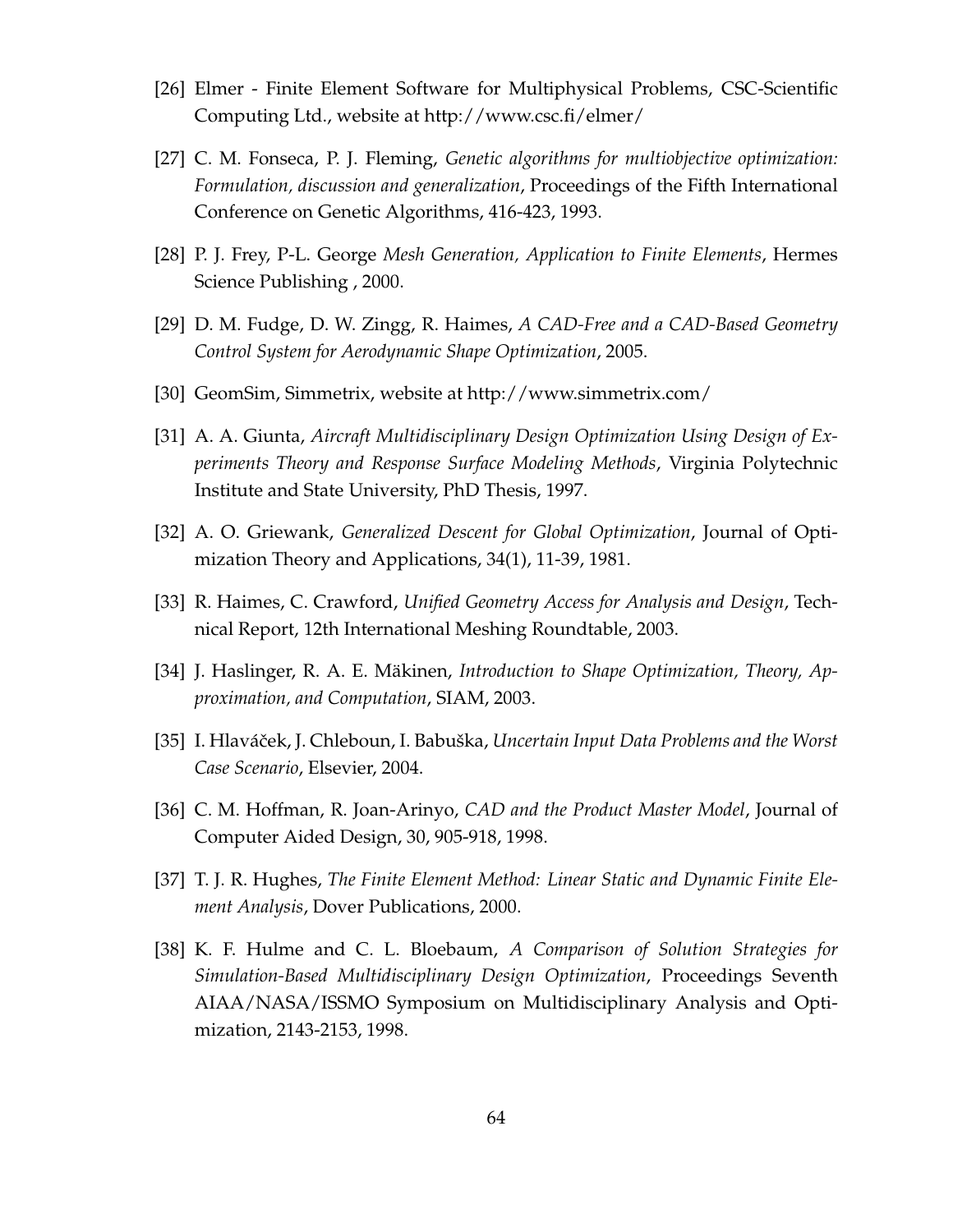- [39] Igel C., and Toussaint M. *A No-Free-Lunch Theorem for Non-Uniform Distributions of Target Functions*, Journal of Mathematical Modelling and Algorithms 3, 313- 322, 2004
- [40] P. Kere, J. Lento, *Design optimization of laminated composite structures using distributed grid resources*, Journal of Composite Structures, 71(3-4), 435-438, 2005.
- [41] S. Kirkpatrick, C. D. Gelatt, M. P. Vecchi, *Optimization by Simulated Annealing*, Science, 220, 671-680, 1983.
- [42] M. Kˇrížek, P. Neittaanmäki, *Mathematical and Numerical Modelling in Electrical Engineering*, Kluwer Academic Publishers, 1996.
- [43] S. H. Lee, *A CAD-CAE Integration Approach Using Feature-Based Multi-Resolution and Multi-Abstraction Modelling Techniques*, Journal of Computer Aided Design, 37(9), 941-955, 2004.
- [44] M. Leyton, *A Generative Theory of Shape*, Springer, 2001.
- [45] G. R. Liu, S. S. Quek, *The Finite Element Method: a Practical Course* , Butterworth Heinemann, 2003.
- [46] T. Manning, P. Gage, J. Nguyen, R. Haimes, *ComGeom2: A Geometry Tool for Multidisciplinary Analysis and Data Sharing*, Proceedings of the 10th AIAA/ISSMO Multidisciplinary Analysis and Optimization Conference, 2004.
- [47] K. M. Miettinen, *Nonlinear Multiobjective Optimization*, Kluwer Academic Publishers, 1999.
- [48] modeFRONTIER, Esteco, website at http://www.esteco.com/
- [49] R. H. Myers, D. C. Montgomery, *Response Surface Methodology: Process and Product in Optimization Using Designed Experiments*, John Wiley & Sons, 1995.
- [50] P. Neittaanmäki, S. Repin, *Reliable Methods for Computer Simulation: Error Control and a Posteriori Estimates*, Elsevier, 2004.
- [51] J. A. Nelder, R. Mead, *A Simplex Method for Function Minimisation*, The Computer Journal, 1965.
- [52] F. Neri, J. Toivanen, R. Mäkinen, *An Adaptive Evolutionary Algorithm with Intelligent Mutation Local Searchers for Designing Multidrug Therapies for HIV*, Applied Intelligence, Special Issue on Computational Intelligence in Medicine and Biology, Springer, 27(3), 219-235, 2007.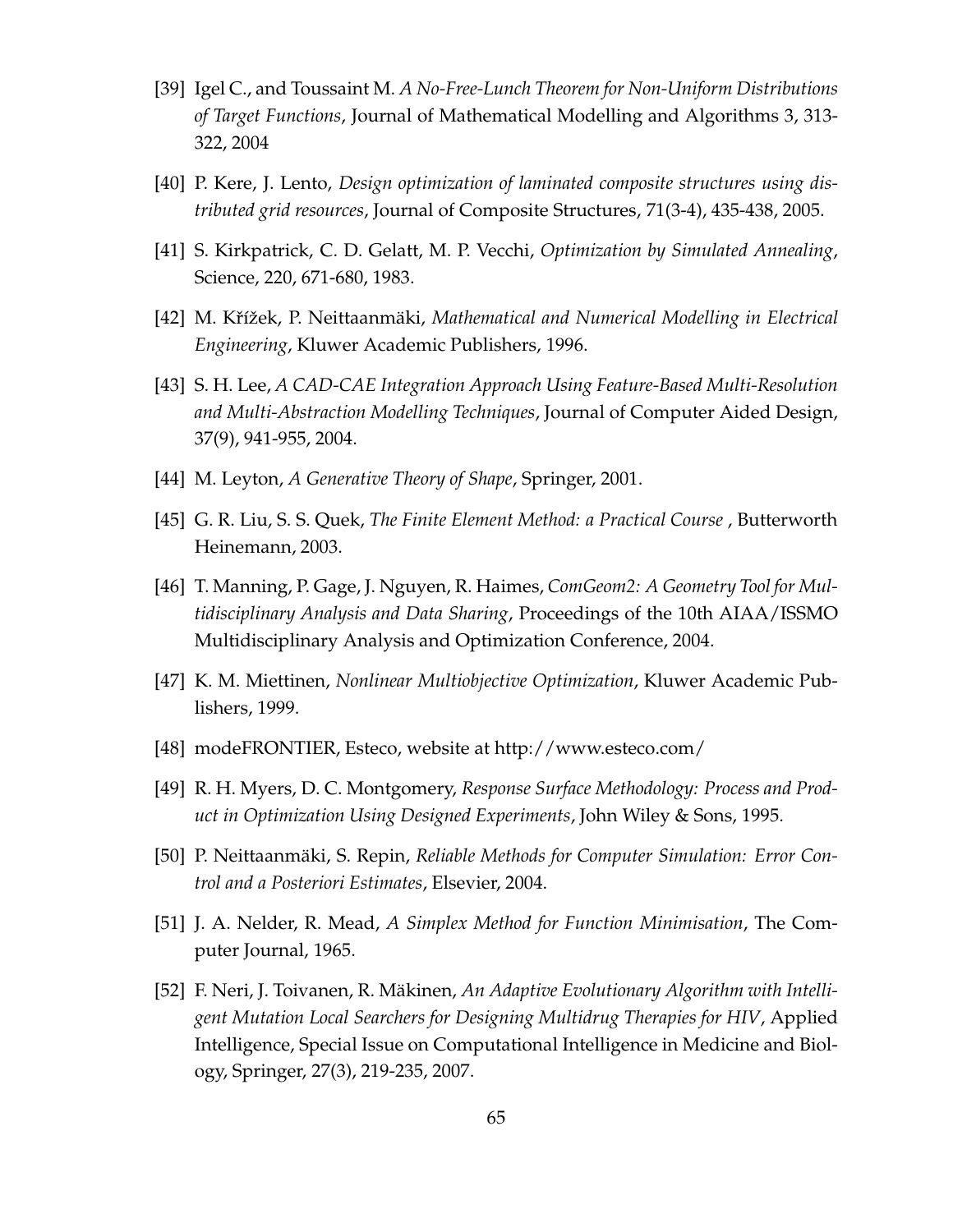- [53] G. J. Park, *Analytic methods in design practice*, Springer, 2007.
- [54] S. Pierret, *Multi-objective and Multi-Disciplinary Optimization of Three-dimensional Turbomachinery Blades*, Proceedings of the 6th World Congresses of Structural and Multidisciplinary Optimization, 2005.
- [55] A. D. Polyanin, *Handbook of Linear Partial Differential Equations for Engineers and Scientists*, CRC Press, 2001.
- [56] M. J. Pratt, *Extension of ISO 10303, the STEP Standard, for the Exchange of Procedural Shape Models*, IEEE International Conference on Shape Modeling and Applications, 2004.
- [57] S. D. Rajan, D.T. Nguyen, *Design Optimization of discrete structural systems using MPI-enabled genetic algorithm*, 2004.
- [58] M. S. Shephard, M. W. Beall, R. M. O'Bara, B. E. Webster, *Toward simulation-based design*, Journal of Finite Elements in Analysis and Design, 40(12), 1575-1598, 2004.
- [59] J. Sobieszczanski-Sobieski, *Multidisciplinary Design Optimization: An Emerging New Engineering Discipline*, NASA, 1993.
- [60] J. Sobieszczanski-Sobieski, J. Agte, R. Sandusky, *Bi-level integrated system synthesis*, Proceedings of AIAA/USAF/NASA/ISSMO symposium on multidisciplinary analysis and optimization, AIAA Paper AIAA-98-4916, 1998.
- [61] J. Sobieszczanski-Sobieski, R. T. Haftka, *Multidisciplinary aerospace design: survey of recent developments*, Journal of Structural and Multidisciplinary Optimization, 14(1), 1-23, 1997.
- [62] P. Tang, K. Chang, *Integration of topology and shape optimization for design of structural components*, Journal of Structural and Multidisciplinary Optimization, 22(1), 65-82, 2001.
- [63] R. V. Tappeta, S. Nagendra, J. E. Renaud, K. Badhrinath, *Concurrent Sub-Space Optimization(CSSO) MDO Algorithms in iSIGHT: validation and testing*, GE Research & Development Center, 1998.
- [64] G. Tassey, *Interoperability Cost Analysis of the U.S. Automotive Supply Chain*, Technical report, National Institute of Standards and Technology, 1999.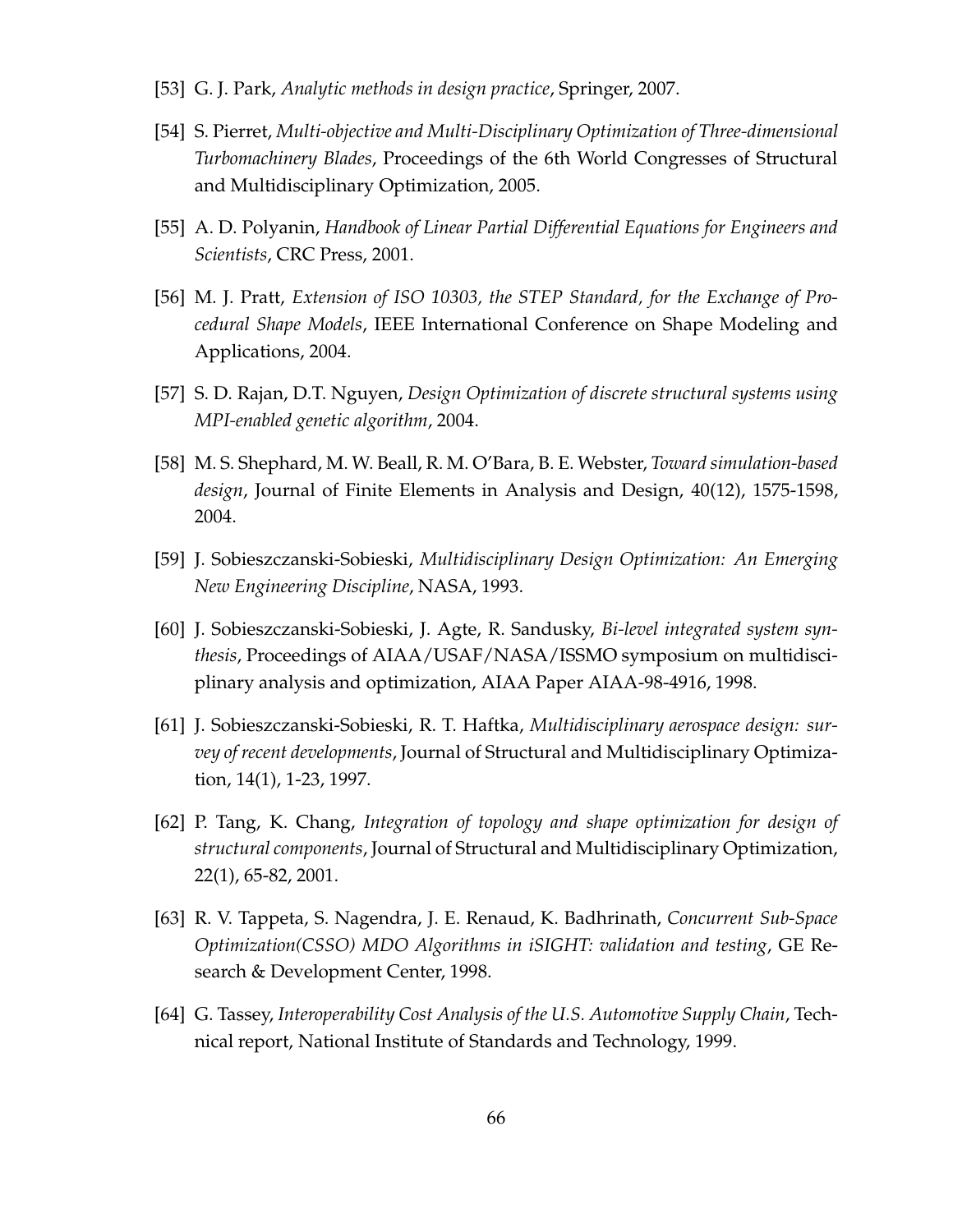- [65] T. J. Tautges, *Common Geometry Module: A Generic Extensible Geometry Interface*, Proceedings of the 9th International Meshing Roundtable, Sandia National Laboratories, 2000.
- [66] TetGen A Quality Tetrahedral Mesh Generator, website at http://tetgen.berlios.de/
- [67] J. Thompson, B. Soni, N. Weatherill, *Handbook of Grid Generation*, CRC Press, 1999.
- [68] V. Toropov, *Multipoint approximation method in optimization problems with expensive function values*, Proceedings of the 4th International Symposium on Systems Analysis and Simulation, 207-212, 1992.
- [69] A. E. Uva, G. Monno, and B. Hamann, *A New Method for the Repair of CAD Data with Discontinuities*, In II Italian-Spanish Seminar on Design and Feasibility of Industrial Products, 59-73, 1998.
- [70] M. M. Woolfson, G. J. Pert, *An Introduction to Computer Simulation*, Oxford University Press, 1999.
- [71] S. I. Yi, J. K. Shin, G. J. Park, *Comparison of MDO methods with mathematical examples*, Journal of Structural and Multidisciplinary Optimization, 35(5), 391- 402, 2007.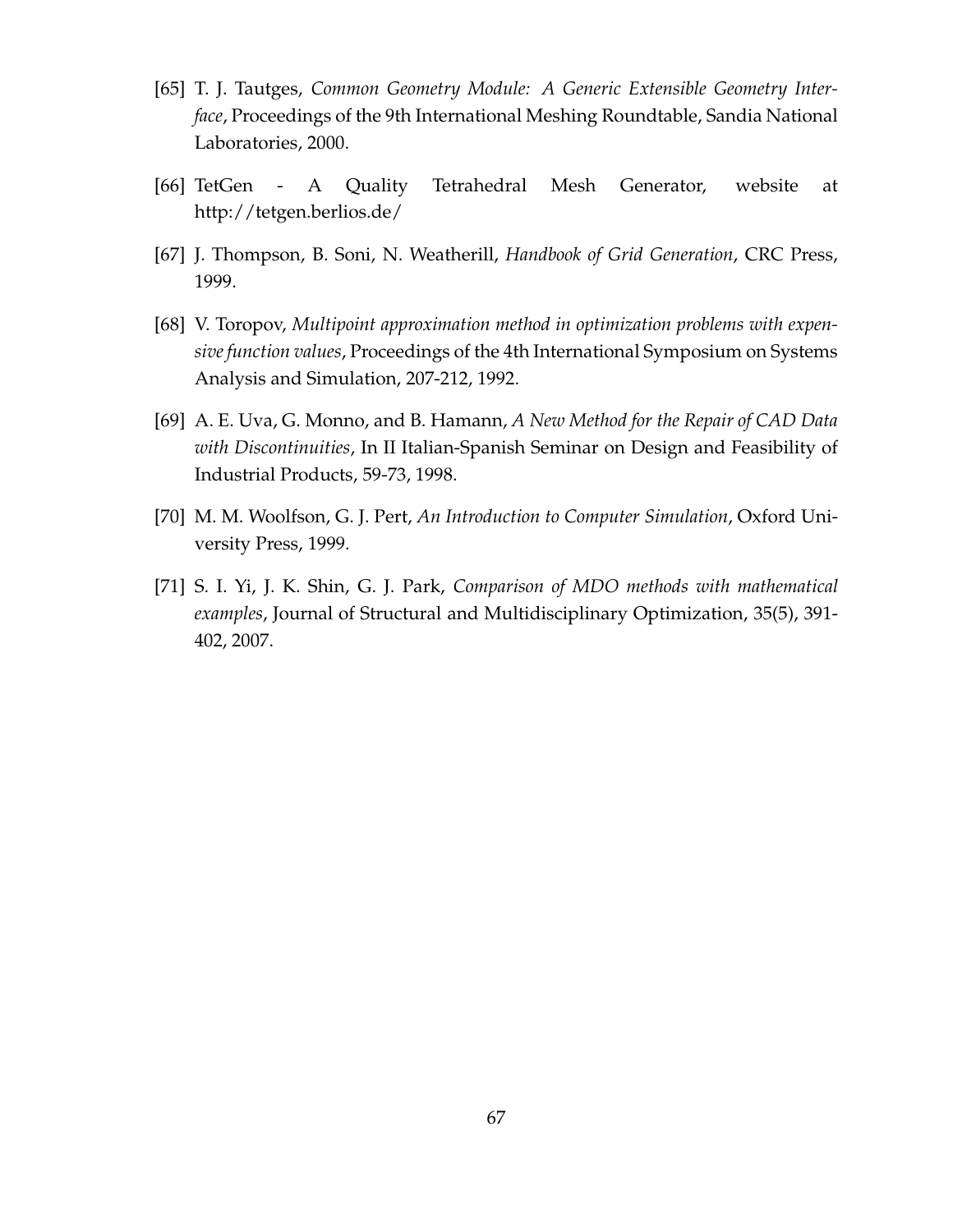## **A An Example CAPRI Program**

```
#include <stdio.h>
#include "capri.h"
/* Hello -- An example CAPRI program
* Initializes CAPRI, loads a CAD model, prints the number of
* volumes in the model and finally closes CAPRI.
*/
int main(int argc, char *argv[])
{
int status;
if (argc != 2) {
printf(" Usage: hello Modeller Model\n");
return 0;
}
/* start CAPRI */
status = gi_uStart();
printf(" gi_uStart status = \dagger \ddots \, status);
if (status != 0) exit(1);
/* load the specified model */
status = gi_uLoadModel(NULL, argv[1], argv[2]);
printf(" Part \%s: gi_uLoadModel status = \%d\n", argv[2], status);
/* print the number of volumes */
printf(" Number of volumes = \d%d\n", gi_uNumVolumes());
/* stop CAPRI */
gi_uStop(0);
return 0;
}
```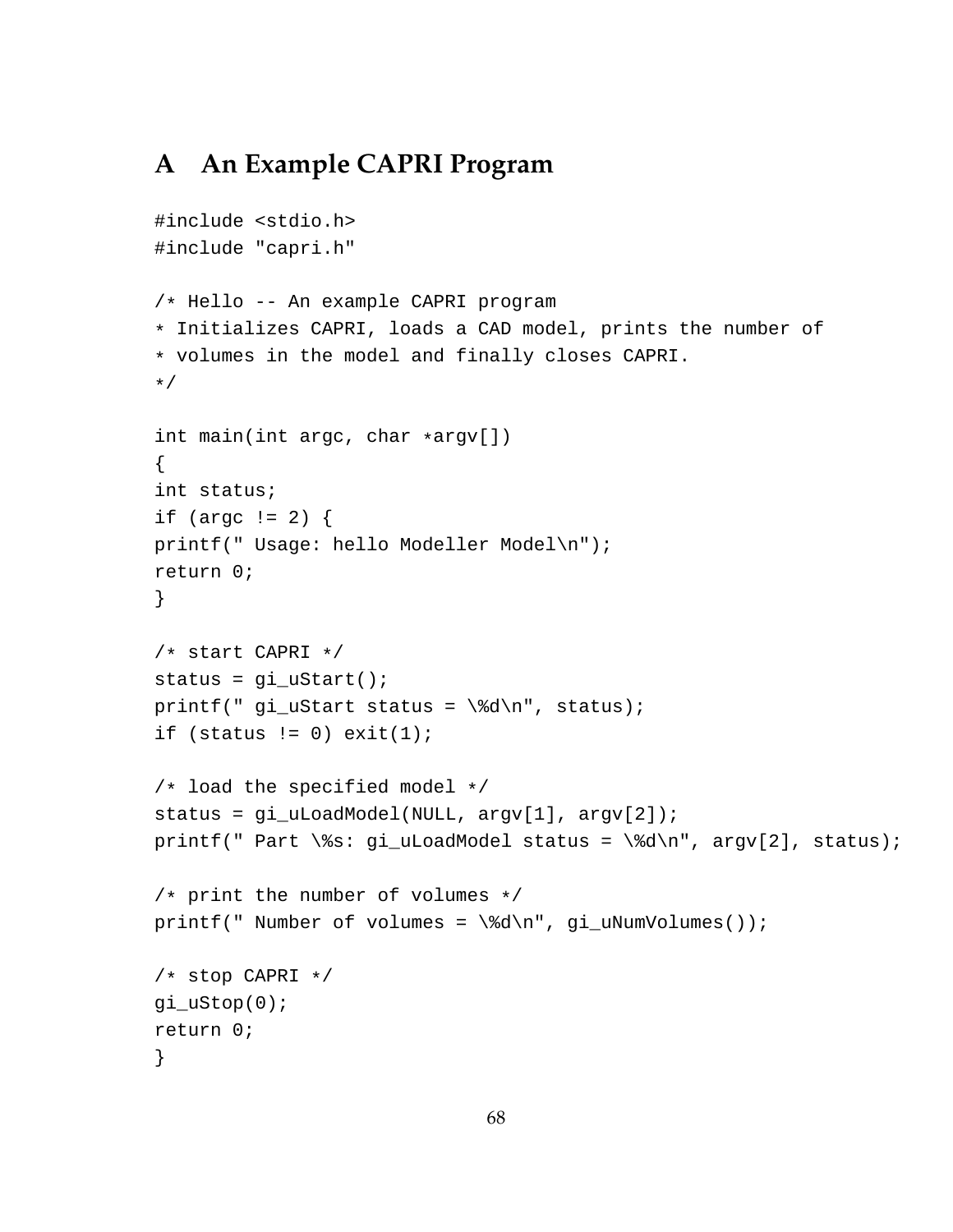## **B The Comsol Script**

```
flclear fem
% COMSOL version
clear vrsn
vrsn.name = 'COMSOL 3.3';
vrsn.ext = 'a';
vrsn.major = 0;
vrsn.build = 511;
vrsn.rcs = '$Name: $';
vrsn.date = '$Date: 2007/02/02 19:05:58 $';
fem.version = vrsn;
% Import mesh
marr = meshimport('mesh001.mphtxt');
fem.mesh = \text{marr}\{1\};
% Application mode 1
clear appl
appl.mode.class = 'Laplace';
appl.assignsuffix = '_lpeq';
clear bnd
bnd.r = {0, 'x'};
bnd.type = \{ 'new', 'dir' \};
bnd.ind = [2,2,2,2,2,2,1,1,1];
app1.bnd = bnd;fem.append{1} = app1;fem.frame = \{ 'ref' \};
fem.border = 1;
clear units;
units.basesystem = 'SI';
fem.units = units;
```